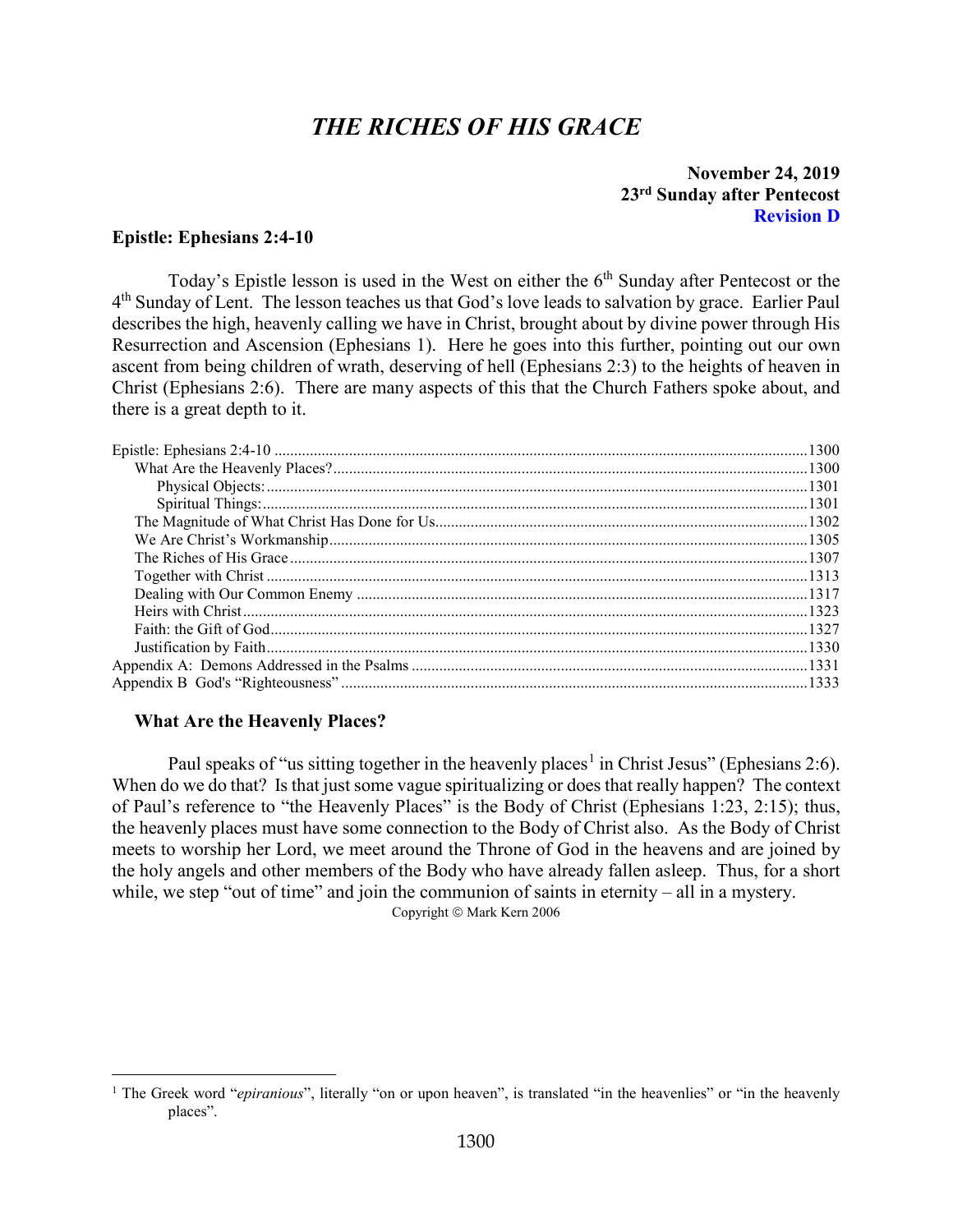In this process of salvation by Grace, we rise not just to some intermediate state, but all the way to Heaven (Ephesians 2:6). We actually are seated there right now, awaiting future eternal delight in radiant joy, fulfillment and beauty. [This makes misuse of our body<sup>[2](#page-1-2)</sup> a more serious thing!] We begin to experience some of this even now in this life, especially as we meet the Lord in the Liturgy and partake of the Lord's Supper. Our Lord as a man, crucified, ascended and reigning, took our human nature into Heaven; the Father put all things under His feet for our sake (Hebrews 2:8, Matthew 28:18). We in the Church are joined to  $\text{Him}^3$  $\text{Him}^3$  as His Body! (Ephesians 1:20-23).

This heavenly state is eternal, not just a passing spiritual high (Ephesians 2:7). As we meet to worship the Lord, we step into eternity while still in time. The "Kindness" of God, Who loves us, gives us this salvation not from our works, but from His mercy and grace (Titus 3:4-5). Yet what we can experience now is rather small compared to the exceeding riches He will show us for eternity.

There are other references to the goings-on in the heavenly places. The "heavenlies" seems to be a fairly broad term that includes both physical objects (planets, humans, Christ, Throne of God, demons, etc.) and spiritual things (future Kingdom, Eucharist, Tabernacle prototype, wickedness of demons, etc.)

## **Physical Objects:**

- <span id="page-1-0"></span>• There are bodies (planets, stars, etc.) of the heavenlies and also earthly bodies (1 Corinthians 15:40).
- Christ is seated at the Right Hand of God in the heavenlies (Ephesians 1:20).
- The Levitical priests served a copy and shadow of the heavenlies (Hebrews 8:5, 9:23).
- Abraham and Sarah sought a homeland, but they were strangers and pilgrims on earth. The better homeland that they sought is of the heavenlies (Hebrews 11:16).
- At the Name of Jesus, every knee will bow, those of the heavenlies, those of the earth and those under the earth (Philippians 2:10).

### **Spiritual Things:**

- <span id="page-1-1"></span>• Nicodemus couldn't understand the earthly things Jesus spoke of, never mind what He said of the heavenlies (John 3:12).
- Christ is a man of the heavenlies. As we bear the image of His humanity in humility, we will also bear the image of the heavenlies (1 Corinthians 15:48-49).
- The Kingdom that we seek is of the heavenlies (2 Timothy 4:18), for our calling is of the heavenlies (Hebrews 3:1).
- The Eucharist is referred to a gift of the heavenlies (Hebrews 6:4).
- We have come to a Jerusalem that is of the heavenlies (Hebrews 12:22).
- The wisdom of God is made known by the Church to the principalities and powers of the heavenlies (Ephesians 3:10).

<span id="page-1-2"></span><sup>&</sup>lt;sup>2</sup> If our bodies are Temples of the Holy Spirit (1 Corinthians 6:19), and we are seated in the heavenlies with Christ, for us to willfully join Christ to a harlot or engage in other willful sin is a serious thing.

<span id="page-1-3"></span> $3$  This will be covered more in the Epistle lesson for the  $25<sup>th</sup>$  Sunday after Pentecost under the subject heading "Union with Christ" (Ephesians 4:1-16).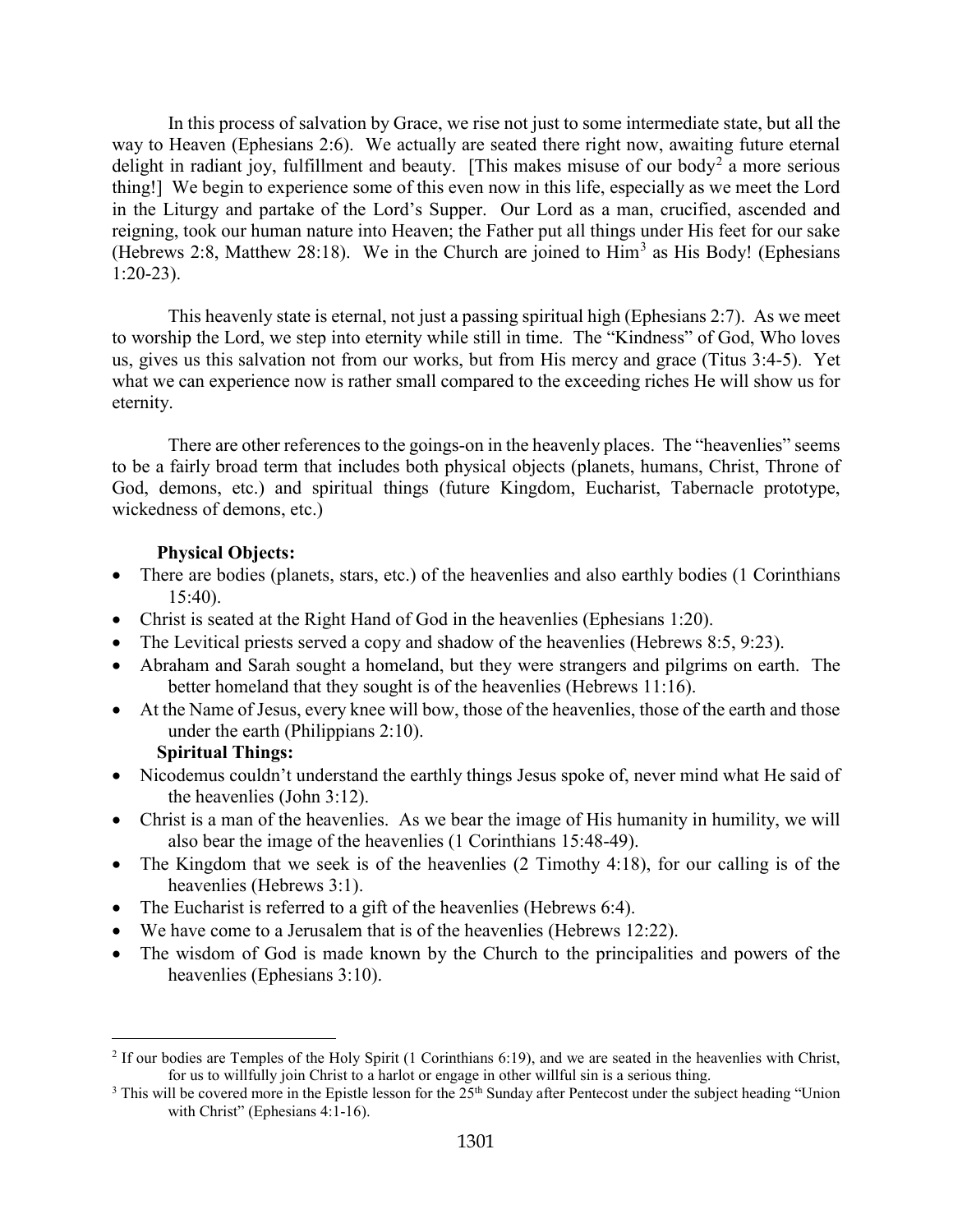- We don't wrestle against flesh and blood, but against demons, the rulers of darkness and wickedness in the heavenlies (Ephesians 6:12).
- Our reward is every spiritual blessing in the heavenlies (Ephesians 1:3), and we are seated together with Christ in the heavenlies (Ephesians 2:6).

#### <span id="page-2-0"></span>**The Magnitude of What Christ Has Done for Us**

God's love is the basis of our transit from hell to heaven (Ephesians 2:4-5). God's love is expressed by His pity and mercy toward us sinners (Psalm 103:8-11), who were faced with certain death (Ephesians 2:1-2). God is rich in this mercy to *all* who seek Him, regardless of religious or ethnic background (Romans 10:12).

John Chrysostom stated<sup>[4](#page-2-1)</sup> that we sometimes don't appreciate what Christ has done for us. The body He gave us is beautifully formed, and He challenges us to make our soul beautiful also of our own free will.

"God has given us a body of earth, that we might carry it with us up to heaven, not that we should draw our soul down with it to earth. Earthy it is, but if we please, it may be heavenly. But we often concentrate all our focus on the things of this life, building large houses. How long are we to be nailed to these things? How long are we to be fastened to the earth, and grovel, like worms, in the dirt?"

"God has highly honored us, in committing to us so excellent a body. 'I made heaven and earth', He says, 'and to you I give the power of creation'. Make your earth heaven! For it is in your power. 'I am He that makes and transforms all things' (Amos 5:8, LXX), said God of Himself. And He has given to men a similar power; just as a painter, being an affectionate father, teaches his own art to his son. 'I formed your body beautiful', he says, 'but I give you the power of forming something better. Make your soul beautiful!' I said, 'Let the earth bring forth grass, and every fruitful tree' (Genesis 1:11 paraphrase). You can also say, 'Let this earth bring forth its proper fruit', and what you want to produce will be produced. 'I make the summer and the spring. I create the lightning and the wind' (Amos 4:13 LXX; Psalm 74:17 LXX). I formed the dragon, that is, the devil, to play with him (Psalm 104:26). I have given you similar power. If you wish, you can play with him also, and bind him as you would a sparrow. I make the sun to rise upon the evil and the good; imitate Me by giving that which is yours to the good and to the evil. When mocked I bear with it and do good to those who mock Me; imitate Me, as you are able. I do good, with no expectation to be repaid; imitate Me in this also. I have illuminated bodies in the heavens. You can light others brighter than these, by enlightening those that are in error. For to know Me is a greater benefit than to look at the sun. You cannot create a man, but you can make him just and acceptable to God. I formed his substance; you can beautify his will. See how I love you and have given you the power in the greater things."

We sit<sup>[5](#page-2-2)</sup> together with Christ in the heavens, where angels adore us in Him. He had emptied Himself of His glory in the Incarnation to become man and pursue us. He joins Himself to us in

<span id="page-2-1"></span><sup>4</sup> John Chrysostom, Homilies on 1 Timothy, XV, v. 20.

<span id="page-2-2"></span><sup>5</sup> John Chrysostom, Homilies on 1 Timothy, XV, v. 20.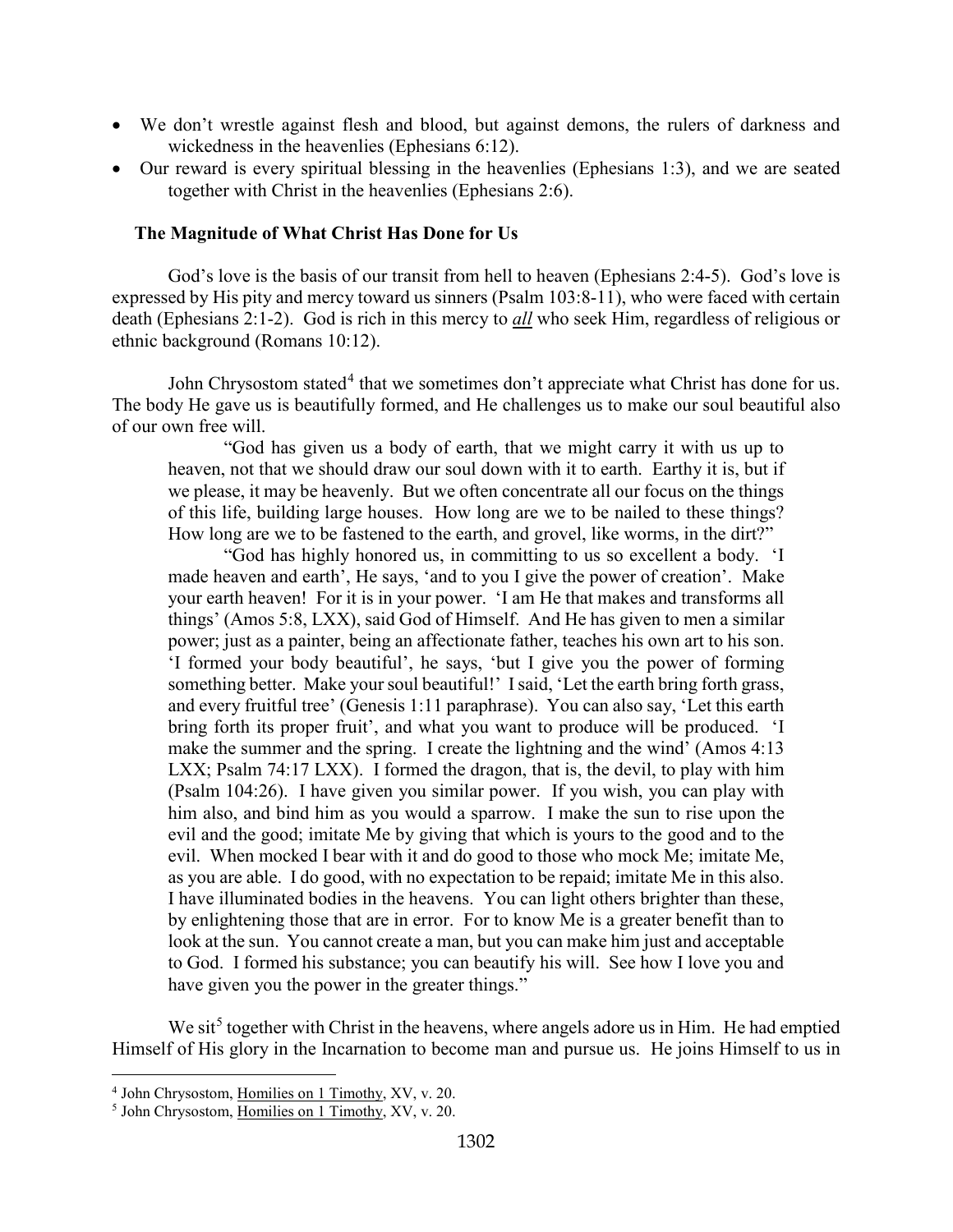the Eucharist, and we become interwoven with Him as we partake. He asks that we imitate Him in all that He does.

"See how we are honored! Yet some are so unreasonable and so ungrateful as to say, 'Why are we endowed with free will?' If there had been no free will, we could not have imitated God. I rule Angels, God says, and so do you, through Him who is the First fruits (1 Corinthians 15:23). I sit on a royal throne, and you are seated with Me in Him who is the First fruits. As it is said, 'He has raised us up together and made us sit together in heavenly places in Christ Jesus' (Ephesians 2:6). Through Him who is the First fruits, Cherubim and Seraphim adore you, with the entire heavenly host, including principalities and powers, thrones and dominions. Don't slight your body, to which such high honors pertain; even the Bodiless Powers tremble at this."

"Christ says to us, 'It is not in this way only that I have shown My love to you, but also by what I have suffered. For you I was spit on and scourged. I emptied Myself of glory; I left My Father and came to you, who hate Me, turn from Me, and are loath to hear My Name. I pursued you; I ran after you, that I might overtake you. I joined you to Myself in the Eucharist, where you eat and drink Me. In heaven I hold you, and on earth I embrace you. Is it not enough for you that I have your First fruits above? Does this not satisfy your affection? I descended below; I am not only mingled with you, I am entwined in you. I am chewed (in the Eucharist), broken into minute particles, that the interspersion and union may be more complete. I am interwoven with you and I want there to be no more division between us. I will that we both be one'".

Ambrose of Milan clarified<sup>[6](#page-3-0)</sup> some terms that are sometimes used very freely. Christ was in subjection when He bore our curses, but only in His humanity. He was never in subjection in His deity. When we sit in the heavenly places, we only do so in the person of Christ as partakers of the Divine Nature. Because of Christ's humanity, He is said to be in us in subjection to the Father. Through His works and the virtues, as others begin to cling to God, then God becomes all and in all.

"Christ was made sin and a curse not on His own account but on ours. But He was not in subjection in His eternal Nature, nor accursed in His eternal Nature. 'For cursed is every one that hangs on a tree' (Deuteronomy 21:23). He was cursed, for He bore our curses; He was in subjection to the curse, but only in His humanity, not in the glory of God, for He took upon Him our subjection. While he makes Himself a partaker of our weakness in the flesh, He makes us partakers of the Divine Nature in His power. But neither in the one nor the other do we have any natural fellowship with the heavenly Generation of Christ, nor is there any subjection of the Godhead in Christ. But as Paul has said that on Him, through that flesh which is the pledge of our salvation, we sit in heavenly places (Ephesians 2:6), though certainly not sitting there ourselves. So also, He is said to be subject in us through the assumption of our nature."

"A seat of honor, a seat of a heavenly and equal power, is not due to us at the right hand of God the Father. The Father only grants that to Christ according

<span id="page-3-0"></span><sup>6</sup> Ambrose of Milan, Exposition of the Christian Faith, V, Prologue, xiv, 178-181.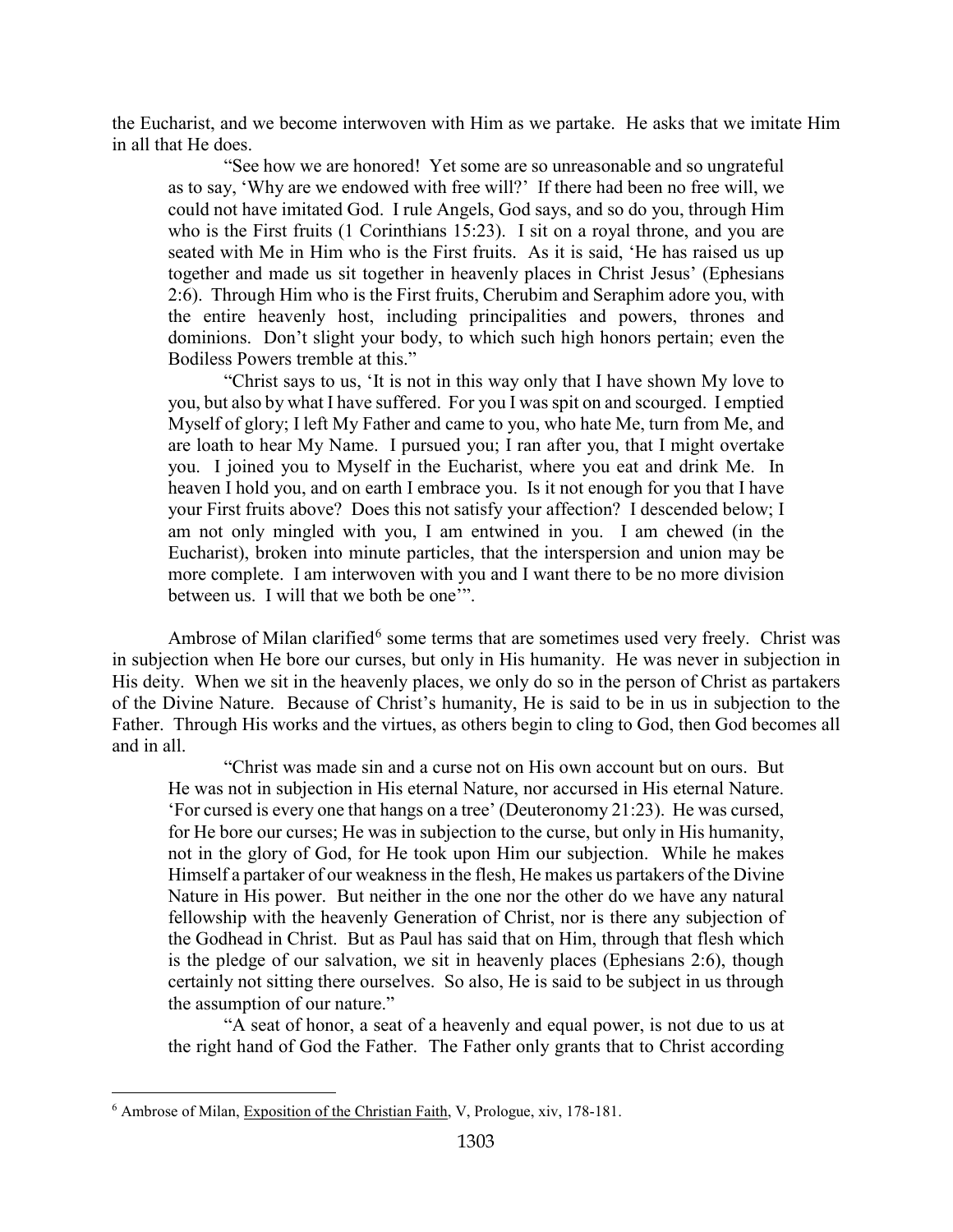to the flesh. The angels worship Him there; if we think that we sit there also, it is with impious presumption that we attempt to overthrow the throne of God."

"It is written, you say, that 'when we were dead in sins, He made us alive in Christ, by Whose grace you are saved, and has raised us up together, and made us sit together in heavenly places in Christ Jesus' (Ephesians 2:5-6). I acknowledge that it is so written; but it is not written that God allows men to sit on His right hand, but only to sit there in the Person of Christ. He is the foundation of all and is the head of the Church (Ephesians 5:23), in Whom our common nature according to the flesh has merited the right to the heavenly throne. Our flesh is honored as having a share in Christ, Who is God, and the nature of the whole human race is honored as having a share in the flesh."

"As we sit in Him by fellowship in our fleshly nature, so also He through the obedience of all will become in us subject to the Father. Through the assumption of our flesh, He was made a curse for us (Galatians 3:13); but a curse could not fall upon the Son of God in His deity. When (1) the Gentile has believed, and the Jew has acknowledged Him, Whom he crucified; (2) the Manichaean has worshipped Him, Whom he has not believed to have come in the flesh; (3) the Arian has confessed Him to be Almighty, Whom he has denied; and (4) the wisdom of God, His justice, peace, love, and resurrection is in all, then Christ will be in us in subjection to the Father. This occurs through His own works and through the many forms of the virtues. When one spirit in the heart of all peoples has begun to cleave to God in all things, with vice renounced and crime at an end, then will God be all and in all" (1 Corinthians 15:28).

John Chrysostom noted<sup>[7](#page-4-0)</sup> that Paul spoke of the Father as the One who brought many sons to glory through Christ, and that suffering of various kinds is a means to that end.

"The Captain of our salvation' is the Cause of our salvation. There is a great space between Him and us. He is both a Son, and we are sons; but He saves, we are saved. He both brings us together (bringing many sons to glory) and then separates us (to make perfect through sufferings). Then sufferings are a perfecting, and a cause of salvation. Do you see that to suffer affliction is not the portion of those who are utterly forsaken? It was by this that God first honored His Son, by leading Him through suffering. His taking flesh to suffer is a far greater thing than making the world and bringing it out of nothing. Making the world is a token of His loving-kindness, but suffering is far more. Paul himself pointed out this same thing, 'That in the ages to come He might show the exceeding riches of His grace, He both raised us up together, and made us sit together in the heavenly places in Christ Jesus'" (Ephesians 2:6-7).

"'It was fitting for Him, for whom *are* all things and by whom *are* all things, in bringing many sons to glory, to make the Captain of their salvation perfect through sufferings' (Hebrews 2:10). Paul means that it was becoming of Him, who takes tender care, and brought all things into being, to give up the Son for the salvation of the rest, the One for the many. However, he did not express himself like this, but said, 'to make perfect through sufferings', showing that suffering for anyone, profits not only 'him', but he becomes more glorious and more perfect."

<span id="page-4-0"></span><sup>7</sup> John Chrysostom, Homilies on Hebrews, IV, 4-5.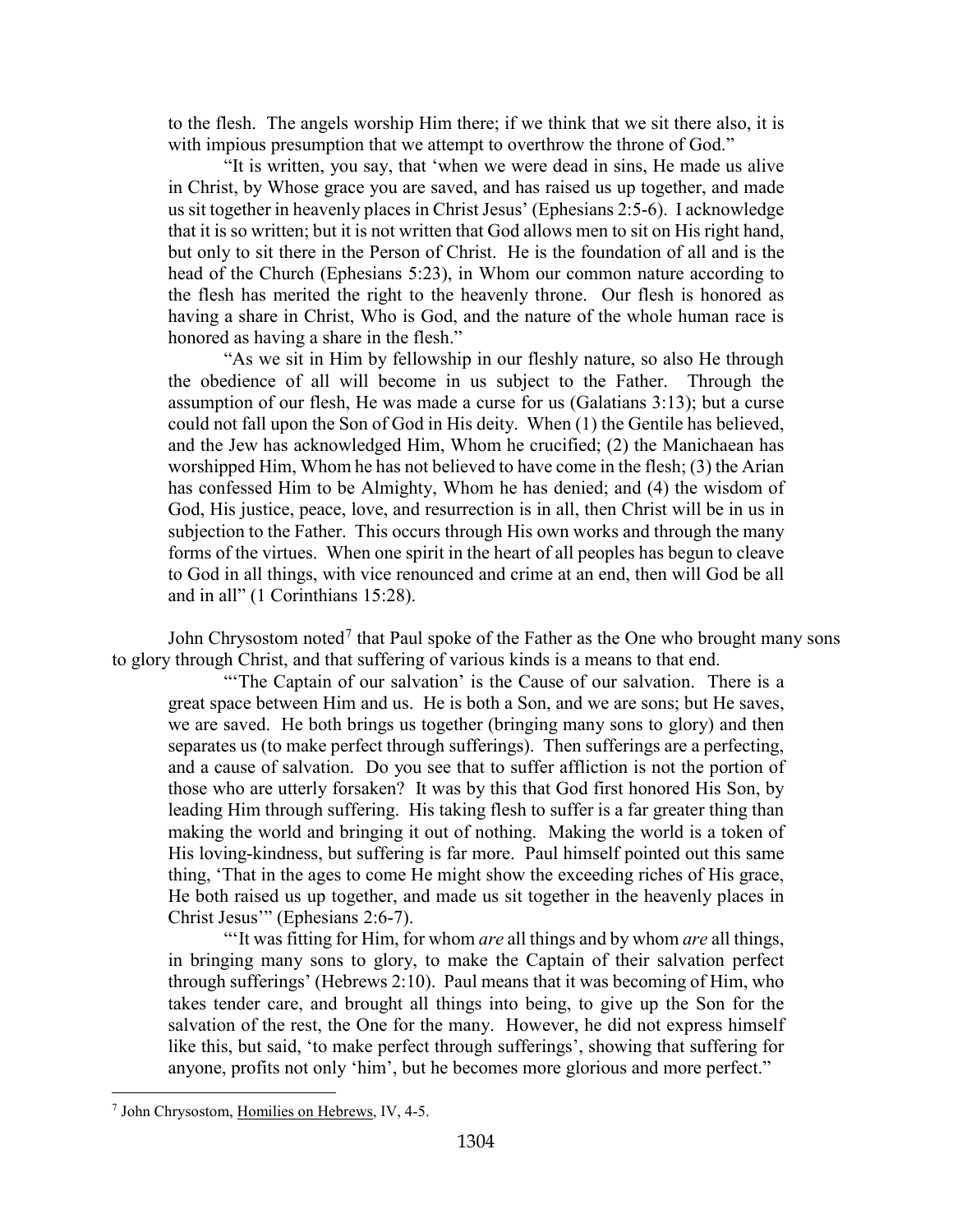John Chrysostom also stated<sup>[8](#page-5-1)</sup> that we should consider what Christ has done for us and be willing even to endure persecution on His behalf.

"Truly this is surpassing riches, truly surpassing is the greatness of His power, to make us sit down with Christ. If you had to enter the flames (i.e. persecution), shouldn't you be ready to endure it? If you had to be cut to pieces every day, shouldn't you be ready to embrace it cheerfully for the sake of these promises? Think where He sits! Above all principality and power! And with Whom it is that you sit! With Him! And who are you? One dead, by nature a child of wrath! And what good have you done? Nothing! Truly now it is high time to exclaim, 'O the depth of the riches both of the wisdom and the knowledge of God'" (Romans 11:33).

### <span id="page-5-0"></span>**We Are Christ's Workmanship**

Paul stated in the Epistle Reading, "For we are His workmanship, created in Christ Jesus for good works, which God prepared beforehand that we should walk in them" (Ephesians 2:10). Tertullian stated<sup>[9](#page-5-2)</sup> that this workmanship is twofold. First it refers to Creation and the nature of the flesh. Second, when Paul follows by saying, "created in Christ Jesus for good works", he is referring to the work of grace. His workmanship includes bringing in the Gentiles to a oneness with the commonwealth of Israel. It also includes fulfilling and upgrading the Law such that the old statements of the Law are superfluous. For example, adultery has been upgraded to include lust in order to conform to the original intent of the Law.

"Paul says, 'We were by nature the children of wrath'. The Jews were not the Creator's children by nature, but by the election of their fathers. Paul referred their being children of wrath to nature, and not to the Creator, adding, 'even as others' (Ephesians 2:3), who were not children of God. It is clear that sins, lusts of the flesh, unbelief and anger are part of the common nature of all mankind. The devil however has led that nature astray, which he has already infected with the germ of sin. But 'we are His workmanship, created in Christ' (Ephesians 2:10). He who made man at first, also created him in Christ. It is one thing to make as a workman; it is another thing to create. But Paul assigns both to One Person: Christ; regarding the substance of nature, He 'made' him; regarding the work of grace, He 'created' him."

"Look also at what follows in connection with these words. 'Remember, that you were in time past Gentiles in the flesh, you were without Christ, being aliens from the commonwealth of Israel, and strangers from the covenants of promise, having no hope, and without God in the world' (Ephesians 2:11-12). Now they were without Him to whom belonged the commonwealth of Israel, the covenants and the promise. 'But now in Christ, you who were sometimes far off are made near by His blood' (Ephesians 2:13). Since this is the case, the Gentiles are consequently now in Christ made near to these blessings, from which they were once far off."

<span id="page-5-1"></span><sup>&</sup>lt;sup>8</sup> John Chrysostom, <u>Homilies on Ephesians</u>, IV, v. 9 Tertullian, Five Books Against Marcion, II, ii, 5, 17.

<span id="page-5-2"></span>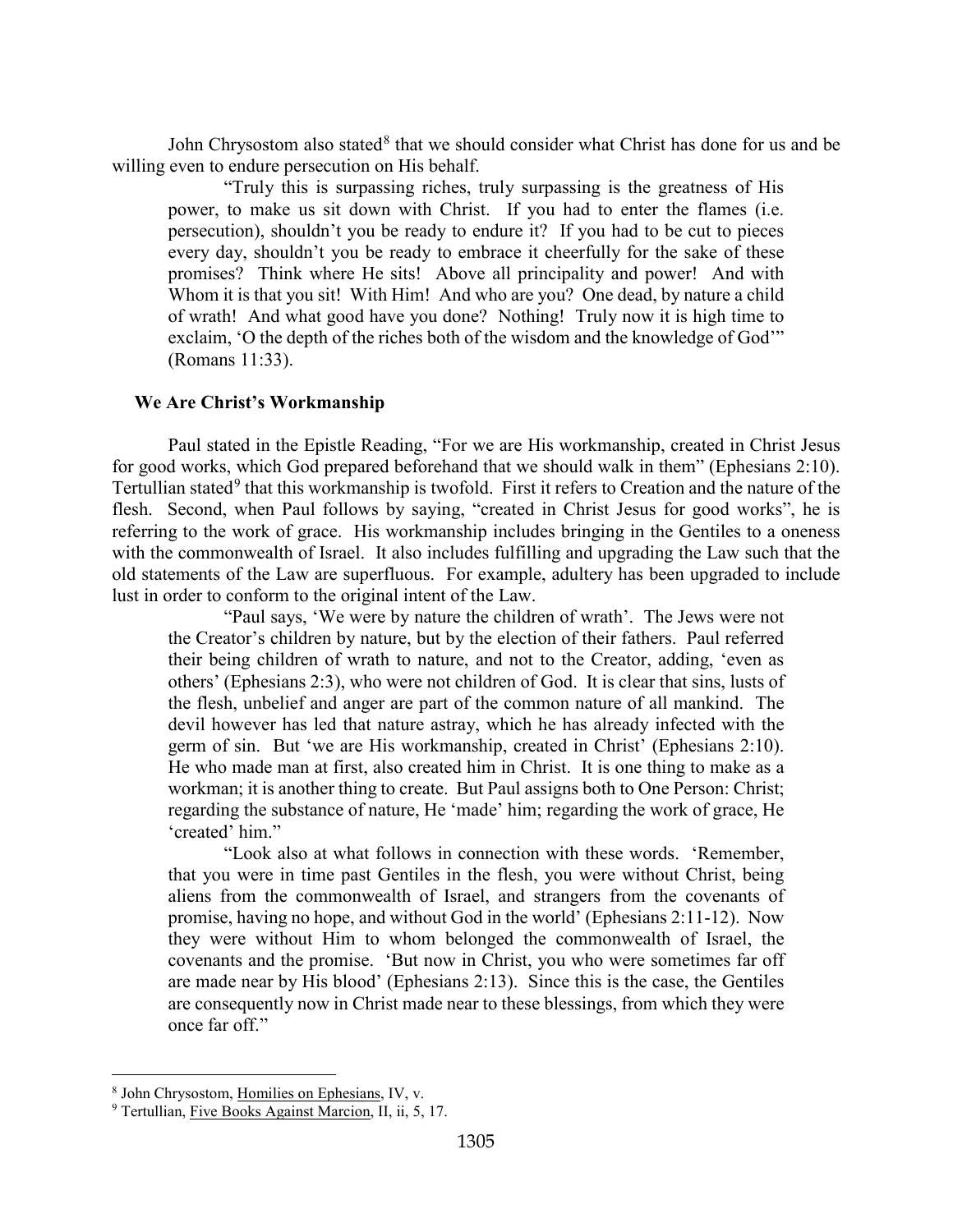"Paul noted that it had been predicted concerning the call of the Gentiles from their distant alienation in words like these, 'They who were far off from Me have come to My righteousness' (Isaiah 46:12-13 paraphrase). The Creator's righteousness no less than His peace was announced in Christ. Therefore, he says, 'He is our peace, who has made both one' (Ephesians 2:14); that is, the Jewish nation and the Gentile world. What is near, and what was far off now that 'the middle wall has been broken down of their enmity', are made one 'in His flesh'" (Ephesians 2:15).

"He has made the Law obsolete by His own precepts, by Himself fulfilling the Law. For superfluous is, 'You shall not commit adultery', when He says, 'You shall not look on a woman to lust after her' (Matthew 5:27-28). It is impossible to make an adversary of the Law out of one who so completely promotes it. 'He created in Himself of two, one new man, making peace' (Ephesians 2:15), one really new, and one really man — no phantom — but new, and newly born of a virgin by the Spirit of God. He who had made is also the same who created, 'For we are His workmanship, created in Christ Jesus' (Ephesians 2:10). 'He reconciled both to God', the God whom both races, both Jew and Gentile, had offended, 'in one body having in it slain the enmity by the cross'" (Ephesians 2:16).

John Chrysostom commented<sup>[10](#page-6-0)</sup> on Paul's words, "Are transformed into the same image from glory to glory, even as from the Lord Spirit" (2 Corinthians 3:18), emphasizing the aspect of Christ's workmanship that created us in Christ Jesus. First, he noted that the Holy Spirit is also God, just as the Father and the Son.

"Notice how he places the Spirit in the rank of God and raises the Corinthians up to the rank of the Apostles. He said, 'You are the Epistle of Christ' (2 Corinthians 3:3); and here, 'But we all with open face' (2 Corinthians 3:18). Just as we needed no veil, so neither do you, who received it. This glory is far greater than Moses' glowing face (Exodus 34:29-35), for this is not of our face, but of the Spirit. Nevertheless, you are able as well as we to look steadily upon it. They could not look even by a mediator, but you, without a mediator, can look steadily on a greater. They were not able to look upon that of Moses, you can look upon that of the Spirit. Now had the Spirit been inferior, He would not have set down these things for us as greater than those for Moses."

"But what does it mean, 'we reflecting as a mirror the glory of the Lord, are transformed into the same image' (2 Corinthians 3:18)? This was shown more clearly when the gifts of miracles were in operation; however, it is not difficult to see it for one who has believing eyes. As soon as we are baptized, the soul beams more than the sun, being cleansed by the Spirit; and not only do we behold the glory of God, but from it also receive a sort of splendor. Just as if pure silver were turned towards the sun's rays, it will itself also shoot forth rays, not from its own natural property, but from the solar luster. So, does the soul after it is cleansed and made brighter than silver, receive a ray from the glory of the Spirit, and sends it back. He also said, 'Reflecting as a mirror we are transformed into the same image from glory to glory' (2 Corinthians 3:18), that is, from that of the Spirit, to our own glory,

<span id="page-6-0"></span><sup>&</sup>lt;sup>10</sup> John Chrysostom, Homilies on 2 Corinthians, VII, 5-6.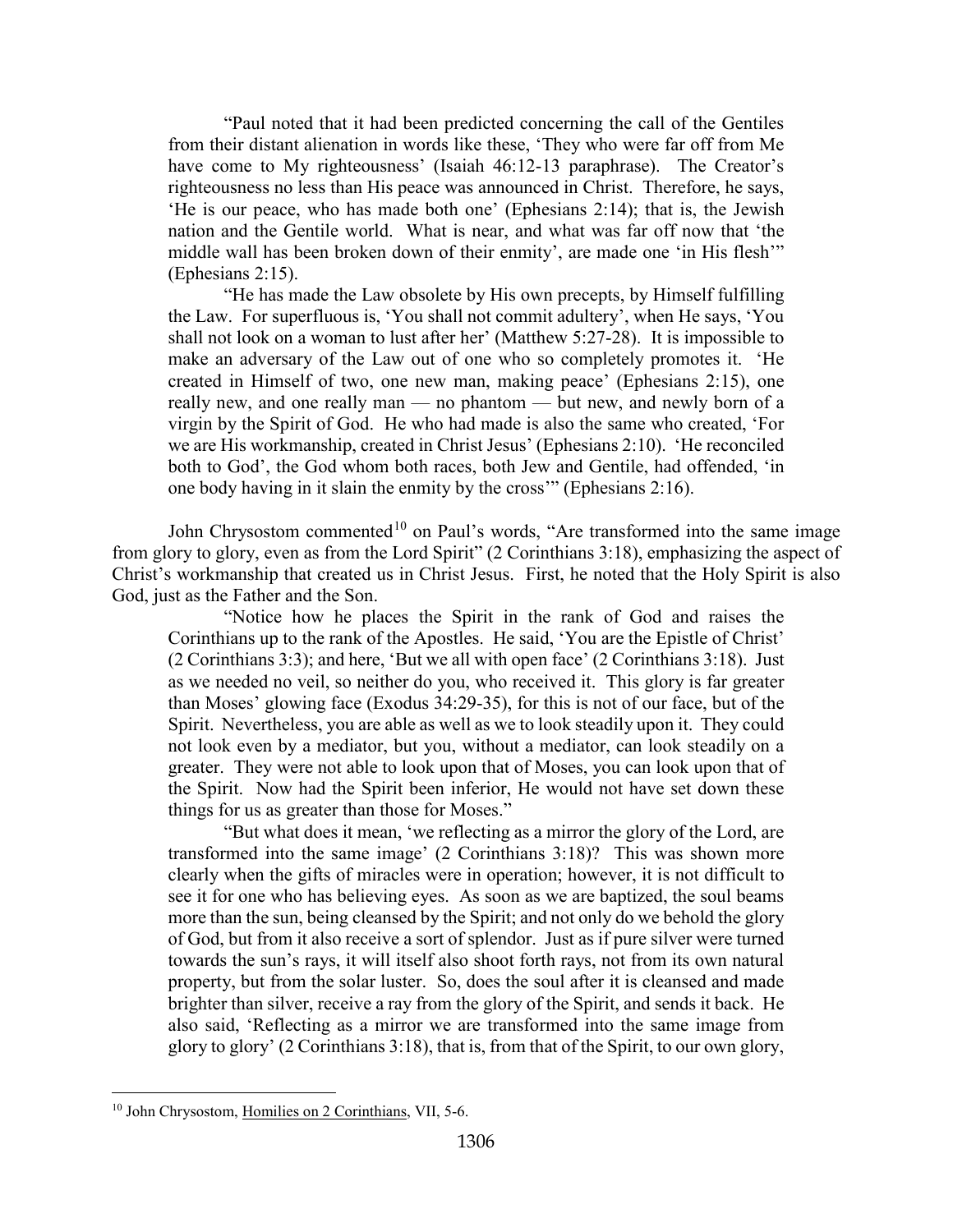which is generated in us. This is the sort of thing that one might expect from the Lord the Spirit."

"Notice how he called the Spirit, Lord. And in other places too one may see that lordship of His. 'As they ministered and fasted to the Lord, the Spirit said, Separate for me Paul and Barnabas' (Acts 13:2). This was done in order to show the Spirit's equality in honor. Christ said, 'The servant doesn't know what his Lord is doing' (John 15:15), but even as a man knows his own things, so does the Spirit know the things of God; not by being taught them. The working as He wills shows His authority and lordship. This transforms us and cannot be conformed to this world; for such is the creation of which this is the Author. For as he said, 'Created in Christ Jesus' (Ephesians 2:10), so said he, 'Create in me a clean heart, O God, and renew a right spirit in my inward parts'" (Psalm 51:10, LXX).

We can "see" the Holy Spirit<sup>[11](#page-7-1)</sup> just as Moses "saw" God; and we glow, reflecting the glory of God, after we have done so like a piece of polished silver. The gifts of the Spirit are the result, and we carry the King's image in us throughout our life.

"Do you want me to show you this also from the Apostles more obviously to the sense? Consider Paul, whose garments healed; Peter, whose shadows were mighty (Acts 19:12; 5:15-16). If they had not borne a King's image and if their radiance had not been unapproachable, their garments and shadows would not work so mightily. For the garments of a king inspire fear even to robbers. Do you want to see this beaming even through the body? 'Looking steadfastly on the face of Stephen, they saw it as if it had been the face of an angel (Acts 6:15). But this was nothing compared to the glory flashing within. For what Moses had upon his face, these carried about with them on their souls. That of Moses was more obvious to the senses, but this was incorporeal. Like molten metal streaming down from metal in a furnace upon those things, which are close by, impart to them also somewhat of their own splendor; so truly does it also happen with the faithful. Those who are like this are set free from earth and have their dreams of the things in the heavens."

#### <span id="page-7-0"></span>**The Riches of His Grace**

Sometimes we tend to focus our attention on earthly riches to the exclusion of everything else. An illustration might put this in a better perspective. Suppose you were walking along the sidewalk in an unfamiliar neighborhood, and you saw a gold bar lying next to the sidewalk. This one was about 8 by 3 by 2 inches, weighed 400 Troy ounces, and was worth about \$ ¼ million according to 2006 gold prices. Would you pick it up and take it home, or would you leave it there? Most people could use an extra  $\frac{1}{4}$  million and would probably take it home<sup>[12](#page-7-2)</sup>.

Suppose that the gold bar was last owned by a man who just passed away leaving no heirs and no will. Plus, he left as note that whoever found his gold bar can have it. You now own the gold bar. The next week you were walking along the same sidewalk and noticed a dog pile in exactly the same spot that the gold bar was located earlier. Would you pick it up and take it home,

<span id="page-7-1"></span><sup>&</sup>lt;sup>11</sup> John Chrysostom, Homilies on 2 Corinthians, VII, 5-6.

<span id="page-7-2"></span><sup>&</sup>lt;sup>12</sup> It might be wise to inquire who lost it, in case some mafia don wants it back!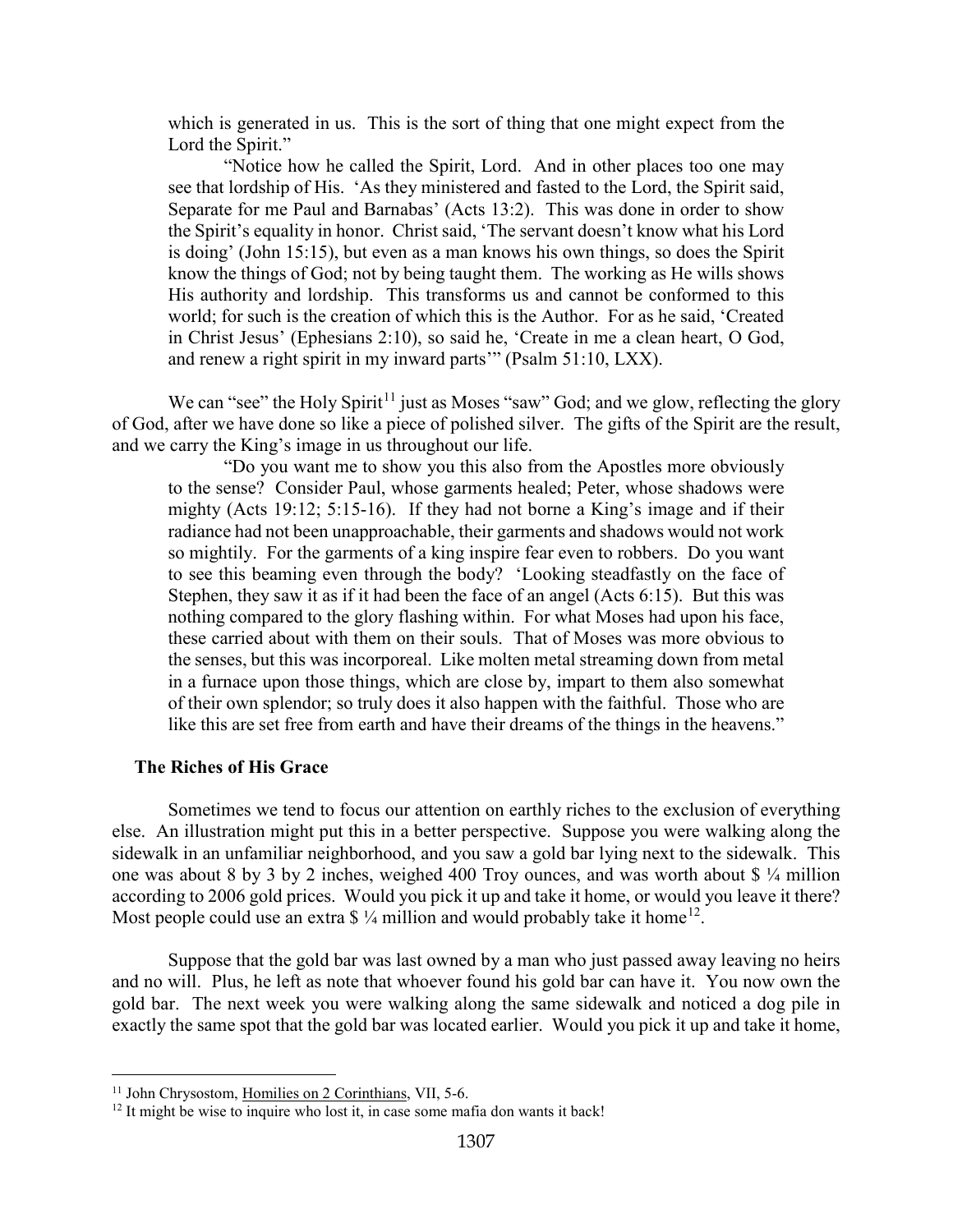or would you leave it there? Most people would express some kind of disgust and may complain against those who don't pick up after their pets; but few people would pick it up and take it home.

In perspective, the riches of Christ's grace that we will see at His return make the gold bar seem like the dog pile. In the next age, even the streets are paved with gold<sup>13</sup>, to indicate how common it is. If we can get an understanding of the implications of this, we will have a much different approach to life.

Paul spoke often of the riches of Christ, "Oh, the depth of the riches both of the wisdom and knowledge of God! How unsearchable *are* His judgments and His ways are past finding out!" (Romans 11:33). Paul was humbled by the grace that was given to him to proclaim the riches of Christ.

"To me, who am less than the least of all the saints, this grace was given, that I should preach among the Gentiles the unsearchable riches of Christ, and to make all see what *the fellowship of the mystery is*, which from the beginning of the ages has been hidden in God who created all things through Jesus Christ. Now the manifold wisdom of God might be made known by the church to the principalities and powers in the heavenly *places*" (Ephesians 3:8-10).

Paul stated that Christ "raised *us* up together and made *us*sit together in the heavenly *places* in Christ Jesus, that in the ages to come He might show the exceeding riches of His grace in *His* kindness toward us in Christ Jesus" (Ephesians 2:6-7). What do these riches entail? In the Apostle John's vision of the Throne of God, he heard millions of angels around the Throne saying, "Worthy is the Lamb who was slain to receive power and riches and wisdom, and strength and honor and glory and blessing!" (Revelation 5:12). Thus the "riches" of Christ includes power, wisdom, strength, honor, glory and blessing.

There is a mystery to this. It begins with forgiveness and it results in us knowing the mystery of His will and being strengthened in the inner man.

"In Him we have redemption through His blood, the forgiveness of sins, according to the riches of His grace, which He made to abound toward us in all wisdom and prudence, having made known to us the mystery of His will, according to His good pleasure which He purposed in Himself. That in the dispensation of the fullness of the times, He might gather together in one all things in Christ, both which are in heaven and which are on earth—in Him" (Ephesians 1:7-10).

"For this reason, I bow my knees to the Father of our Lord Jesus Christ, from whom the whole family in heaven and earth is named, that He would grant you, according to the riches of His glory, to be strengthened with might through His Spirit in the inner man, that Christ may dwell in your hearts through faith. That you, being rooted and grounded in love, may be able to comprehend with all the saints what *is* the width and length and depth and height— to know the love of Christ which passes knowledge; that you may be filled with all the fullness of God" (Ephesians 3:14-19).

<span id="page-8-0"></span> $13$  There is a figurative meaning also to streets paved with gold; but the use of gold in the New Jerusalem indicates that gold as a high value medium of exchange is no longer there.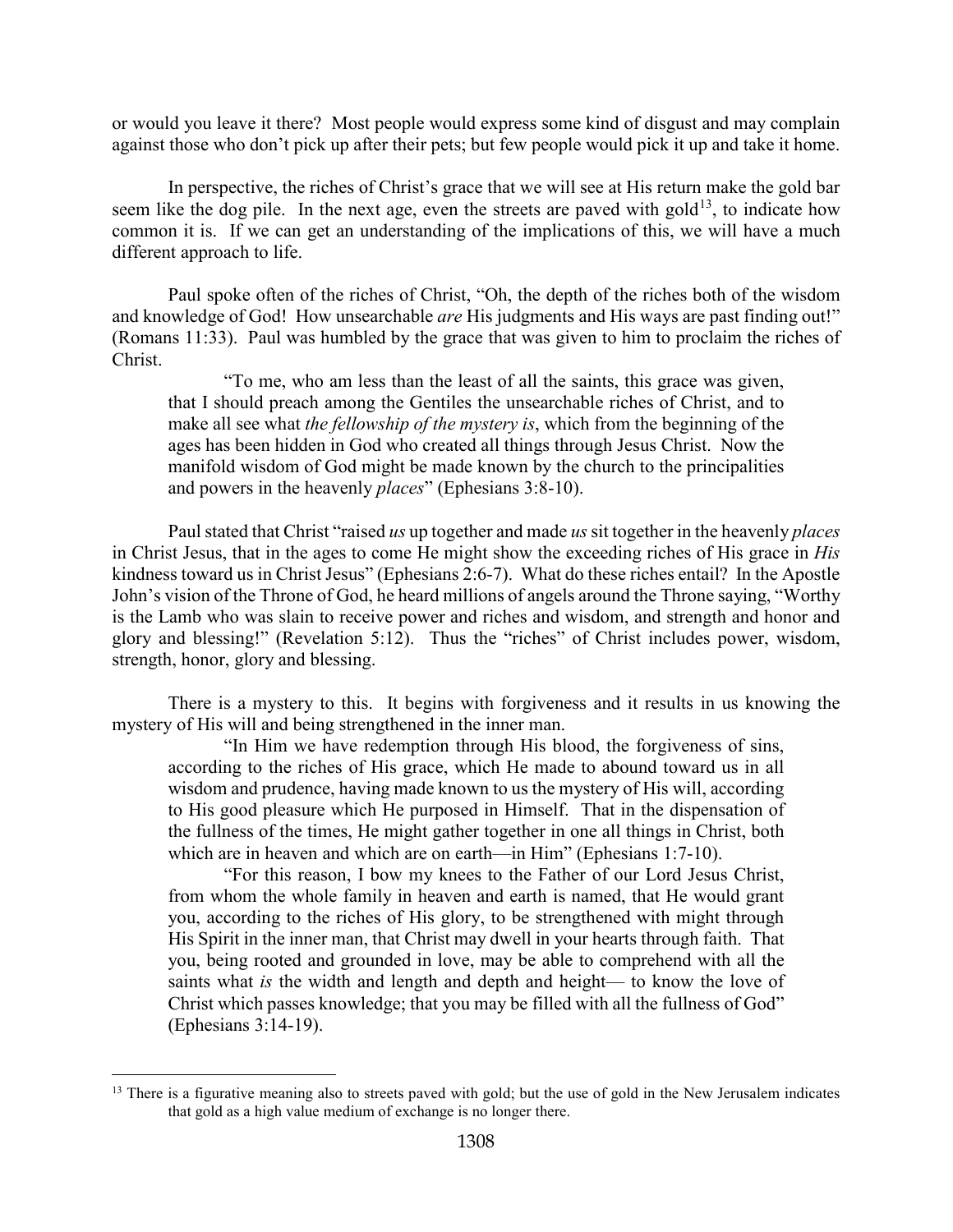This riches of the glory of this mystery was hidden from ages and generations, but has been revealed to His saints, which includes the Gentiles.

"I now rejoice in my sufferings for you and fill up in my flesh what is lacking in the afflictions of Christ, for the sake of His body, which is the church, of which I became a minister according to the stewardship from God which was given to me for you, to fulfill the word of God, the mystery which has been hidden from ages and from generations, but now has been revealed to His saints. To them God willed to make known what the riches of the glory of this mystery among the Gentiles are: which is Christ in you, the hope of glory. Him we preach, warning every man and teaching every man in all wisdom, that we may present every man perfect in Christ Jesus. To this *end* I also labor, striving according to His working which works in me mightily."

"For I want you to know what a great conflict I have for you and those in Laodicea, and *for* as many as have not seen my face in the flesh, that their hearts may be encouraged, being knit together in love, and *attaining* to all riches of the full assurance of understanding, to the knowledge of the mystery of God, both of the Father and of Christ, in whom are hidden all the treasures of wisdom and knowledge" (Colossians 1:24-2:3).

Paul makes a big deal of the riches of Christ, where all things are now under His feet, and we are Christ's inheritance!

"After I heard of your faith in the Lord Jesus and your love for all the saints, I do not cease to give thanks for you, making mention of you in my prayers. That the God of our Lord Jesus Christ, the Father of glory, may give to you the spirit of wisdom and revelation in the knowledge of Him, the eyes of your understanding being enlightened. That you may know what the hope of His calling is, what are the riches of the glory of His inheritance in the saints, and what *is* the exceeding greatness of His power toward us who believe. According to the working of His mighty power, which He worked in Christ when He raised Him from the dead and seated *Him* at His right hand in the heavenly *places,* far above all principality and power and might and dominion, and every name that is named, not only in this age but also in that which is to come. He put all *things* under His feet and gave Him *to be* head over all *things* to the church, which is His body, the fullness of Him who fills all in all" (Ephesians 1:15-23).

Athanasius of Alexandria spoke<sup>[14](#page-9-0)</sup> of the incomprehensible riches of Christ in terms of its strength and power. Because He is rich, He is able to work in diverse manners and varieties to each individual, some to provide milk, for others to provide vegetables and for others to provide meat. His richness produces different effects in different people, and many mansions are prepared with the Father to reward us in proportion to our advance in moral attainment. While all His people will be within the walls of His city, some will be rewarded more than others for their work in this life, for through virtue a man enters in to God.

"God multiplied His loving-kindness towards us, not only when He granted us our common salvation through His Word, but now also, when enemies have persecuted us, and have sought to seize us. Paul said, when describing the

<span id="page-9-0"></span><sup>&</sup>lt;sup>14</sup> Athanasius of Alexandria, Paschal Letters, X, 4.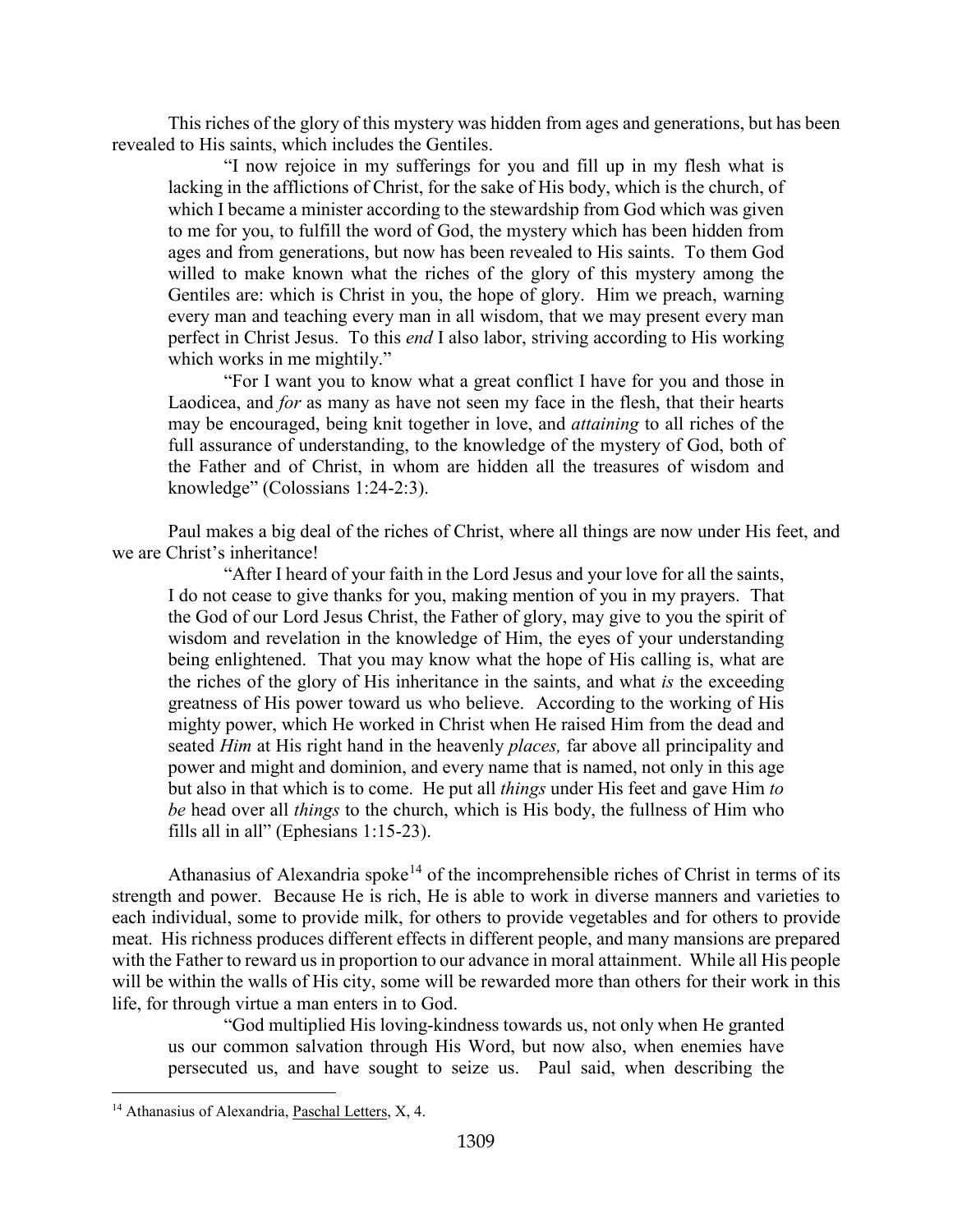incomprehensible riches of Christ, 'But God, who is rich in mercy, because of His great love with which He loved us, even when we were dead in trespasses, made us alive together with Christ' (Ephesians 2:4-5). For the strength of man and of all creatures is weak; but the Strength which is above man and uncreated is rich, incomprehensible and eternal, and has no beginning. He does not then possess one method only of healing, but being rich, He works in diverse manners for our salvation by means of His Word, Who is not restricted or hindered in His dealings towards us. Since He is rich, He varies Himself according to the individual capacity of each soul. For He is the Word, the Power and the Wisdom of God, as Solomon testifies concerning Wisdom, that 'being one, it can do all things; and remaining in itself, it can make all things new; and in all ages entering into holy souls, makes them friends of God and prophets'" (Wisdom 7:27).

"To those who have not yet attained to the perfect way He becomes like a sheep giving milk. Paul administered this; 'I have fed you with milk, not with meat' (1 Corinthians 3:2). To those who have advanced beyond the full stature of childhood, but still are weak regarding perfection, He is their food, according to their capacity, again administered by Paul, 'Let him that is weak eat vegetables' (Romans 14:2). But as soon as a man begins to walk in the perfect way, he is no longer fed with milk or vegetables, but he has the Word for bread, and meat for food. 'Solid food is for those who are of full age, that is, those who, by reason of their capacity, have their senses exercised'" (Hebrews 5:14).

"And further, when the word is sown it does not yield a uniform produce of fruit in this human life, but one various and rich; for it produces for some a hundredfold, some sixty, and some thirty (Matthew 13:8), as that Sower of grace teaches. And this is no doubtful matter, but it is in our power to behold the field, which He sows; for in the Church the word is clear and the produce rich. Such a field is adorned with virgins and monks and also with honorable matrimony and each one's chastity. For in sowing, He did not compel the will beyond its power. Mercy is not confined to the perfect, but it is sent down also to any rank, so that He might rescue all men to salvation."

"To this intent He has prepared many mansions with the Father (John 14:2), so that although the dwelling-place is various in proportion to our advance in moral attainment, yet all of us are within the wall, and all of us enter within the same fence, the adversary being cast out and expelled. For apart from light there is darkness; apart from blessing there is a curse; the devil also is apart from the saints, and sin far from virtue. Therefore, the Gospel rebukes Satan, saying, 'Get behind Me, Satan' (Matthew 4:10). But us it calls to itself, saying, 'Enter by the narrow gate' (Matthew 7:13). And again, 'Come, blessed of My Father, inherit the kingdom which is prepared for you' (Matthew 25:34). So also, the Spirit cried, saying, 'Enter into His gates with thanksgiving'" (Psalm 100:4).

"For through virtue a man enters in to God, as Moses did into the thick cloud where God was (Exodus 19:9). Through vice, a man goes out from the presence of the Lord; as Cain did when he had slain his brother (Genesis 4:16). Cain went out, as far as his will was concerned, from before the face of God. The Psalmist says, 'I will go in to the altar of God, even to the God that gladdens my youth' (Psalm 43:4 LXX). But the devil went out from before God, and smote Job with boils (Job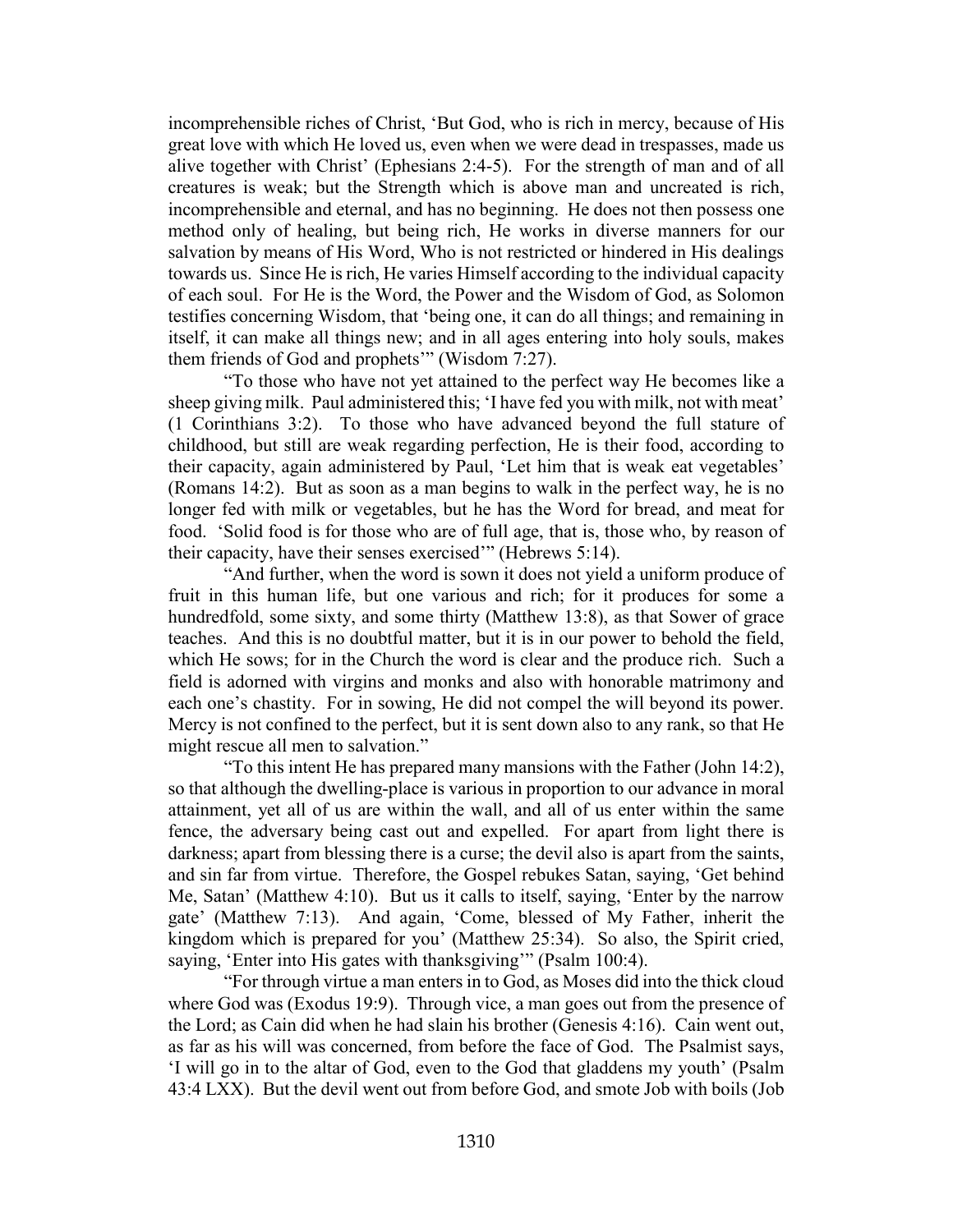2:7). This is the characteristic of those who go out from before God — to beat and injure the men of God. And this is the characteristic of those who fall away from the faith — to injure and persecute the faithful. The saints on the other hand, take in others and look upon them as friends; as David says, 'My eyes are on the faithful of the earth, that they may dwell with me' (Psalm 101:6). But those that are weak in the faith, Paul urges that we should especially take in (Romans 14:1). For virtue is philanthropic, just as in men of an opposite character, sin is misanthropic. So, Saul, being a sinner, persecuted David, whereas David, though he had a good opportunity, did not kill Saul<sup>[15](#page-11-0)</sup>. Similarly, Esau persecuted Jacob, while Jacob overcame Esau's wickedness by meekness<sup>[16](#page-11-1)</sup>. Again, the eleven brothers sold Joseph, but Joseph, in his loving-kindness<sup>[17](#page-11-2)</sup>, had pity on them".

John Chrysostom mused<sup>[18](#page-11-3)</sup> on the notion that Christ would bother to let us in on the mystery of His will, and on His wisdom in doing so.

"Strange! What friendship! He tells us His secrets; the mysteries of His will, as if one should say, He has made known to us the things that are in His heart. Here is the mystery, which is full of all wisdom and prudence. What will you say is equal to this wisdom? These people that were worth nothing, His wisdom has discovered a way of raising them to wealth and abundance. What can equal this wise contrivance? He that was an enemy, he that was hated, he is in a moment lifted up on high. And not this only, but yet more, that it should be done at this particular time, this again was the work of wisdom; and that it should be done by means of the Cross. It would take a long discourse here to point out how all this was the work of wisdom, and how He had made us wise. Therefore, he repeated again the words, 'According to His good pleasure which He purposed in Himself' (Ephesians 1:9). That is to say, this He desired, this He worked for, that He might be able to reveal to us the mystery. What mystery? That He would have man seated up on high; and this has come to pass."

Chrysostom noted<sup>[19](#page-11-4)</sup> that Paul prayed constantly for all the Churches that he founded as though he himself had received the greatest blessing. Why? Because of what is to come, because of the good things that are laid up in store for them who rightly believe and live. And it is fitting to give thanks to God, both for all the things which mankind has received at His hands, both past and future; and it is fitting to give Him thanks also for the faith of those that believe.

"Paul's prayer is 'That the God of our Lord Jesus Christ, the Father of glory, may give to you a spirit of wisdom and revelation' (Ephesians 1:17). Two things he requires them to understand, as it is their duty to understand them; to what blessings they are called, and how they have been released from their former state. We can understand regarding the things to come; for from the good things laid up for us, we shall know His ineffable and surpassing riches, and from understanding who we were, and how we believed, we shall know His power and sovereignty.

<span id="page-11-0"></span><sup>&</sup>lt;sup>15</sup> See 1 Samuel 24:1-19.

<span id="page-11-1"></span><sup>&</sup>lt;sup>16</sup> See Genesis 27, Genesis 32-33.<br><sup>17</sup> See Genesis 37:12-36.

<span id="page-11-3"></span><span id="page-11-2"></span><sup>&</sup>lt;sup>18</sup> John Chrysostom, Homilies on Ephesians, I, vv. 8-9.

<span id="page-11-4"></span><sup>19</sup> John Chrysostom, Homilies on Ephesians, III, vv. 15-20.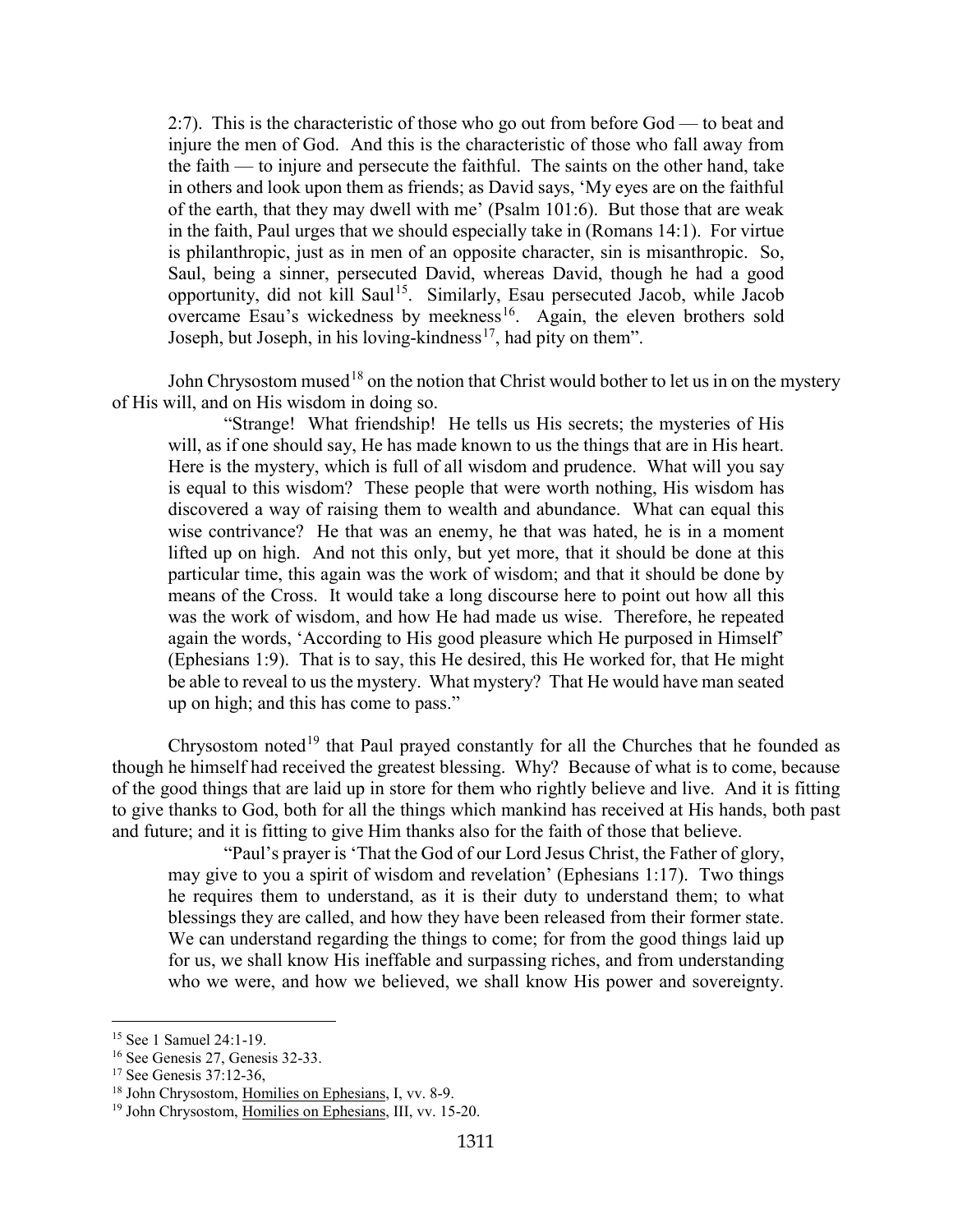'The weakness of God is stronger than men' (1 Corinthians 1:25). It is by the same power by which He raised Christ from the dead, that He has also drawn us to Himself. That power is not limited to the resurrection, but far exceeds it."

Chrysostom also spoke<sup>[20](#page-12-0)</sup> of some parts of the mysteries of the glory of God that have been revealed and others that have not been revealed yet. The Church has an insight into these mysteries that the world does not, where persuading people to believe is more difficult than raising the dead. The key to understanding these mysteries is in comprehending the exaltation of Christ from the tomb to the Right Hand of the Father – where we accompany Him.

"Paul prayed that the Ephesians may be given 'a spirit of wisdom and revelation' (Ephesians 1:17). He was about to mention some things, which had already come to pass, and others, which had not happened yet; he makes those which have been brought to pass, a pledge for those which haven't. 'That you may know what the hope of His calling is' is as yet hidden, but not so to the faithful. Again, 'what is the riches of the glory of His inheritance in the saints' (Ephesians 1:18); this too is still hidden."

"What is clear is that through His power, we have believed that He has raised Christ. To persuade souls, is a thing far more miraculous than to raise a dead body. To make this clear, Christ said to the dead, 'Lazarus, come out' (John 11:43), and immediately he obeyed. Peter said, 'Tabitha, arise' (Acts 9:40), and she got up. He Himself shall speak the word at the last day, and all shall rise so quickly, that 'those who are alive, shall by no means precede those who have fallen asleep' (1 Thessalonians 4:15) and all shall come to pass, 'in a moment, in the twinkling of an eye' (1 Corinthians 15:52). But in the matter of believing, it is different; He said, 'How often would I have gathered your children together, but you were not willing' (Matthew 23:37). You perceive that this last is the more difficult. He builds up the whole argument that it is far more difficult to influence the choice, than to work on nature. He wants us to become good of our own will. Thus, with good reason he says, 'The exceeding greatness of His power toward us who believe'" (Ephesians 1:19).

"The riches of the glory' refers to the unutterable glory; for what language shall be adequate to express that glory of which the saints shall be partakers? Truly there is a need of grace in order that the understanding may perceive it and admit at least one little ray of light. Some things the Ephesians knew before; now he was desirous that they should learn more and know it more clearly. He has raised up Christ, which is not a small thing, and He has set Him at His right hand. Shall any language then be able to represent this? Him that is of the earth, who made a sport of demons, He has in a moment raised up on high. Truly this is the 'exceeding greatness of His power'".

"Notice where He has raised Him: 'In the heavenly places' (Ephesians 1:20, 2:6). He has made Him far above all created nature, far above all rule and authority. There is definitely a need for the Spirit for an understanding of this. We need to be wise in the knowledge of Him and be open to receive revelation. Reflect, how vast is the distance between the nature of man and the nature of God. Yet from this vile estate of man, He has exalted Him to that high dignity. Christ doesn't mount up by

<span id="page-12-0"></span><sup>20</sup> John Chrysostom, Homilies on Ephesians, III, vv. 21-22.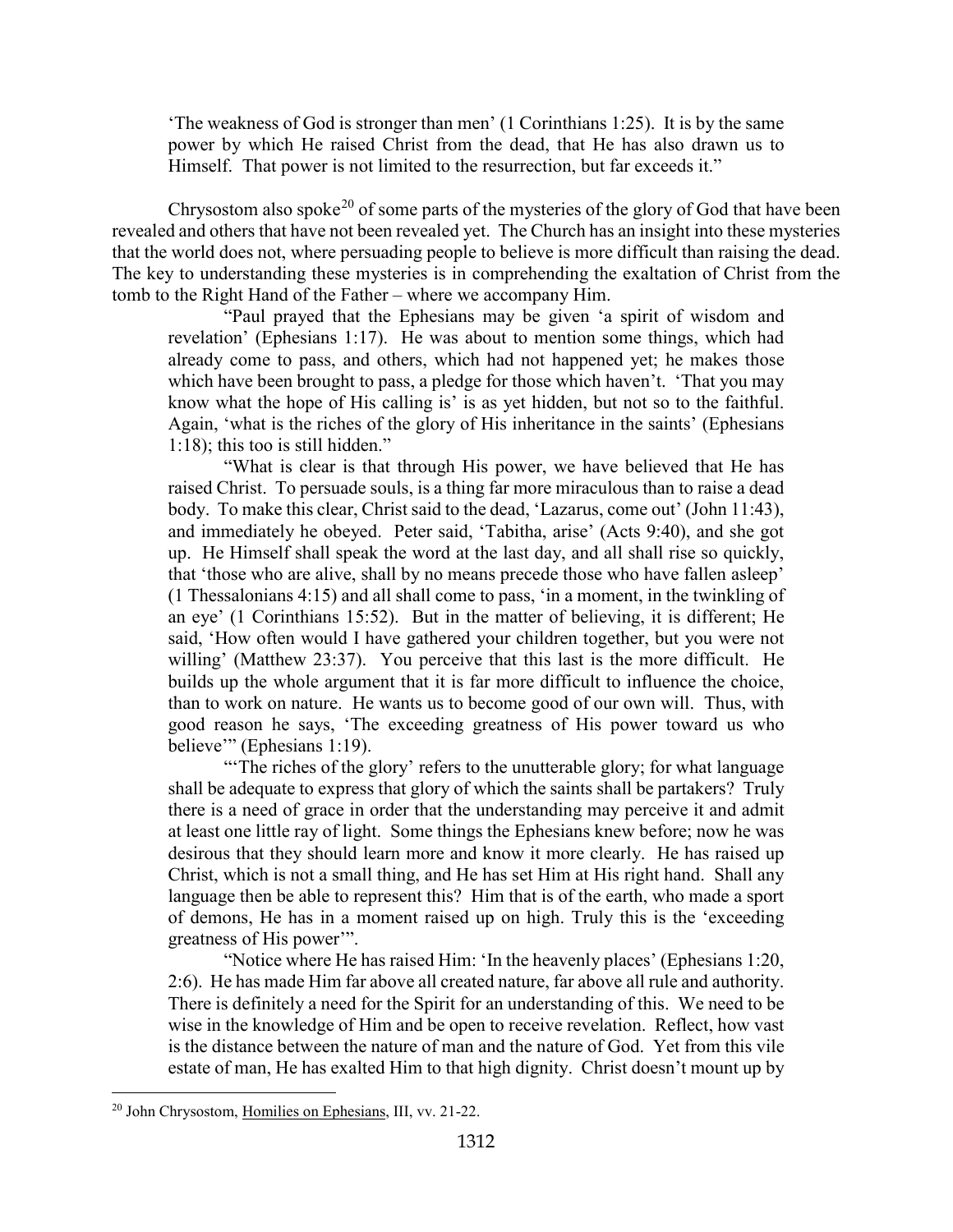degrees, and He doesn't ascend, 'above', but, 'far above'; for God is above those powers. And there He has raised Him, Who is one of us, brought Him from the lowest parts of the earth (i.e. Hades) to the most supreme sovereignty, to that beyond which there is no other honor."

"'And gave Him to be Head over all things to the Church' (Ephesians 1:22). Amazing again, where He has raised the Church, as though he were lifting it up by some engine, he has raised it up to a vast height, and set it on the throne of God. For where the Head is, there is the body also. There is no interval of separation between the Head and the body; for if there were a separation, then it would no longer be a body, and it would no longer be a head."

"What is meant by 'over all things?' He has allowed neither Angel nor Archangel nor any other being to be above Him. But not only in this way has He honored us, in exalting that which is of our human nature, but also, He has prepared the whole race in common to follow Him, to cling to Him, to accompany His procession."

"When you hear of the Head you may not conceive the notion of supremacy only, but also of consolidation, and that you may behold Him not as supreme Ruler only, but as Head of a body. As though this were not sufficient to show the close connection and relationship, Paul adds, 'The fullness of Christ is the Church' (Ephesians 1:22-23). And rightly so, for the complement of the head is the body, and the complement of the body is the head. Note what great arrangement Paul observes, how he spares not a single word in representing the glory of God. The complement of the head is the body, because the body is composed and made up of all its several parts, and he introduced Him as having need of each single one, all in common and together. Unless we are many, and one is the hand, and another the foot, and another some other member, the whole body is not filled up. It is by all then that His body is filled up. Then is the head filled up, then is the body made perfect, when we are all knit together and united. Do you perceive the 'riches of the glory of His inheritance, the exceeding greatness of His power towards them that believe, the hope of your calling?'" (Ephesians 1:18-19)

#### <span id="page-13-0"></span>**Together with Christ**

Paul stated, "But God, who is rich in mercy, because of His great love with which He loved us, even when we were dead in trespasses, **made us alive together** with Christ (by grace you have been saved), and **raised** *us* **up together**, and **made** *us* **sit together** in the heavenly *places* in Christ Jesus, that in the ages to come He might show the exceeding riches of His grace in *His* kindness toward us in Christ Jesus" (Ephesians 2:4-7). What does the "together with Christ" imply?

Paul had been speaking of the things, which concerned Christ (Ephesians 2:4-6), and these might not seem applicable to us, such as His resurrection; but Paul shows that they do extend to us, since He is made one with us. John Chrysostom pointed<sup>[21](#page-13-1)</sup> out some of the places where Christ said that we will sit with Him, and how this is honor above anything we can imagine.

"Paul states 'We, who were dead through our trespasses He raised up with Him and made us sit with Him' (Ephesians 2:5-6). Don't be unbelieving; take the

<span id="page-13-1"></span><sup>21</sup> John Chrysostom, Homilies on Ephesians, IV, v. 7.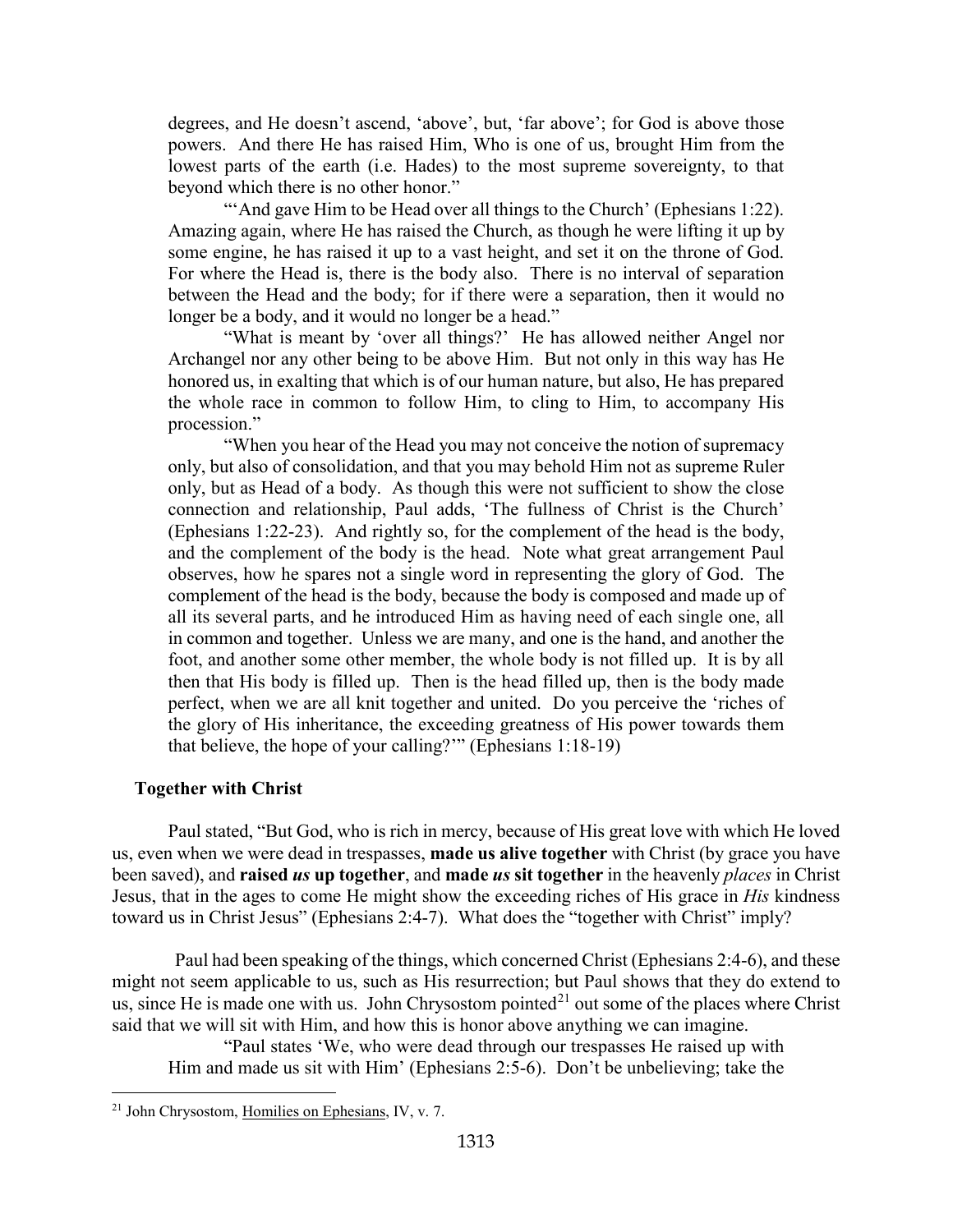demonstration he offers both from former things, from His Headship, and from His desire to show His goodness. How will He show it, unless we do this? He will show it in the ages to come, that the blessings are both great, and more certain than anything else. Right now, the things, which we talk about, may seem to be foolishness to unbelievers; but then everyone will know them."

"How has He made us sit together with Him? Christ Himself said to the disciples, 'You shall sit on twelve thrones, judging the Twelve Tribes of Israel' (Matthew 19:28). And again, 'But to sit on My right hand and on My left hand is not Mine to give, but it is for them for whom it has been prepared by My Father' (Matthew 20:23). So that it has been prepared! And well did he say, 'in kindness towards us in Christ Jesus' (Ephesians 2:7), for to sit on His right hand is honor above all honor; it is that beyond which there is none other. This he said, that even we shall sit there! Truly this is surpassing riches; truly surpassing is the greatness of His power, to make us sit down with Christ. If you had ten thousand souls, would you not lose them for His sake? If you had to enter the flames, shouldn't you readily endure it? He Himself said again, 'Where I am, there shall My servant be also' (John 12:26). If you had to be cut to pieces every day, surely you ought, for the sake of these promises cheerfully embrace it? Think where He sits! Above all principality and power!"

"And with whom is it that you sit? With Him! And who you are? Someone who was dead, by nature a child of wrath! And what good have you done? Nothing! Truly now it is high time to exclaim, 'Oh the depth of the riches both of the wisdom and the knowledge of God!'" (Romans 11:33)

Chrysostom also noted**[22](#page-14-0)** that Satan had sunk Adam's soul in the Garden of Eden just as criminals sink ships by boring a hole in the hull. But God made our gain greater than our loss by raising us up to sit with Him. This is hard to imagine and grasping even small parts of it becomes very slippery. The riches of His grace will be much clearer when we see it face to face.

"Criminals who sail the sea often bore through ships with a small iron tool and let in the whole sea to the ship from below. So accordingly, then, when the Devil saw the ship of Adam, that is his soul, full of many good things, he came and bored it through with his mere voice, as with some small iron tool, and emptied him of all his wealth and sank the ship. But God made the gain greater than the loss and brought our nature to the royal throne. Therefore, Paul says, 'He raised us up with him, and made us to sit with him, on his right hand in the heavenly places, that in the ages to come he might show the exceeding riches of his grace in kindness towards us' (Ephesians 2:7). This He has already shown, but not to all men; He has showed it to me, who am faithful, but the unbelieving has not yet seen the wonder. But in that day the whole nature of man will come forward, and will wonder at that which has been done, but especially will it be clearer to us. For we believe even now but hearing and sight do not put a wonder before us in the same way. Just as in the case of kings, when we hear of the purple robe, the crown, the golden clothing and the royal throne, we wonder at it; but we experience this in greater degree when the curtains are drawn aside and we see him seated on the lofty judgment seat. So also, in the case of the Only Begotten, when we see the curtains of heaven drawn

<span id="page-14-0"></span><sup>&</sup>lt;sup>22</sup> John Chrysostom, Against Those Who Say That Demons Govern Human Affairs, I, 2-3.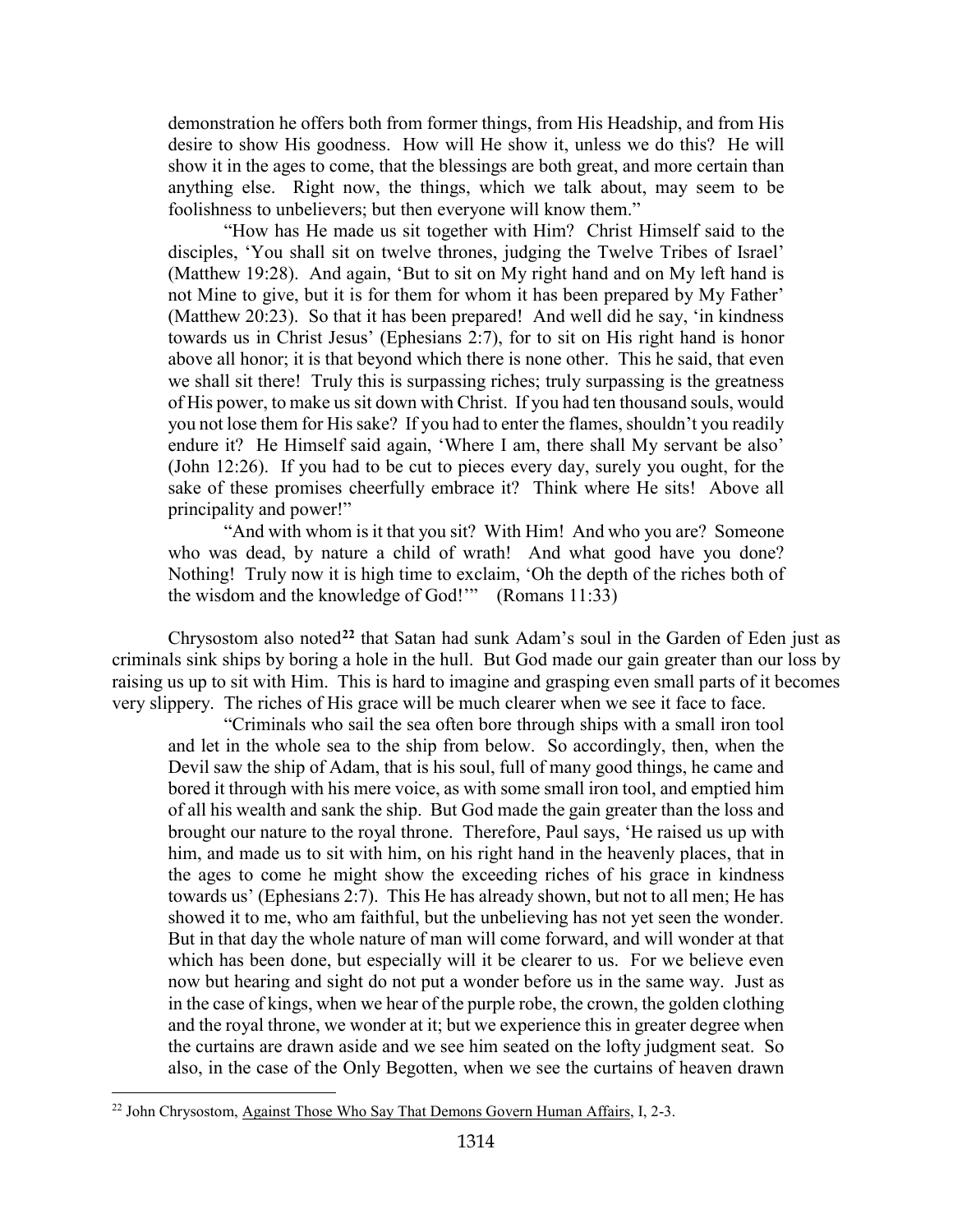aside, and the King of angels descending, and with his bodyguard of the heavenly hosts, then we perceive the wonder to be greater from our sight of it. For consider what it is to see human nature borne upon the Cherubim, and the whole angelic force surrounding it."

"Look at how many expressions Paul seeks for, so as to present to us the loving-kindness of God. He did not speak merely the word grace, nor riches, but 'The exceeding riches of his grace in kindness' (Ephesians 2:7). Just as slippery bodies escape our hold and slip through easily, even when grasped by countless hands; so also, are we unable to get hold of the loving-kindness of God in whatever expressions we may try to grasp it. The sheer magnitude of it baffles the feebleness of our utterances. Paul experienced this and seeing the force of words defeated by its magnitude, desists after saying one word: 'Thanks be to God for his indescribable gift' (2 Corinthians 9:15). For neither speech, nor any mind is able to set forth the tender care of God. He then says that it is beyond finding out, and elsewhere, 'The peace of God which surpasses all understanding shall keep your hearts'" (Philippians 4:7).

Chrysostom, in speaking on how to get there, encouraged<sup>[23](#page-15-0)</sup> his people to avoid being suspicious of the poor man begging food. If we are together with Christ along with the poor man, we need to treat our brother accordingly. Christ will judge us by the same standards that we use to judge our fellow man.

"Now if it was gold and silver that the poor man asked of you, then there would be some reason for your suspicions. But if it is necessary food that he comes to you for, why take such an exact account of him, accusing him of idleness and sloth? If we must talk in this way, we ought to address ourselves, not others. When you go to God to ask forgiveness for your sins, call these words to mind, and you will know that you deserve to have these things said to you by God, much more than the poor man needs to hear these said by you. And yet God has never said such words to you such as you might say to a poor man: 'Back off, you impostor, always coming to Church and hearing My Laws; when you are outside the Church, you set gold, pleasure, friendship, and in fact anything above My commandments. Now you make yourself humble, but when your prayers are over you are bold, cruel, and inhuman. Get out of My sight, and never come to Me any more'. This, and more than this, we deserve to have said to us. But still He never criticizes us in any such way, but He is long-suffering and fulfills everything on His part and gives us more than we ask for."

"Calling this to mind then, let us relieve the poverty of those that beg of us; and if they impose on us, let us not be overly exact about it. For such a salvation is it that we ourselves require, one with pardon, with kindness, with much mercy along with it. For it is not possible, if our life were searched into strictly, that we should ever be saved, but we would need to be punished. Let us not be bitter judges of others lest we also get a strict account demanded of us. For we have sins that are too great to plead any excuse. Let us show more mercy towards those who have committed inexcusable sins, that we also may lay up for ourselves similar mercy

<span id="page-15-0"></span><sup>23</sup> John Chrysostom, Homilies on Romans, XIV, v. 27.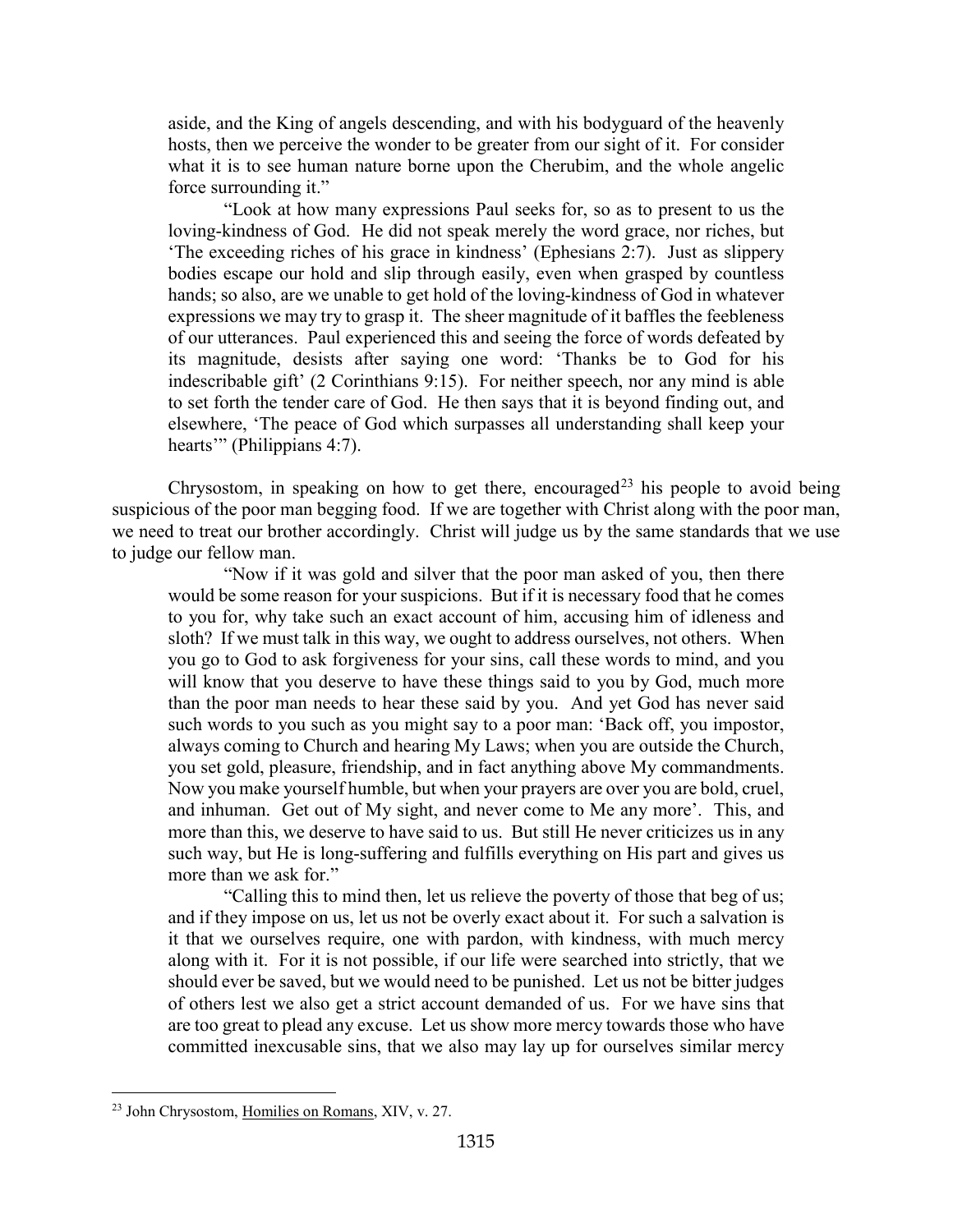beforehand. Even if we were as large-hearted as we could be, we shall never be able to contribute such love toward man as we stand in need of at the hand of God."

"It is monstrous, when we are in need of so many things ourselves, for us to be too exacting with our fellow servants. We do not in this way prove him unworthy of our liberality; we prove ourselves unworthy of God's love toward man. He that deals too exactly with his fellow servant, will be surer to find like treatment at the hand of God. Even if the poor come to us from idleness or willfulness, let us help them. We also do many sins through willfulness, or rather we do them all through willfulness, and yet God does not presently call us to punishment, but gives us a set time for penance, nurturing us day by day, disciplining us, teaching us, supplying us with all other things, that we too may emulate this mercy of His. Let us then quell this cruelty, let us cast out this brutal spirit. To these we may give money, bread, and clothing, but for ourselves we are storing up beforehand very great glory, and such as there is no putting into words."

Instead we should be thinking of the incredible blessings together with Christ in the Kingdom of God, which are beyond our senses to describe. These are our rewards for being generous with the poor as God is generous with us.

"We will receive our bodies again incorruptible and are glorified together and reign together with Christ. How great this is we shall see later; there is no means of making us see it clearly now. But to start from our present blessings, and to get from them at least some kind of hint of our future blessings, I will endeavor to put before you what I have been speaking of. If when you were grown old, and were living in poverty, and anyone were to promise suddenly to make you young, to bring you to the prime of life, to render you very strong and preeminently beautiful, and were to give you the kingdom of the whole earth for a thousand years, a kingdom in the state of the deepest peace, what is there that you would not choose to do, and to suffer to gain this promise? Christ promises not this, but much more than this. The distance between old age and youth is not comparable with the difference of corruption and incorruption. An earthly kingdom and poverty is not comparable to that of the present glory and future glory; the difference is like dreams versus reality. There is no language capable of setting before you the greatness of the difference between things to come and things present. And as for time, there is no basis for the idea of difference. For what mode is there for a man to compare with our present state a life that has no limit? And as for the peace of the Kingdom of God, it is as far removed from any present peace, as peace is different from war; as for the incorruption of the Kingdom of God, it is as much better as a clear pearl is than a clod of clay. Or rather, say as great a thing as one may, nothing can describe the difference. If I were to compare the beauty of our bodies then to the light of the sunbeam, or the brightest lightning, I still shall not yet be saying anything that is worthy of that brilliancy. Now for such things as these, what money is so much that it was not worth the while to give it up? What bodies, or rather what souls is it not worth one's while to give up? At present if anyone were to lead you into the palace, and in the presence of all were to give you an opportunity of conversing with the king, and make you sit at his table, and join in his dining, you would call yourself the happiest of men. But when you go up to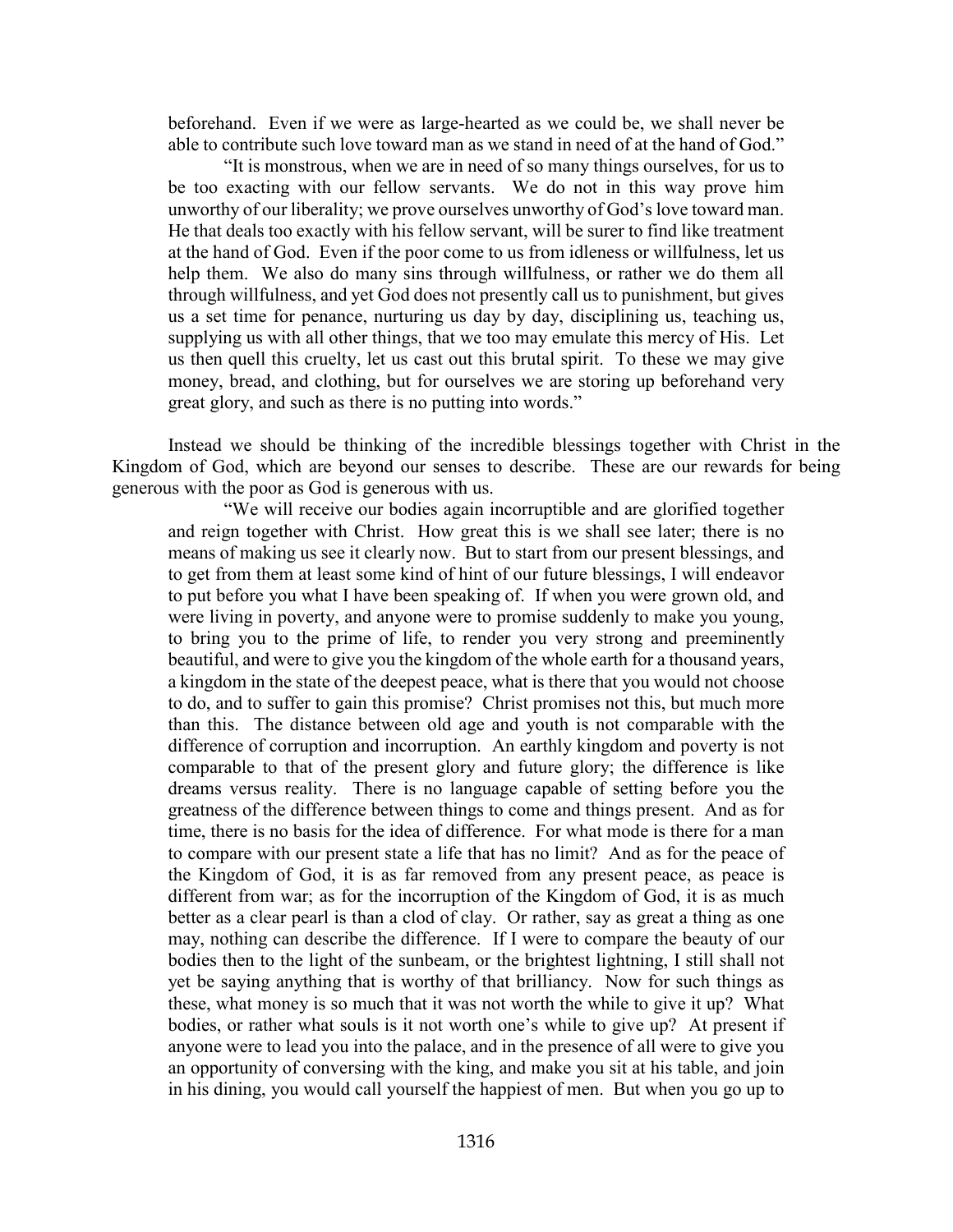Heaven, and stand by the King of the universe Himself, and to speak with angels in brightness, and to enjoy that unutterable glory, do you hesitate whether you ought to give up a little money to help the poor?"

#### <span id="page-17-0"></span>**Dealing with Our Common Enemy**

Just prior to the Epistle Reading, Paul said, "And you *He made alive,* who were dead in trespasses and sins, in which you once walked according to the course of this world, according to the prince of the power of the air, the spirit who now works in the sons of disobedience, among whom also we all once conducted ourselves in the lusts of our flesh, fulfilling the desires of the flesh and of the mind, and were by nature children of wrath, just as the others" (Ephesians 2:1-3).

How does the prince of the power of the air operate, and what are his methods and limitations? John Cassian went into some detail<sup>[24](#page-17-1)</sup> about the fall of Satan and his angelic followers.

They all had been in Eden, the Paradise of God, covered with all kinds<sup>[25](#page-17-2)</sup> of precious stones (Ezekiel 28:12-15), but unrighteousness was found in them and they were thrown out. Satan had been highly honored, but in a burst of pride, he tried to exalt his throne to be like the Throne of God (Isaiah 14:12-14). One third of the angels of heaven fell with him (Revelation 12:4), but they have kept their ranks and their powers.

The demons had already fallen when they deceived Adam and Eve. He was called "serpent" before he deceived Adam and Eve (Genesis 3:1), and he excelled all the other creatures in wickedness. The title of "serpent" and the comparison to beasts suggests that he was already an apostate.

The occasion of the envy and seduction, which led him to deceive man, arose from his previous fall, in that he saw that man, who had but recently been formed out of the dust of the ground, was called to that glory, from which he himself had fallen. His first fall, which was due to pride, earned him the name of the serpent. His second fall from envying came at the time of Adam and Eve. He was still in the possession of something upright, so that he could enjoy some interchange of conference and counsel with man. By the Lord's sentence (Genesis 3:14-15), he was properly thrown down further, that he might no longer walk erect as before, but should cling to the ground, creep along on his belly, and feed on the earthly food and works of sins. His secret hostility and enmity with man was exposed to our advantage, so that men are on their guard against him as a dangerous enemy, and he can no longer injure them by a deceptive show of friendship.

The atmosphere between heaven and earth is always filled with a thick crowd of spirits<sup>[26](#page-17-3)</sup>, which do not fly about in it quietly or idly; fortunately, God has

<span id="page-17-1"></span><sup>&</sup>lt;sup>24</sup> Paraphrase of John Cassian,  $2<sup>nd</sup>$  Conference of Abbot Serenus, I, viii, 8-14.

<span id="page-17-2"></span><sup>&</sup>lt;sup>25</sup> Precious stones allude to holiness and the fruits of holiness. For example, the Breastpiece that the High Priest was required to wear when he entered the Holy of Holies was covered with 12 gemstones (Exodus 28:15-30). Similarly, the good work that we build on the foundation of Christ is represented as gold, silver and precious stones (1 Corinthians 3:11-15). Prior to their fall, the demons had this; but their pride caused them to disregard it.

<span id="page-17-3"></span><sup>&</sup>lt;sup>26</sup> This is also the view of Antony the Great; Athanasius of Alexandria had a slightly different viewpoint. Athanasius stated that Christ was crucified in the "air" to clear the air of the demons that filled the skies to prepare an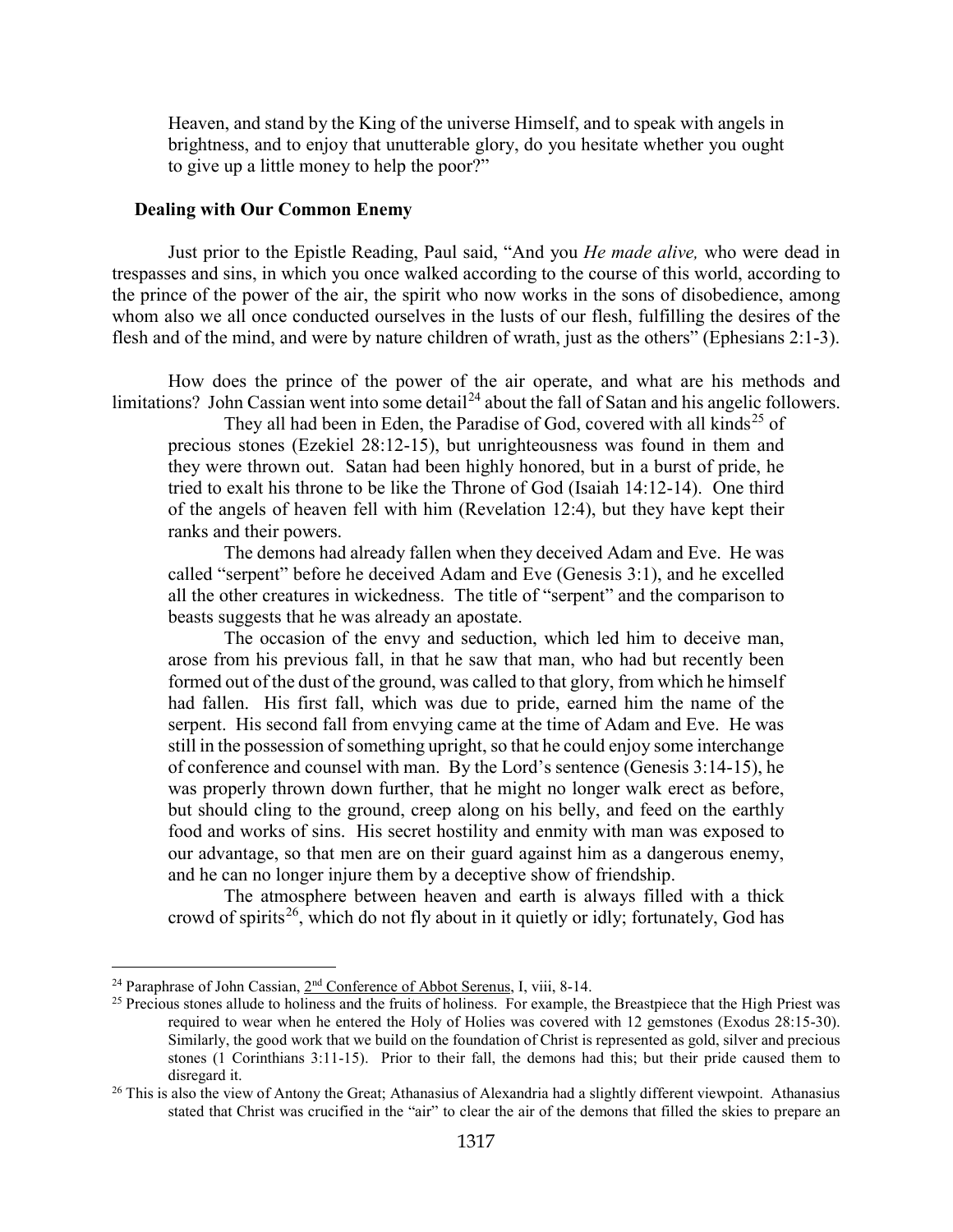withdrawn them from human sight. If this were not the case, fear of their attacks, or horror at the forms into which they transform themselves at will, might drive men out of their wits by an intolerable dread, from inability to look on such things with bodily eyes. Or else men might grow worse and worse and be corrupted by their constant example. There would arise a dangerous familiarity between men and the unclean powers of the air. Those crimes, which are now committed among men, are concealed either by walls, enclosures, distance, space, or by some shame and confusion. But if they could always look on the demons directly, men would be stimulated to a greater pitch of insanity, as there would not be a single moment in which they would see the demons refrain from their wickedness.

These attacks, with which the demons assault men, they aim even against each other, fighting continuously<sup>[27](#page-18-0)</sup>, because of a sort of innate love of wickedness. We read of this when the angel Gabriel visited Daniel. The prince of the Persians resisted Gabriel for 21 days; Michael, one of the chief princes came to help him (Daniel 10:12-14). This prince of the Persians was a hostile power, which favored the Persians, an enemy of God's people. In order to hinder the good, which it saw would result from the solution of the question, for which Daniel prayed, in its jealousy it opposed Gabriel to prevent the angel from reaching Daniel too speedily. Gabriel said that even then, because of the fierceness of his assaults, he would not have been able to come to him, had not Michael the archangel come to help him, met the prince of the Persians, and defended him from his attack. The angel also said, "Now I will return to fight against the prince of the Persians. When I went out, the prince of the Greeks was coming. I will tell you what is written down in the Scriptures; and no one is my helper in all these things but Michael your prince" (Daniel 10:20-21). And again, "At that time Michael shall rise up, the great prince, who stands for your people" (Daniel 12:1). Thus, another demon was called the prince of the Greeks, opposed to the Persians as well as to the people of Israel. From which we clearly see that antagonistic powers rise against each other in quarrels of nations, which they show among themselves. They either exult at their victories or are cast down at their defeats. They thus cannot live in harmony among themselves, while each of them is always striving with restless jealousy on behalf of those whom he presides over, against the patron of some other nation.

We can see clear reasons why they are called principalities or powers; that is, because they rule over different nations, and over inferior demons, of which the gospels give us evidence by their own confession that there exist legions<sup>[28](#page-18-1)</sup> of them (Mark 5:8-9). For they could not be called lords unless they had some over whom to exercise the sway of lordship; nor could they be called powers or principalities, unless there were some over whom they could claim power. This we find pointed out very clearly by the Pharisees in their blasphemy, "He casts out demons by Beelzebub the prince of the demons" (Luke 11:15). They are also called "rulers of darkness" (Ephesians 6:12), and one of them is called "the prince of this world"

opening for us up into heaven. Thus Christ saw Satan fall like lightning (Luke 10:18). See Athanasius, The Incarnation of the Word, XXV, 5-6.

<span id="page-18-0"></span> $27$  The Canaanites, prior to the Conquest, seem to have imitated the demons in continuously fighting against each other (Numbers 13:32).

<span id="page-18-1"></span><sup>&</sup>lt;sup>28</sup> A Roman legion consisted of 6,000 foot-soldiers and included some cavalry also.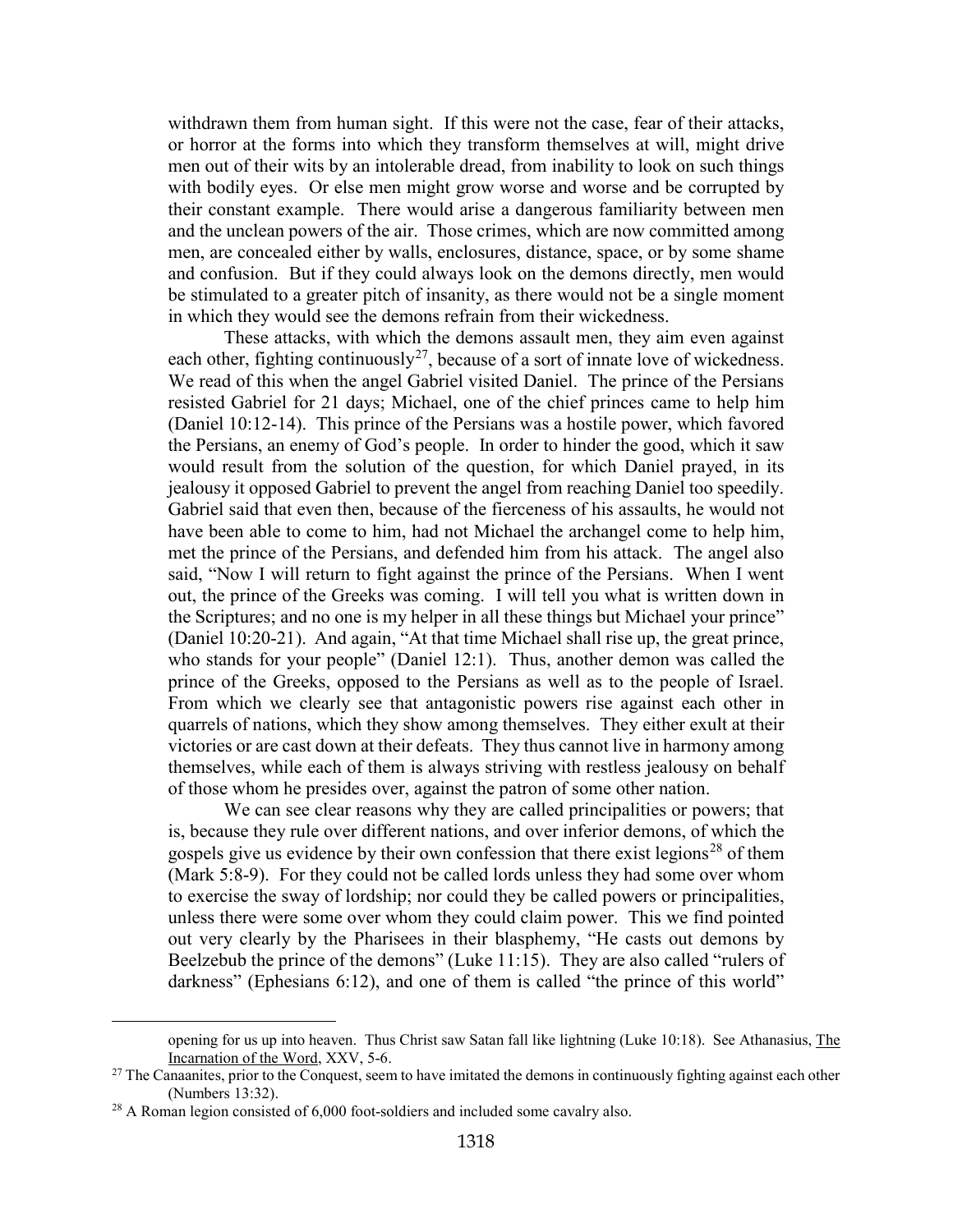(John 14:30). But Paul declares that when Christ has subdued all things, these orders shall be destroyed, "When He shall have delivered up the kingdom to God the Father, when He shall have destroyed all principalities<sup>29</sup>, powers and dominions" (1 Corinthians 15:24). This can only take place if they are removed from the control of those over whom we know that powers, dominions and principalities take charge in this world.

Athanasius of Alexandria documented<sup>[30](#page-19-1)</sup> some of the things that Antony the Great learned in his wars with the demons. Demons are all around us and there are many different ranks of them, each with different capabilities. They were created good, but rebelled; they are now jealous of us and wish to hinder us from ascending to where they once were. They tempt us, place hindrances to hamper us, give us false visions to frighten us, or give us false prophecy to lead us astray; and they do this shamelessly. They may also imitate pious people, the sound of sacred music, and try to shame us for not being good enough as Christians. We do not need to fear their appearance or listen to their words.

"We have terrible and crafty foes — the evil spirits — and against them we wrestle, as the Apostle said, 'Not against flesh and blood, but against the principalities and against the powers, against the world-rulers of this darkness, against the spiritual hosts of wickedness in the heavenly places' (Ephesians 6:12). Great is their number in the air around  $us<sup>31</sup>$ , and they are not far from us. Now there are great distinctions among them. But at this time, it is necessary for us only to know their wiles against us."

"First, we must know this: that the demons have not been created evil, for God made nothing evil, but even they have been made good. Having fallen from the heavenly wisdom, they have since then been groveling on earth. On the one hand they deceived the Greeks with their displays, while out of envy of us Christians they move all things in their desire to hinder us from entry into the heavens, in order that we should not ascend up to the place from which they fell. Thus, there is need of much prayer and of discipline, that when a man has received through the Spirit the gift of discerning spirits, he may have power to recognize their characteristics; that is, which of them are less and which are more-evil; of what nature is the special pursuit of each, and how each of them is overthrown and cast out. For their evildoing and the changes in their plots are many. Paul and his followers knew such things when they said, 'for we are not ignorant of his devices' (2 Corinthians 2:11); and we, from the temptations we have suffered at their hands, ought to correct one another to expose them."

"The demons, therefore, if they see Christians, and monks especially, laboring cheerfully and advancing, first make an attack by temptation and place hindrances to hamper our way, such as evil thoughts. But we need not fear their suggestions, for by prayer, fasting, and faith in the Lord their attack immediately fails. But even when their attack fails, they don't cease, but dishonestly and by subtlety come back again. For when they cannot deceive the heart openly with

<span id="page-19-0"></span><sup>&</sup>lt;sup>29</sup> Many English translations use the words "all rule, authority and power" (1 Corinthians 15:24) and "all principalities, powers and dominions" (Ephesians 6:12). However, in Greek, the words are the same for both.

<span id="page-19-1"></span><sup>&</sup>lt;sup>30</sup> Athanasius of Alexandria, The Life of Antony, 21-25.

<span id="page-19-2"></span><sup>&</sup>lt;sup>31</sup> This was the view of Antony and John Cassian; see also Athanasius, The Incarnation of the Word, XXV, 5-6.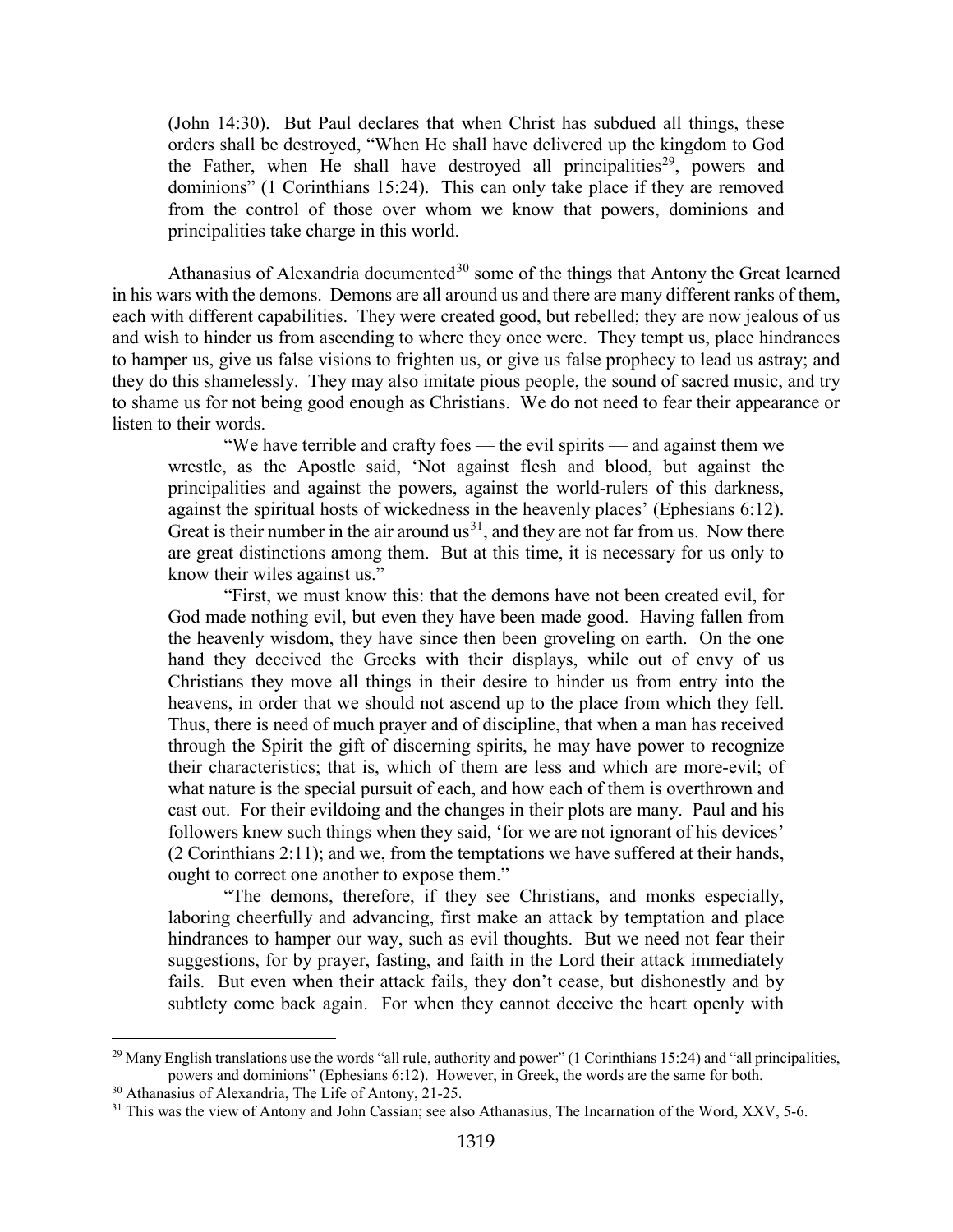immoral pleasures they approach in different manner. Shaping displays, they attempt to strike fear, changing their shapes, taking the forms of women, wild beasts, creeping things, gigantic bodies, and troops of soldiers. But not even then do you need to fear their deceitful displays. They are nothing and quickly disappear, especially if a man fortifies himself beforehand with faith and the sign of the cross<sup>[32](#page-20-0)</sup>. Yet they are bold and shameless, for if thus they are beaten they make an onslaught in another manner, and pretend to prophesy and foretell the future, and to show themselves of a height reaching to the roof and of great width. By such displays they may catch those who could not be deceived by their arguments. If here also they find the soul strengthened by faith and a hopeful mind, then they bring their leader in to help them."

"They often appear as the Lord revealed the devil to Job. 'His eyes are as the morning star. From his mouth proceeds burning torches and the smoke of a furnace proceeds from his nostrils. His breath is like live coals and from his mouth issues flames' (Job 41:9-12 LXX). When the prince of the demons appears in this manner, the crafty one strikes terror by speaking great things, as the Lord convicted him saying to Job, for 'he counts iron as straw, and brass as rotten wood, he counts the sea as a pot of ointment, and the depth of the abyss as a captive, and the abyss as his range' (Job 41:18, 22-23 LXX). And by the prophet, 'the enemy said, I will pursue and overtake' (Exodus 15:9), and again by another, 'I will take the whole world in my hand as a nest and take it up as eggs that have been left' (Isaiah 10:14 LXX). Such are their boasts and professions that they may deceive the godly. But not even then ought we to fear his appearance or give heed to his words. He is a liar and never speaks a word of truth. And though speaking many words with great boldness, like a dragon he was drawn with a hook by the Savior (Job 41:1), and as a beast of burden he received the halter round his nostrils, and as a runaway his nostrils were bound with a ring (Job 41:2). The Lord bound him as a sparrow, that we should mock him (Job 40:19-24). With him are placed the demons, his cohorts, like serpents and scorpions to be trodden underfoot by us Christians (Luke 10:19-20). And the proof of this is that we now live opposed to him. He who threatened to dry the sea and seize the world, now cannot resist our discipline, or even me speaking against him. Let us not pay attention to his words, for he is a liar; and let us not fear his visions, seeing that they themselves are deceptive. That which appears in them is not true light, but they are rather the preludes and likenesses of the fire prepared for the demons who attempt to terrify men with those flames in which they themselves will be burned. They may appear; but in a moment disappear again, hurting none of the faithful, but bringing with them the likeness of that fire which is about to receive them. It is not fitting that we should fear them on account of these things; for through the grace of Christ all their practices are in vain."

"Again, they are treacherous, and are ready to change themselves into all forms and assume all appearances. Very often without appearing they imitate the music of harp and voice and recall the words of Scripture. Sometimes, while we are reading they immediately repeat many times, like an echo, what is read. They arouse the monks from our sleep to prayers; and this constantly, hardly allowing us

<span id="page-20-0"></span><sup>32</sup> See also Athanasius, Life of Antony, 13.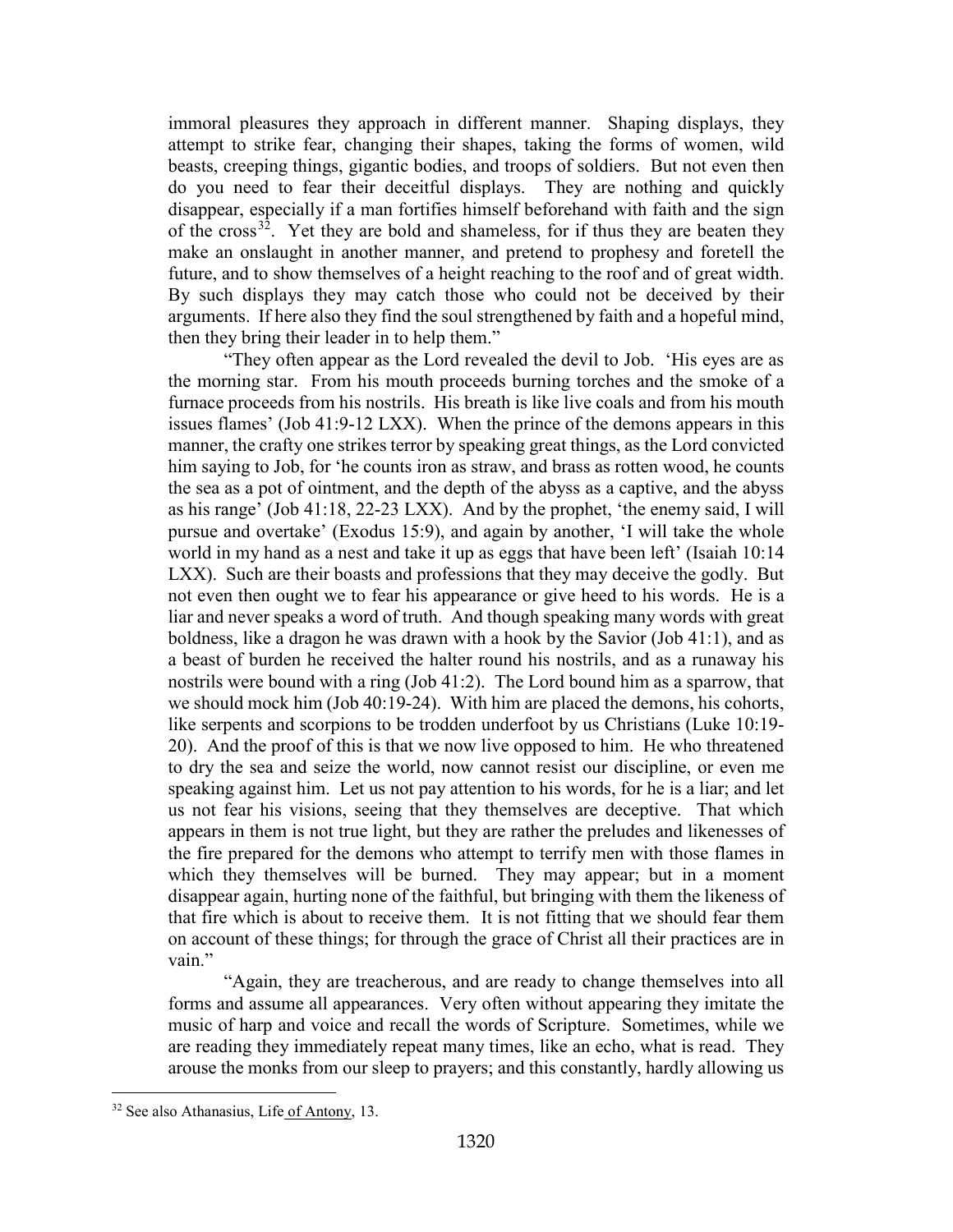to sleep at all. At another time they assume the appearance of monks and imitate the speech of holy men, that by their similarity they may deceive and thus drag their victims where they want. But we must not pay attention to them even if they arouse to prayer, even if they counsel us not to eat at all, even though they seem to cast shame upon us for not doing those things. For they do this not for the sake of piety or truth, but that they may carry off the simple to despair. They do this that they may say that the discipline is useless, and make men loathe the solitary life as a trouble and burden and hinder those who walk in it."

John Cassian described<sup>[33](#page-21-0)</sup> the orthodox method of spiritual combat as the discipline of one's body by fasting, such that the athlete of Christ, in his struggles, ends up inciting progressively more powerful enemies to rise against him.

"The orthodox method of spiritual combat, that is, how the athlete of Christ gains a victory over the rebellious flesh, is carried out by beating the demons where they dwell. 'He does not run uncertainly', because he trusts that he will eventually enter the holy city, the heavenly Jerusalem. He 'fights', with fasts and humiliation of the flesh, 'not as one that beats the air' (1 Corinthians 9:26). That is, he strikes with blows of self-restraint, through which he struck not the empty air, but those spirits who inhabit it, by the discipline of his body. When Paul says 'not as one that beats the air', this shows that he strikes, not empty air, but certain beings in the air. After a person has overcome in this kind of contest, and has been rewarded, he begins to do battle against still more powerful enemies. Paul, having triumphed over his former demonic rivals, boldly makes proclamation, 'Now our striving is not against flesh and blood, but against principalities, against powers, against world-rulers of this darkness, against spiritual wickedness in heavenly places" (Ephesians 6:12).

"The athlete of Christ, as long as he is in the body, progresses to a more severe kind of struggle to confront him. For when the flesh is subdued and conquered, many swarms of enemies are incited by his triumphs and rise up against the victorious soldier of Christ! In the case of peace the soldier of Christ might relax his efforts and begin to forget the glorious struggles of his contests, and be cheated of the recompense of his triumphs. When this conflict is ended we may be able to say with him, 'we wrestle not against flesh and blood', etc. Otherwise we cannot possibly do battle with them nor deserve to do well in any spiritual combat if we are beaten down in a struggle with the belly. Deservedly it will be said of us in the language of blame, 'Temptation does not overtake you, except what is common to man'" (1 Corinthians 10:13).

John Cassian also stated<sup>[34](#page-21-1)</sup> that different demons have different strengths, and that the weaker demons are assigned to weaker Christians. Christ Himself is also involved that we might be able to bear it. The demons also have to struggle in their advances against us; as we are damaged when they overcome, so they are damaged when we overcome. In Appendix A, Cassian gives examples, mostly from the Psalms, of some of these struggles, where many of the Psalms are directed against demons.

<span id="page-21-0"></span><sup>&</sup>lt;sup>33</sup> John Cassian, Twelve Books on the Institutes of the Coenobia, V, 18-19.

<span id="page-21-1"></span><sup>&</sup>lt;sup>34</sup> John Cassian, 1<sup>st</sup> Conference of Abbot Serenus, I, vii, 20-21.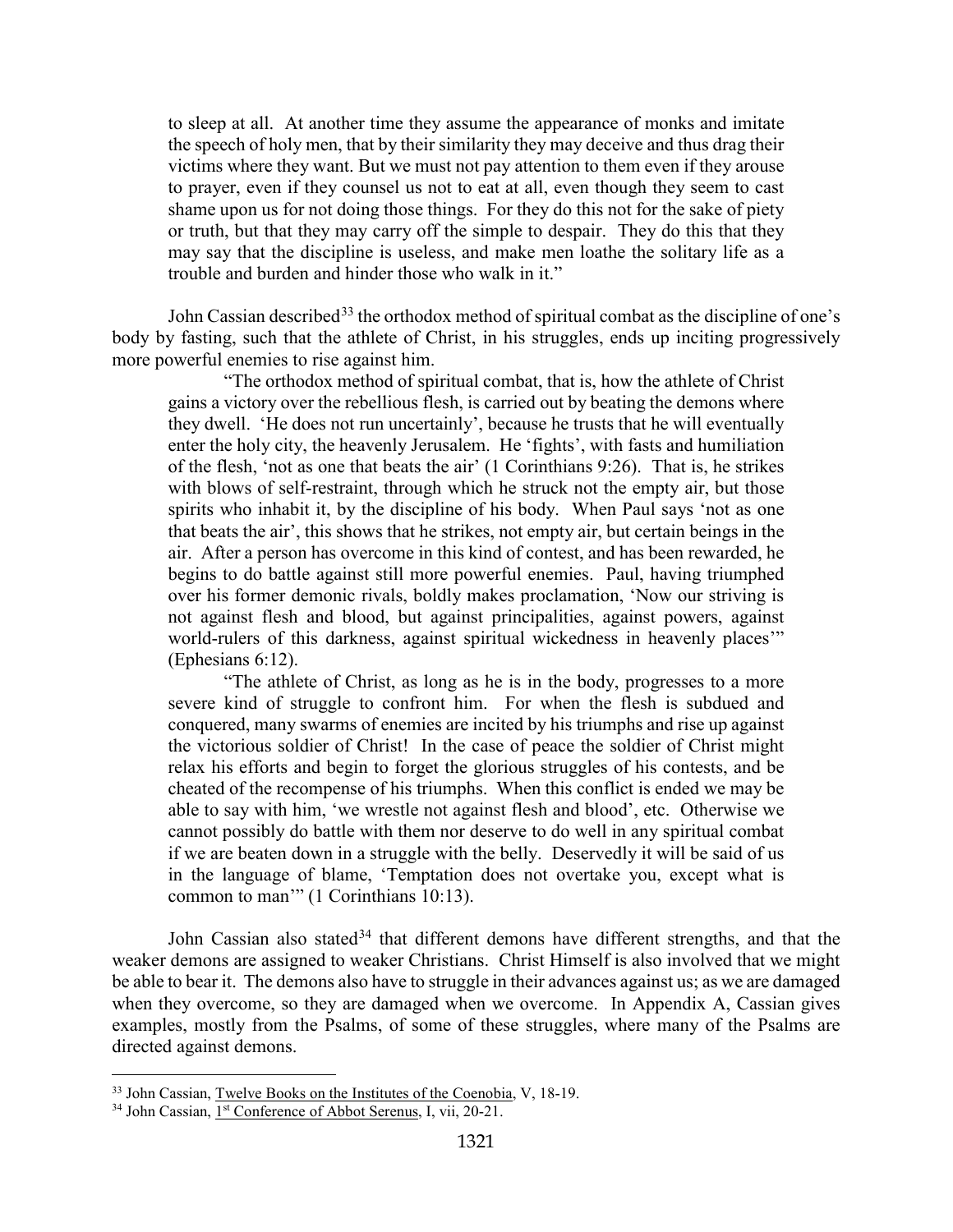"All demons do not have the same fierceness and energy, or the same boldness and malice, and that with beginners and feeble folk only the weaker spirits join battle, and when this spiritual wickedness is beaten, then gradually the assaults of stronger ones are made against the athlete of Christ. For in proportion to a man's strength and progress, is the difficulty of the struggle made greater. None of the saints could possibly be equal to the endurance of the malice of so great enemies, unless the merciful judge of our contest, Christ Himself, equalized the strength of the combatants, repelled and checked their excessive attacks, and made with the temptation a way of escape as well that we might be able to bear it" (1 Corinthians 10:13).

"Our belief is that demons undertake this struggle not without effort on their part. For in their conflict they themselves have some sort of anxiety, especially when they are matched with stronger rivals, like saints and men of perfection. Otherwise there would be no contest or struggle, but only a simple deception of men, and someone free from anxiety on their part would be assigned to us. And how then would Paul's words stand, 'We wrestle not against flesh and blood, but against principalities, against powers, against world-rulers of this darkness, against spiritual wickedness in heavenly places' (Ephesians 6:12); and, 'Thus I fight, not as one that beats the air' (1 Corinthians 9:26); and again, 'I have fought the good fight?' (2 Timothy 4:7). For where it is spoken of as a fight, there must be effort on both sides, and equally there must either be in store for them embarrassment for their failure, or delight upon their victory. If one fights with ease against another who struggles with great effort; and in order to overthrow his rival makes use of his will alone as his strength, it ought not to be called a battle, but a sort of unfair and unreasonable assault. But they certainly have to work, and when they attack men, they exert themselves in order to secure the victory, which they want to obtain; and they receive the same confusion, which was awaiting us, had we been beaten by them."

Paul encouraged people to "Put on the whole armor of God that you may be able to stand against the wiles of the devil. We do not wrestle against flesh and blood, but against principalities, against powers, against the rulers of the darkness of this age, against spiritual *hosts* of wickedness in the heavenly *places*" (Ephesians 6:11-12). John Chrysostom stated<sup>[35](#page-22-0)</sup> that our enemy does not fight with us openly, but by "wiles", where he never proposes to us sins in their proper colors. The conflict is not about riches or glory, but about our being enslaved. Vast interests are at stake, for the expression "in the heavenly places" is equivalent to "for the heavenly things".

"Paul stated that we struggle not, against the fighting and the hostilities of the devil, but against the 'wiles'. For this enemy is at war with us, not simply, or openly, but by 'wiles'. To use 'wiles' is to deceive by artifice; a thing, which takes place by words, actions, and stratagems, in the case of those who seduce us. The Devil never proposes to us sins in their proper colors; he does not speak of idolatry, but he sets it off in another fashion using 'wiles', that is, making his presentation plausible, employing disguises. Paul is rousing the soldiers and making them vigilant, persuading and instructing them, that our conflict is with one skilled in the arts of war, and with one who fights not simply, or directly, but with much wiliness.

<span id="page-22-0"></span><sup>35</sup> John Chrysostom, Homilies on Ephesians, XXII, vv. 11-12.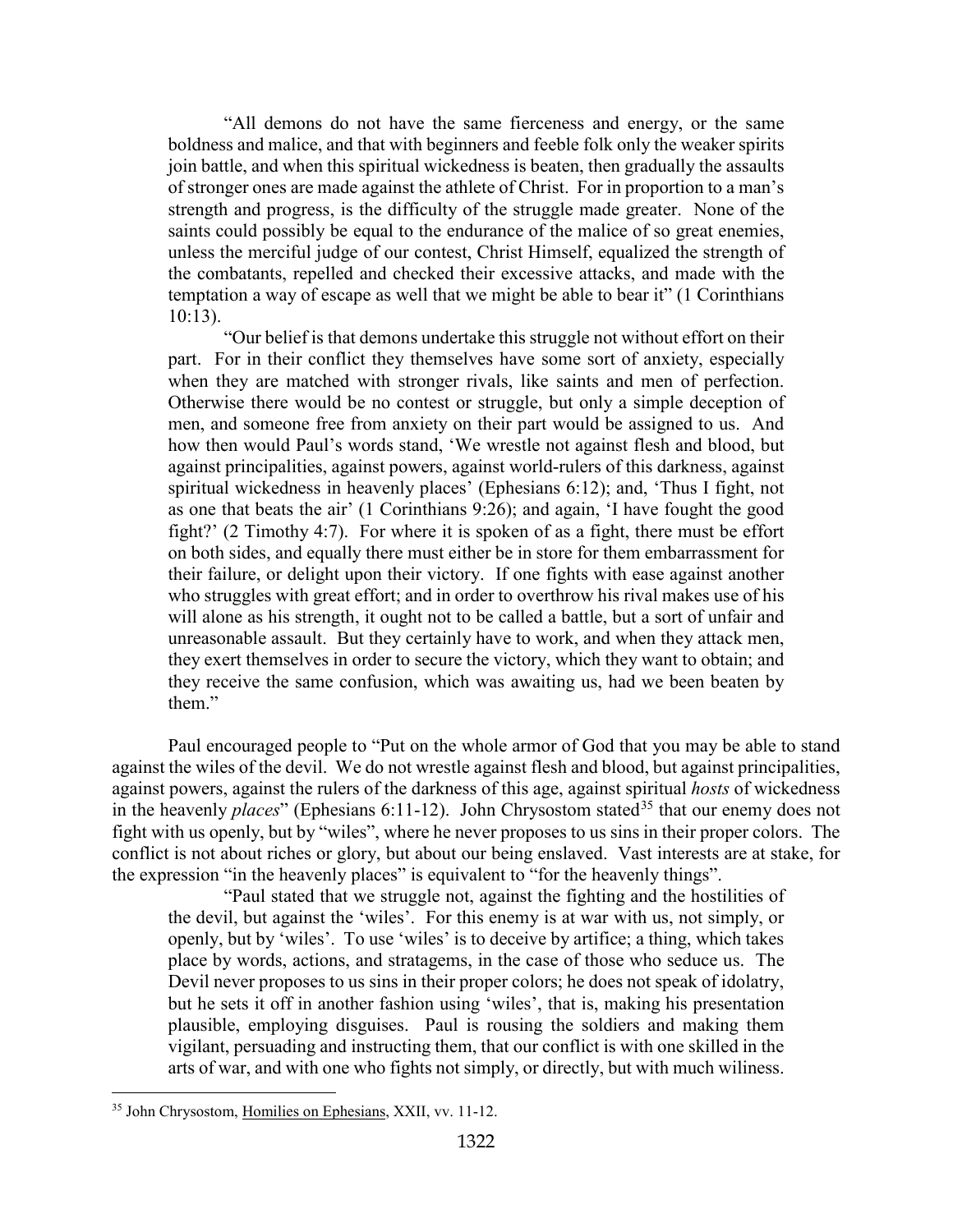First Paul arouses the disciples from the consideration of the Devil's skill; in the second place, from his nature, and the number of his forces. It is not from any desire to undermine the morale of the soldiers that stand under him, but to arouse, and awaken them, that he mentions these stratagems, and prepares them to be vigilant. Had he merely detailed their power, and then stopped, he might have dispirited them. He raises their courage by showing that it is possible to overcome such an enemy; for the more clearly the strength of our adversaries is stated to our own people, the more serious our soldiers will become."

"Having stimulated them by the character of the conflict, he next goes on to arouse them also by the prizes set before them. Having said that the enemies are fierce, he adds that they deprive us of vast blessings. The conflict lies 'in the heavenlies'; the struggle is not about riches, or about glory, but about our being enslaved. And thus, is the enmity irreconcilable. Any fighting gets fiercer when vast interests are at stake; for the expression 'in the heavenlies' is equivalent to, 'for the heavenly things'. It is not that they may gain anything by the conquest, but that they may deprive us of our reward. Observe how the power of the enemy startles us; it makes us hesitant to know that the hazard is on behalf of vast interests, and the victory for the sake of great rewards. He is doing his best to get us cast out of Heaven" (just like he had been cast out).

"Paul speaks of certain 'principalities, and powers, and world-rulers of this darkness'. The darkness is not that of night, but of wickedness. 'For you were', he said, 'once darkness' (Ephesians 5:8); so naming that wickedness which is in this present life; for beyond this present life, it will have no place, not in Heaven, nor in the world to come."

"By 'the world', Paul means wicked men, and the evil spirits have special power over them. "He calls them 'World-rulers', not as having the mastery over the world, but the Scripture tends to call wicked practices 'the world'. For example, Christ said, 'They are not of this world, even as I am not of the world' (John 17:16), but they are clothed with flesh of the world. And again, 'The world cannot hate you (Christ's opponents), but it hates Me because I testify of it that its works are evil' (John 7:7). Again, He calls wicked practices by this name. Thus Paul, by 'the world' means wicked men, and the evil spirits have special power over them. There are 'the spiritual hosts of wickedness in the heavenly places', just as in the heavenly places there are 'thrones, dominions, principalities and powers'" (Colossians 1:16).

#### <span id="page-23-0"></span>**Heirs with Christ**

Paul spoke of the saints as the inheritance of Christ in the age to come, and that we need to be enlightened about this.

"I do not cease to give thanks for you, making mention of you in my prayers, that the God of our Lord Jesus Christ, the Father of glory, may give to you the spirit of wisdom and revelation in the knowledge of Him, the eyes of your understanding being enlightened; that you may know what is the hope of His calling, what are the riches of the glory of His inheritance in the saints, and what *is* the exceeding greatness of His power toward us who believe, according to the working of His mighty power" (Ephesians 1:16-19).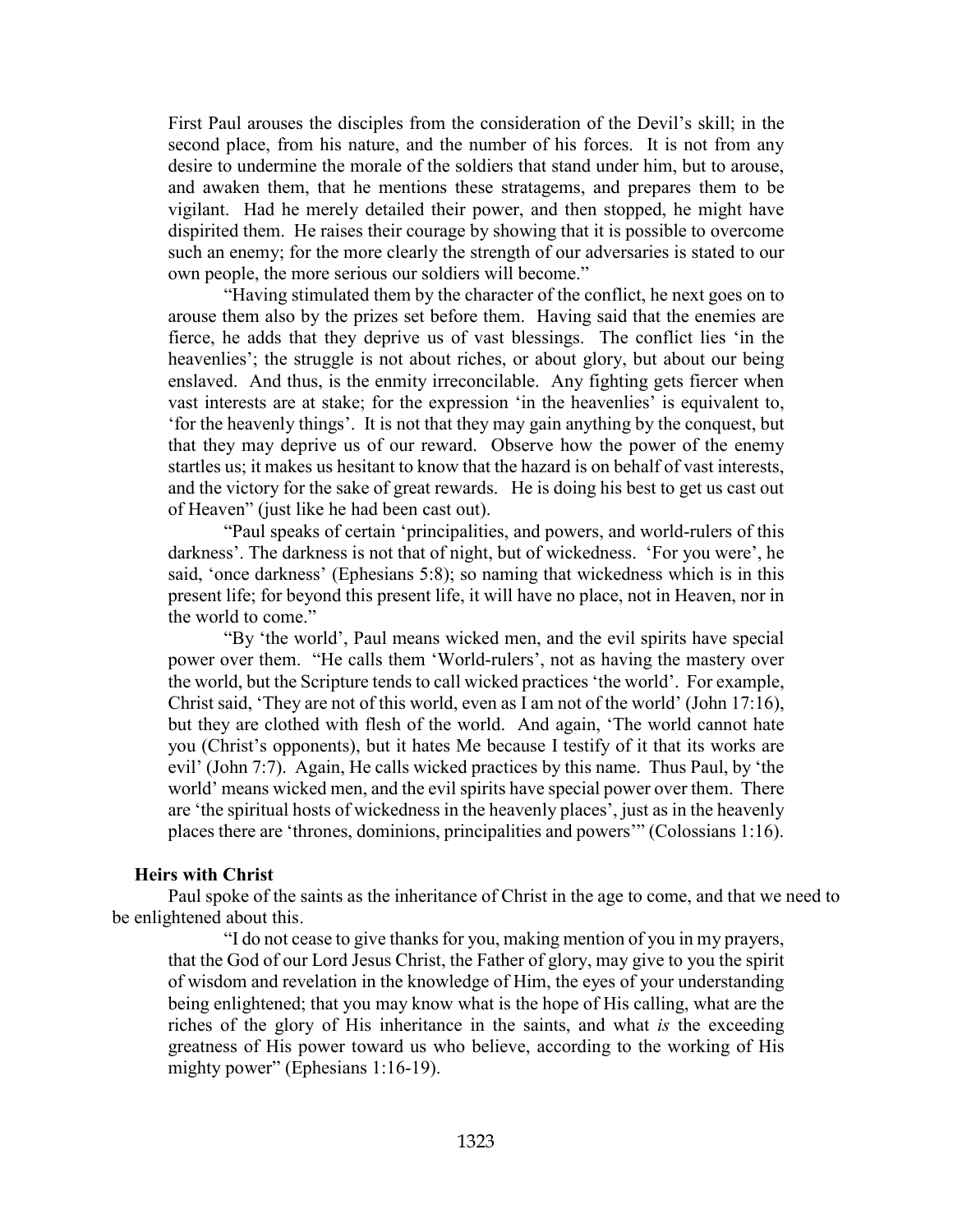At that time, He will show us the "exceeding riches of His grace in *His* kindness toward us in Christ Jesus" (Ephesians 2:6-7). In the meantime,

"He has made known to us the mystery that we may understand Paul's knowledge in the mystery of Christ, which in other ages was not made known to the sons of men, as it has now been revealed by the Spirit to His holy Apostles and Prophets, that the Gentiles should be fellow heirs, of the same body, and partakers of His promise in Christ through the Gospel" (Ephesians 3:3-6).

Paul spoke about "preaching to the Gentiles the unsearchable riches of Christ" (Ephesians 3:8). John Chrysostom spoke<sup>[36](#page-24-0)</sup> about how this was one of the mysteries of God that no one would have ever guessed.

"If His 'riches are unsearchable', and this is after his appearing, much more is His Essence unsearchable. If His riches are still a mystery, much more was it before it was made known; for he calls it a mystery on this account, because the angels didn't know it, nor was it clear to anyone else. Angels knew only this, that 'The Lord's portion was His people' (Deuteronomy 32:9). It is no wonder that they were ignorant of this; for if they were ignorant of the circumstances of the return from the Captivity, much more would they be of these things. For this is the gospel: 'It is He that shall save His people' (Matthew 1:21). Not a word about the Gentiles! But what concerns the Gentiles, the Spirit reveals. That they were called, the Angels knew, but that it was to the same privileges as Israel, even to sit upon the throne of God, who would ever have expected this? Who would ever have believed?"

At the present time, "we are children of God, and if children, then heirs—heirs of God and joint heirs with Christ, if indeed we suffer with *Him*, that we may also be glorified together" (Romans 8:16-17). "Having been justified by His grace we should become heirs according to the hope of eternal life" (Titus 3: 7).

The widely quoted John 3:16 does not declare His love only for those in the Church or even just for humanity, but for *all of creation*; even the order of nature has been affected by our fall and needs to be redeemed. This Apostle, whom the Lord especially loved as a friend, says that God Himself is love (1 John 4:8-10, 16); we only love God in return as an imitator of love. Meeting around the Throne of God and surrounded by the love of the saints, this love takes on tangibility.

Yet it is by God's grace that we have escaped from death to life (Ephesians 2:5). Again, the theme is that divine love is the origin of our salvation. Thus, while we might just barely find heart to die for a righteous person, Christ did so for us as while we were still sinners (Romans 5:6- 8).

Hippolytus stated<sup>[37](#page-24-1)</sup> that when we become immortal at the resurrection of all the dead, we also become a god as a joint-heir with Christ, all because of water and the Spirit.

"The Father of immortality sent the immortal Son and Word into the world, who came to man in order to wash him with water and the Spirit. He, begetting us

<span id="page-24-0"></span><sup>&</sup>lt;sup>36</sup> John Chrysostom, Homilies on Ephesians, VII.

<span id="page-24-1"></span><sup>&</sup>lt;sup>37</sup> Hippolytus, "The Discourse on the Holy Theophany", Extant Works and Fragments, Part II, 8, 10.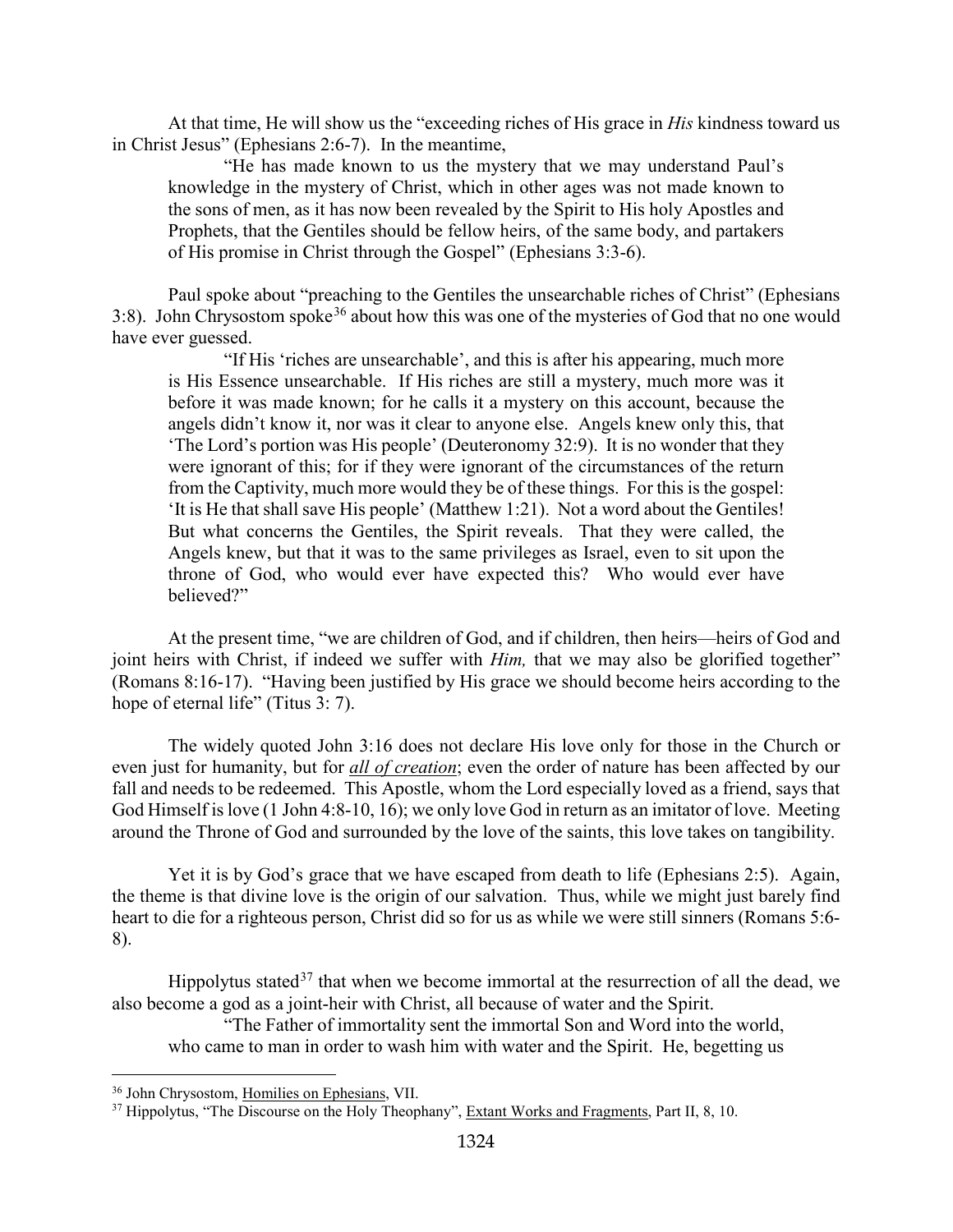again to incorruption of soul and body, breathed into us the breath (spirit) of life, and arrayed us with an incorruptible armor. If, therefore, man has become immortal, he will also be god. And if he is made god by water and the Holy Spirit after the regeneration of the laver, he is found to be also joint-heir with Christ after the resurrection from the dead. Therefore, I preach to this effect: Come, all you kindred of the nations, to the immortality of the baptism. I bring good news of life to you who dwell in the darkness of ignorance. Come into liberty from slavery, into a kingdom from tyranny, into incorruption from corruption. And how shall we come? By water and the Holy Spirit! This is the water in conjunction with the Spirit, by which Paradise is watered, by which the earth is enriched, and (to sum up the whole in a single word) by which man is begotten again and given life, in which also Christ was baptized, and in which the Spirit descended in the form of a dove."

"Come then, be begotten again into the adoption of God. And how? If you practice adultery no more, and don't commit murder, and don't serve idols. If you are not mastered by pleasure; if you don't allow pride to rule you; if you clean off the filthiness of impurity and put off the burden of sin. Cast off the armor of the devil and put on the breastplate of faith. 'Wash, and seek judgment, relieve the oppressed, judge the fatherless, and plead for the widow. And come, let us reason together, says the Lord. Though your sins are as scarlet, I shall make them white as snow; and though they be like crimson, I shall make them white as wool. And if you are willing, and hear my voice, you shall eat the good of the land' (Isaiah 1:16-19). Do you see, beloved, how the prophet spoke beforehand of the purifying power of baptism? For he who comes down in faith to the laver of regeneration, and renounces the devil, and joins himself to Christ; who denies the enemy, and makes the confession that Christ is God; who puts off the bondage, and puts on the adoption, he comes up from the baptism brilliant as the sun, flashing forth the beams of righteousness, and, which is indeed the chief thing, he returns a son of God and joint-heir with Christ."

John Chrysostom spoke<sup>[38](#page-25-0)</sup> of keeping our goal in sight: that is the Kingdom of Heaven. Compared to our inheritance at the Second Coming, gold in this life is like mud. While this life is a struggle, angels will honor and reverence us when we attain that prize.

"Never attempt slippery things, and you will not fall; walk on firm ground, with your head up and with your eyes up; these commands trainers give to runners. Thus, your strength is supported; but if you stoop down, you fall. Look upward, where the prize is; the sight of the prize increases the determination of our will. The hope of taking it doesn't allow us to notice the work, it makes the distance appear short. And what is this prize? The kingdom of heaven, everlasting rest, glory together with Christ, the inheritance, brotherhood, ten thousand good things, which it is impossible to name. It is impossible to describe the beauty of that prize; he who has it alone knows it, and he who is about to receive it. It is not gold, it is not set with jewels, it is far more precious. Gold is mud compared to that prize, precious stones are just bricks in comparison with its beauty. If you have this, and depart to heaven, you will be able to walk there with great honor; the angels will reverence you, when you bear this prize; with much confidence will you approach

<span id="page-25-0"></span><sup>38</sup> John Chrysostom, Homilies on Philippians, XII, vv. 13-14.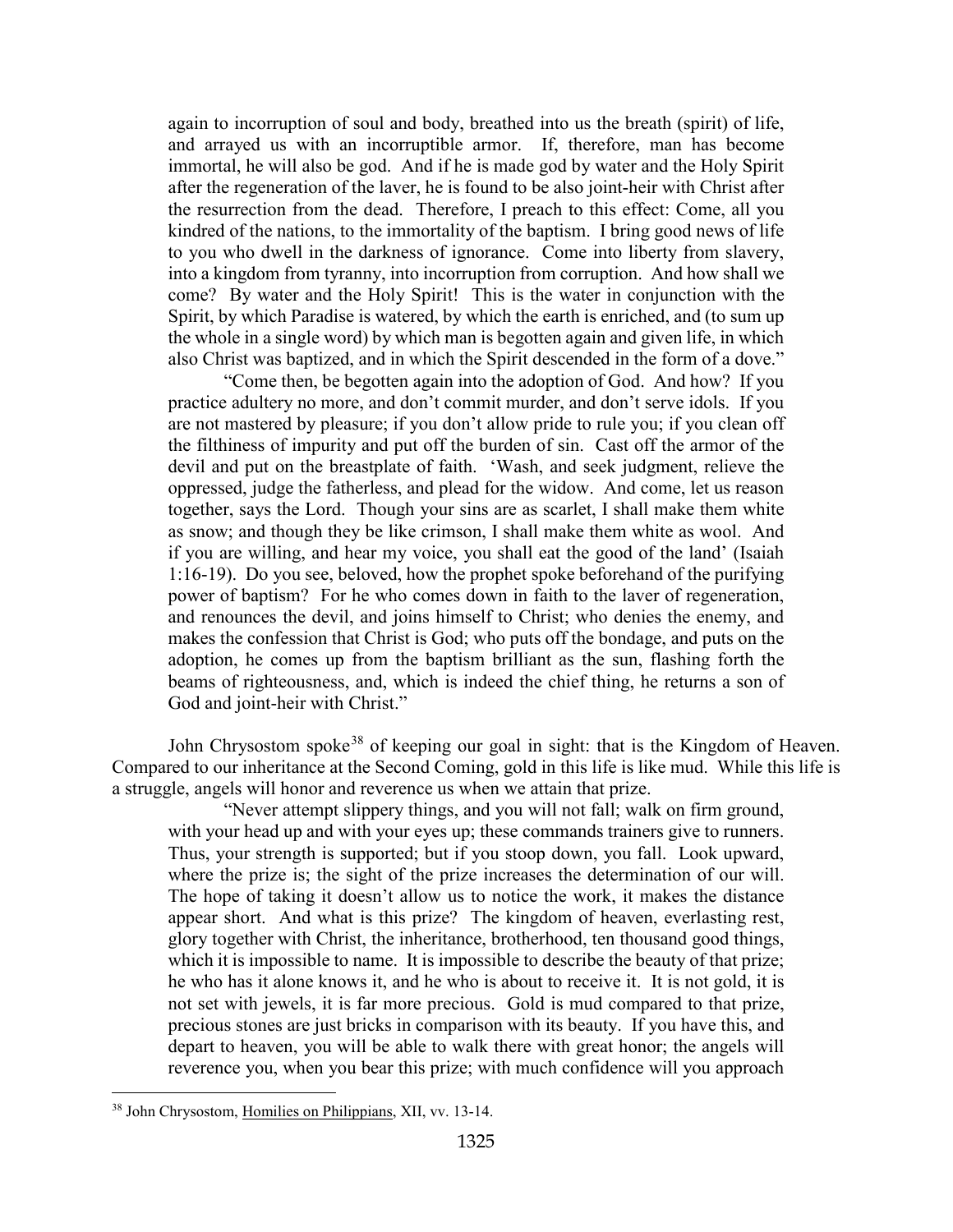them all. It is impossible without an impulse from Him to ascend over so vast a gap between earth and heaven; we have need of much help. He has willed that you should struggle below, on high, He crowns you. The crown is not in this world, where the contest is; it is in that bright place. Notice that the most honored of the wrestlers and charioteers are not crowned in the arena, but the king calls them up to the podium, and crowns them there. Thus, too is it here, in heaven you receive the prize."

Chrysostom also spoke<sup>[39](#page-26-0)</sup> of the great mystery that is being revealed by the Church. The King of the Universe is treating us with honor and is entrusting a secret to us: the mystery of Christ and His Church. We should be grateful for the honor He has shown us, even if we don't understand it very well.

"The dispensation on our behalf he calls a "mystery," and well may it be so called, since it is not clear to all. It was not clear to the Angels, for how could it be, when it was 'made known by the Church?' (Ephesians 3:10). Therefore, he says, 'without controversy great is the mystery'. Great indeed it was. God became Man, and Man became God. A Man was seen without sin! A Man was received up, was preached in the world! Together with us the Angels saw Him. This is indeed a mystery! Let us not then expose this mystery but let us live in a manner worthy of the mystery. They to whom a mystery is entrusted are great persons. We account it a mark of favor, if a king entrusts a secret to us. But God has committed His mystery to us, yet are we ungrateful to our Benefactor, as if we had not received the greatest benefits? Our insensitivity to such a kindness should strike us with horror."

"In keeping this mystery, let us be faithful to our trust. So great a mystery has He entrusted to us, and we do not trust Him even with our money, though He has asked us to store our wealth with Him, where none can take it away, neither can moth nor thief waste it. And He promises to pay us a hundred-fold, yet we don't obey Him. Here if we entrust any with a deposit, we receive nothing back in addition, but are thankful if our deposit is restored. He repays a hundred-fold here, and eternal life is added later, yet we do not lay up our treasure there! 'But', you say, 'He repays so slowly'. Well this too is a proof of the greatness of His gift, that He does not repay here in this mortal life; or rather He does repay here a hundredfold. For did not Paul leave his tools here, Peter his rod and hook, and Matthew his custom (tax) seat? Was not the whole world opened to them more than to kings? Were not all things laid at their feet? Were they not appointed rulers and lords? Did not men commit their lives into their hands, suspend themselves wholly upon their counsel, and enlist in their service? And do we not see many similar occurrences now? Many men of poor and humble means, whose only livelihood was digging, and had barely enough food, but who had the character of monks, have been celebrated above all men, and honored by kings."

Jerome stated<sup>[40](#page-26-1)</sup> that the diverse wisdom of God is made known through the Church to the bodiless powers. Part of this diversity has to do with rewards given out in proportion to our deeds.

<span id="page-26-0"></span><sup>&</sup>lt;sup>39</sup> John Chrysostom, Homilies on 1 Timothy, XI, v. 16.

<span id="page-26-1"></span><sup>40</sup> Jerome, "Against Jovinianus", Treatises, II, 23.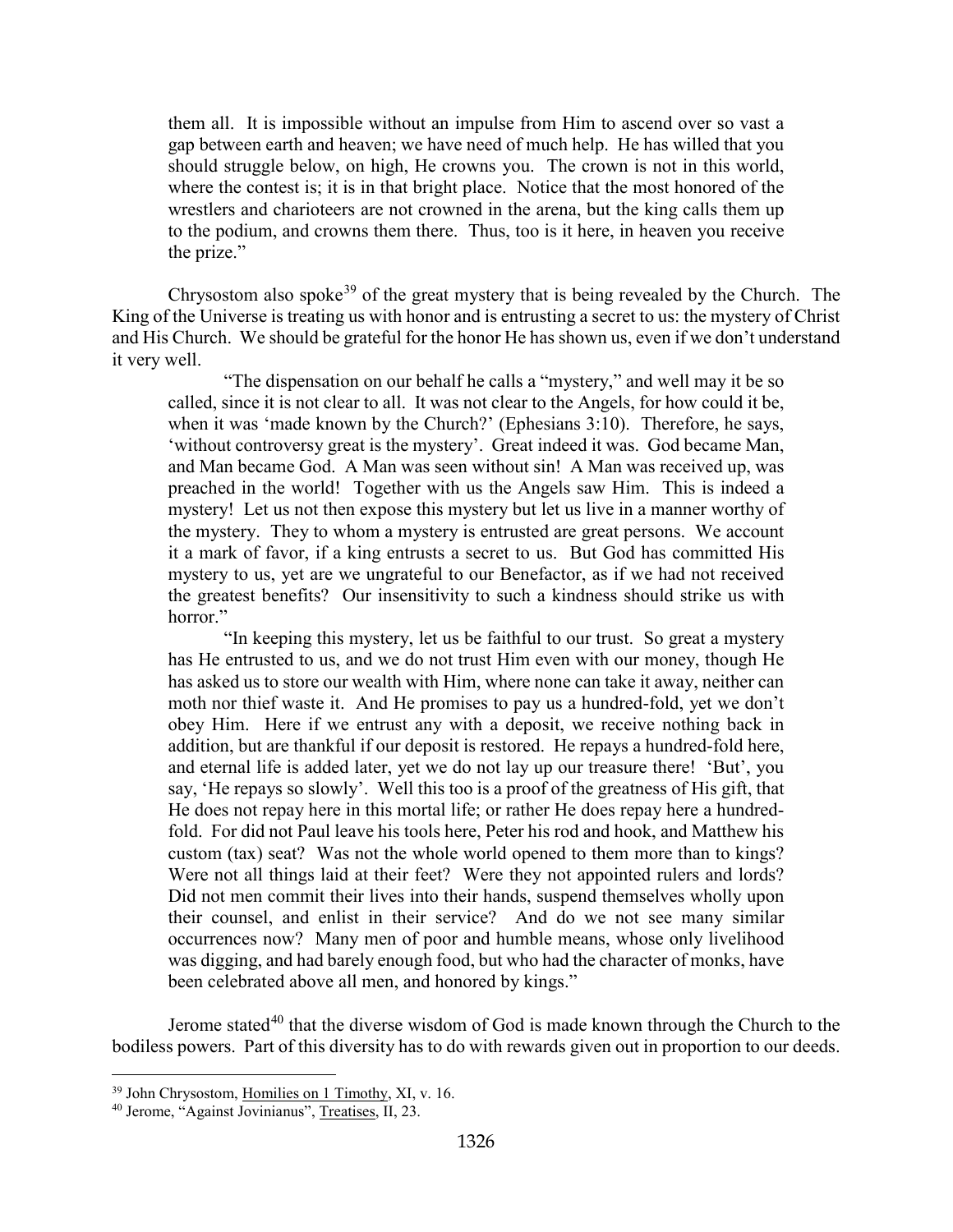'For we all', he says, 'must appear before the judgment-seat of Christ; that each one may receive the things done in the body, according to what he has done, whether it be good or bad'. And you cannot say that the mode of our appearing before the judgment-seat of Christ is such that the good receive good things, the bad evil things; for he teaches us in the same epistle that he who sows sparingly shall reap also sparingly, and he that sows bountifully shall reap also bountifully. Surely, he who sows more and he who sows less are both on the right side<sup>[41](#page-27-1)</sup>. And although they belong to the same class, that of the sower, yet they differ with respect to measure and number. The same Paul says, 'to the intent that now to the principalities and the powers in the heavenly places might be made known through the church the manifold wisdom of God' (Ephesians 3:10). You observe that it is a varied and diverse wisdom of God, which is spoken of as existing in the different ranks of the Church. And in the same epistle we read, 'To each one of us was the grace given according to the measure of the grace of Christ'; not that Christ's measure varies, but that only so much of His grace is poured out as we can receive.

#### <span id="page-27-0"></span>**Faith: the Gift of God**

Paul said, "For by grace you have been saved through faith, and that not of yourselves; *it is* the gift of God, not of works, lest anyone should boast" (Ephesians 2:8-9). Thus, salvation comes through faith, which itself is a gift we receive from God. Chrysostom commented<sup>[42](#page-27-2)</sup> that had Christ not come, had He not called us, we would not have been able to believe? The work of faith itself is not our own.

"In order that the greatness of the benefits given to you may not raise you too high, observe how he brings you down: 'By grace you have been saved, through faith' Ephesians 2:8). Then on the other hand, that our freewill might not be impaired, he adds also our part in the work and adds, 'and that not of ourselves".

"He means that neither is faith 'of ourselves'. Because had He not come, had He not called us, how had we been able to believe? For 'how shall they believe, unless they hear?' (Romans 10:14). So that the work of faith itself is not our own! 'It is the gift of God'; it is 'not of works'".

"Was faith then, you will say, enough to save us? No; but God has required this, lest He should save us, barren and without work at all. His expression is that faith saves, but it is because God so wills, that faith saves. Since how, tell me, does faith save without works? This itself is the gift of God."

"That he may excite in us proper feeling regarding this gift of grace, he said, 'That no man should glory' (Ephesians 2:9). 'What then?' said a man, 'Has He Himself hindered our being justified by works?' By no means! But no one is justified by works, in order that the grace and loving kindness of God may be shown. He did not reject us as having works, but exclusive of works He has saved us by grace; so that no man from now on may have anything to boast of. And then, lest when you hear that the whole thing is accomplished not by works but by faith, you might become idle, observe how he continues, 'For we are His workmanship,

<span id="page-27-2"></span><span id="page-27-1"></span><sup>&</sup>lt;sup>41</sup> That is, at the Lord's right hand, when He separates the sheep from the goats (Matthew 25:32-33). <sup>42</sup> John Chrysostom, Homilies on Ephesians, IV, v. 8.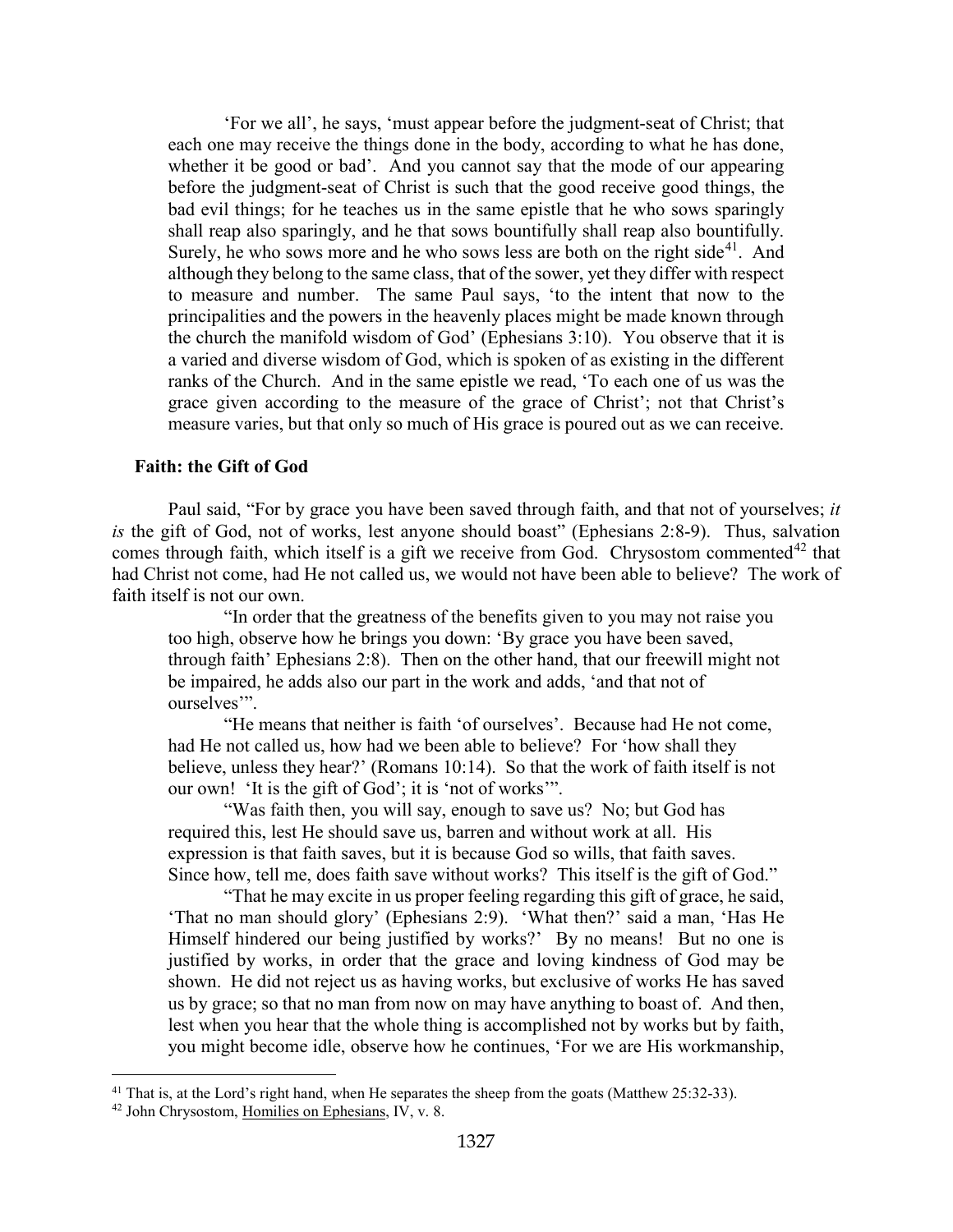created in Christ Jesus for good works, which God prepared beforehand that we should walk in them'" (Ephesians 2:10).

"Observe the words he uses. He alludes to the regeneration, which is in reality a second creation. We have been brought from non-existence into being. As to what we were before, that is, the old man, we are dead. What we have now become, we were not before. Truly then this is a work of creation, and more noble than the first. From that one, we have our being; but from this last, we have, over and above, our wellbeing."

"'God prepared this beforehand that we should walk in them'. Not merely that we should begin, but that we should walk in them, for we need a virtue, which shall last throughout our life, and be extended on to our dying day. If we had to travel a road leading to a royal city, and then when we had passed over the greater part of it, we were to get tired and sit down near the very end, it would be of no use to us. This is the hope of our calling; for 'for good works' he says. Otherwise it would profit us nothing."

It is by faith, rather than by observing rituals, so that both Jews and Gentiles can be united in one Body, the Church, as true heirs of Abraham, who himself was accepted because of his ardent faith (Romans 4:16). It involves a new birth into a new race: whoever receives Christ and believes on Him becomes born of God (John 1:12-13). All boasting is excluded, as all people, like Abraham, are justified by faith.

So we find that works are still important, and are necessary as the results of our calling by God; the transformation of our lives is the purpose of our salvation (Ephesians 2:10). Each person will receive rewards according to his deeds (Romans 2:6-8). Like the slaves who were given the five talents and the two talents, more of the "exceeding riches" (Ephesians 2:7) are stored up for those whose hearts are bent on doing good works to the utmost. As we participate with the Body of Christ in worshipping our Lord, we are given more insight into the "cloud of witnesses" (Hebrews 12:1) that surround us and we are motivated to imitate them in their works.

> Chrysostom also pointed out<sup>[43](#page-28-0)</sup> that while Christ has made us partakers of the mysteries of His grace, we couldn't understand any of this without the Holy Spirit. Once we learn it directly from the Holy Spirit, all questions and arguments cease.

"Vast are the mysteries and secrets of which Christ has made us partakers. It is not possible for us to understand these, other than by being partakers of the Holy Spirit, and by receiving abundant grace. It is for this reason that Paul prays, 'The Father of glory' (Ephesians 1:17), that is, He that has given us vast blessings, for he constantly addresses Him according to the subject he is on, for instance, 'The Father of mercies and God of all comfort" (2 Corinthians 1:3).

"We need to raise our understanding, for it is not possible otherwise to understand these things. 'The natural man does not receive the things of the Spirit of God; for they are foolishness to him' (1 Corinthians 2:14). So then, there is need of spiritual 'wisdom', that we may perceive spiritual things, that we may see hidden things. That Spirit 'reveals' all things, and He is going to set forth the mysteries of God. Now the knowledge of the mysteries of God, the Spirit alone comprehends,

<span id="page-28-0"></span><sup>43</sup> John Chrysostom, Homilies on Ephesians, III, vv. 21-22.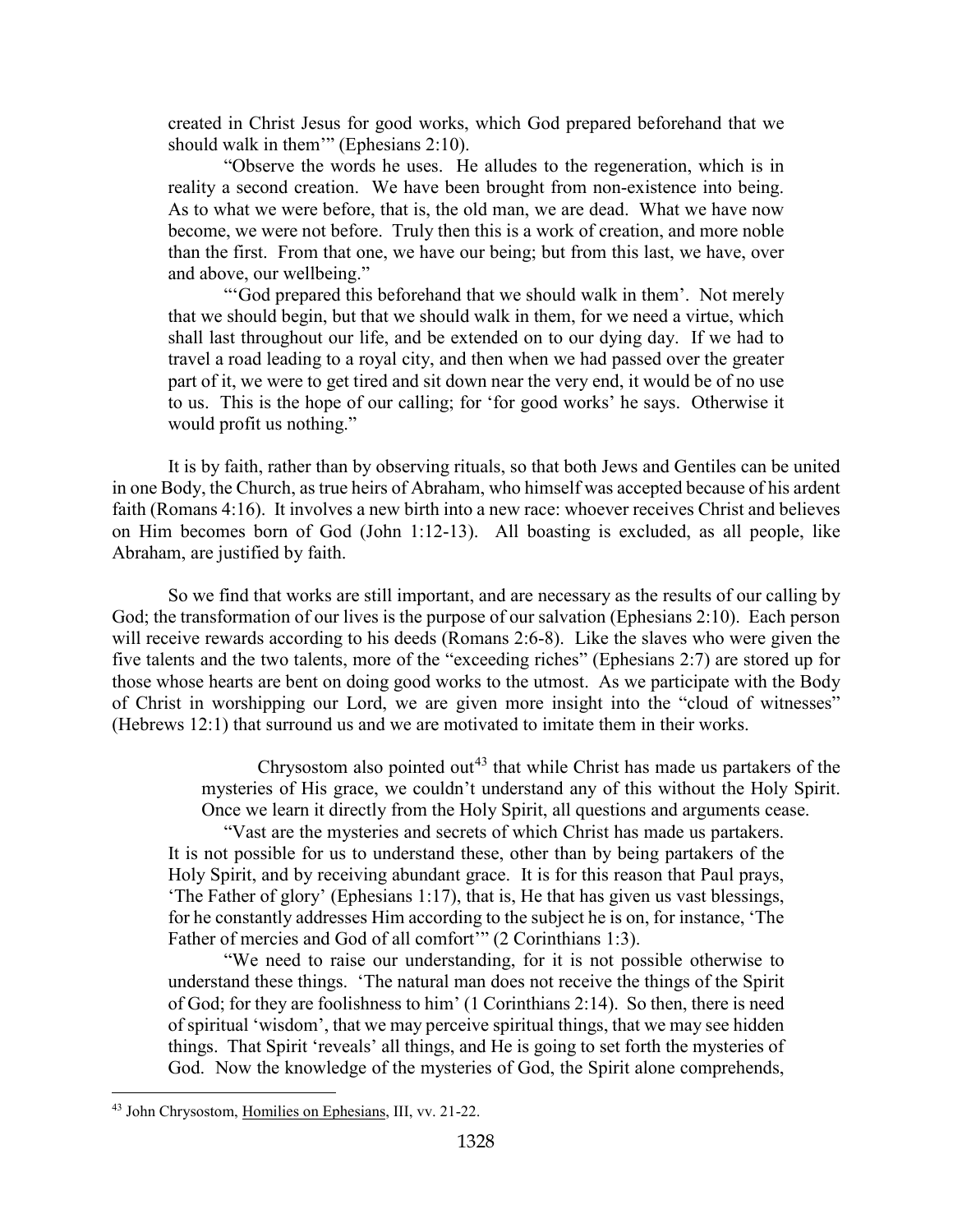who also searches the deep things of Him. Note that it is not said, 'that Angel, or Archangel, or any other created power', may confer upon you a spiritual gift. And if this is really revelation, then all arguments are consequently vain, for he that has learned God, and knows God, shall no longer dispute concerning anything. He will not say, 'This is impossible, and that is possible', and 'How did the other thing come to pass?' If we learn God, as we ought to know Him; if we learn God from Him from whom we ought to learn Him, that is from the Spirit Himself; then shall we no longer dispute concerning anything."

Chrysostom suggested<sup>[44](#page-29-0)</sup> that we imitate the Apostles in their humility and don't think that anything that we do is great. For all we have and are able to do is from the graciousness of God.

"As the Apostles went about into the country and the cities, observe both the simplicity of the Gentiles, and the maliciousness of the Jews. By their actions the Gentiles showed that they were worthy to hear; they honored them from the miracles only. The Gentiles honored them as gods, the Jews persecuted them as pestilent fellows. The Gentiles not only welcomed the preaching, but said, 'The gods, in the likeness of men, have come down to us'. But the Jews were offended. The Gentiles 'called Barnabas, Jupiter; and Paul, Mercury' (Acts 14:11, 12). I suppose Barnabas was a man of dignified appearance. Here was a new sort of trial, from unrestrained zeal of their followers, and no small one. But this also shows the virtue of the Apostles, and how on all occasions they ascribe everything to God. Let us imitate them; let us think nothing our own, seeing even faith itself is not our own, but is more God's than ours. 'For by grace are you saved through faith; and this not of ourselves; it is the gift of God' (Ephesians 2:8). Let us not think great things of ourselves, or be puffed up, being as we are, men, dust and ashes, smoke and shadow. Why would we think great things of ourselves? If we give alms, even lavishing our substance, think, what if God had chosen not to make you rich? Think of those that are impoverished; think how many have given not their substance only, but their bodies also; and after their numberless sacrifices, have still felt that they were miserable creatures! We give for ourselves; Christ gave not for Himself, but for us. We just paid a debt; Christ owed us nothing. See the uncertainty of the future, and 'do not be haughty but fear' (Romans 11:20); do not lessen your virtue by boastfulness. If we want to do something truly great, never let a conjecture of your attainments as being great enter your mind."

Chrysostom also pointed out that Paul reminded<sup>[45](#page-29-1)</sup> the Corinthians that their sanctification came not from their deeds but from the grace of God as they answered His call. Our faith is not completely ours since we obeyed a call.

"What is Sanctification? Answer: The Laver, the Purification! Paul reminded them of their own uncleanness, from which he had freed them; and so persuades them to lowliness of mind. They had been sanctified not by their own good deeds, but by the loving-kindness of God."

"We are 'called to be Saints' (1 Corinthians 1:2). Even this, to be saved by faith, is not of ourselves; for we did not first draw near but were called; so that not

<span id="page-29-0"></span><sup>44</sup> John Chrysostom, Commentary on Acts, XXX

<span id="page-29-1"></span><sup>45</sup> John Chrysostom, Homilies on 1 Corinthians, I, 1-2.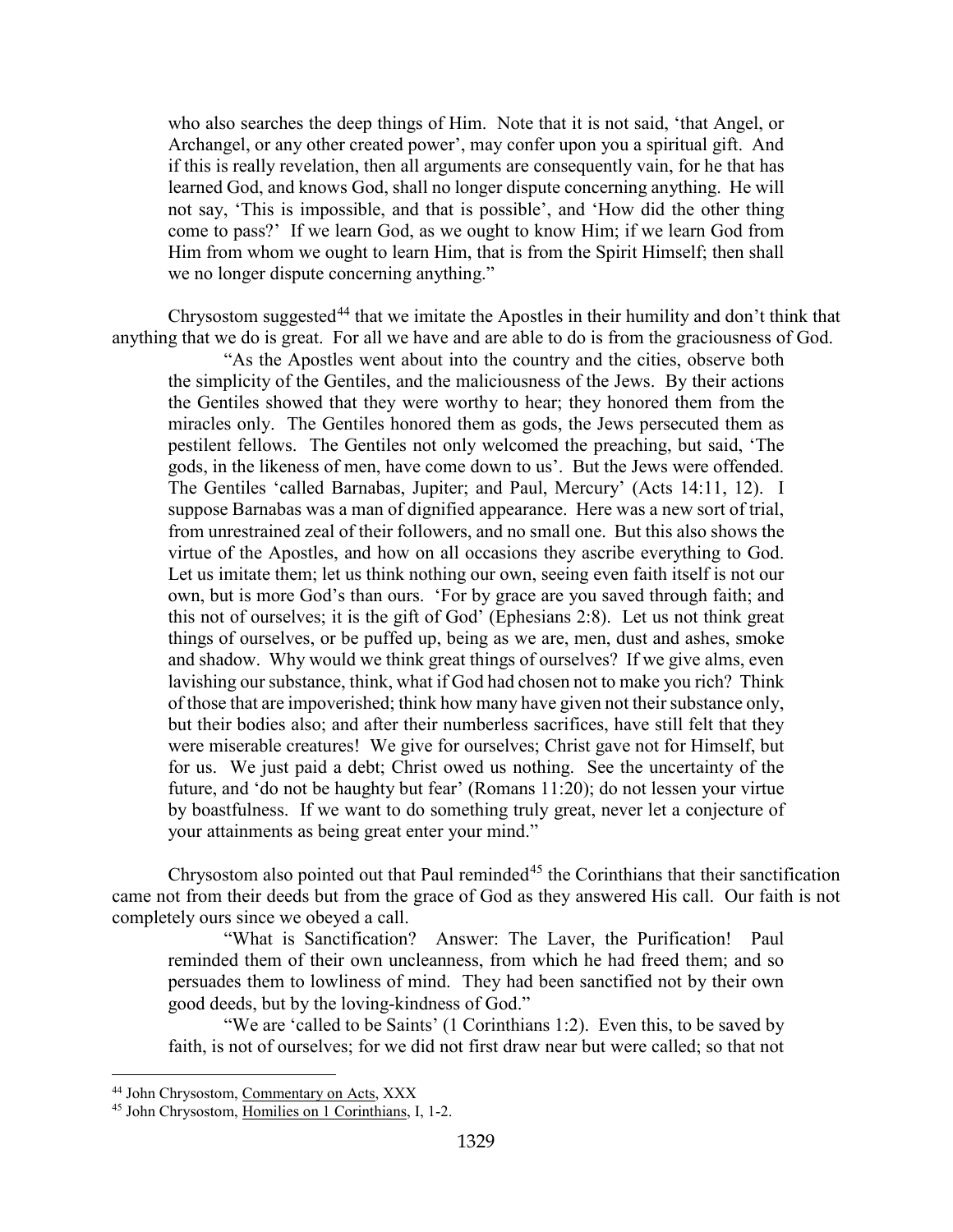even this small matter is ours altogether. However, though you had drawn near, accountable as you are for innumerable wickedness, not even so would the grace be yours, but it is God's. Paul said, 'By grace have you been saved through faith, and this not of yourselves' (Ephesians 2:8). Not even the faith is yours altogether; for you were not first with your belief but obeyed a call."

#### **Justification by Faith**

<span id="page-30-0"></span>The term "Justification by Faith" grew up during the Protestant Reformation, and it is regarded as the act whereby God, by virtue of the sacrifice of Christ, acquits a man of the punishment due to his sins, and in His mercy treats him as though he were righteous. But the use of the term "Justification by Faith" is a relatively modern phenomenon and was not used in the same way by the Church Fathers. Martin Luther taught that such "Justification by Faith" was granted to men in response to faith alone, and that with it the sinner was imputed with the merits of Christ. As Fr. John Breck pointed out, however, "This interpretation means that our righteousness is little more than a legal fiction. It means that God treats us *as if* we were just or righteous, although He (like us) knows full well that we are not".

By contrast, in the Orthodox tradition "righteousness," is understood more as an expression of love and mercy than as one of divine justice that must be "satisfied." Through the indwelling Holy Spirit, followers of Christ are capable of receiving that divine righteousness as a gift – one that can actually work a transformation in human life by enabling us to pray, to wage spiritual warfare against the passions, and to love both God and other people.

In the Orthodox perspective, there is no thought that we must accumulate merits in order to justify ourselves before God. Nor, on the other hand, is there a denial of the place and importance of good works in Christian life (Ephesians 2:8-10)! Salvation is accomplished by grace in response to faith. But that faith cannot be passive; it must express itself, not merely by confessing Jesus as "personal Lord and Savior", but by feeding, clothing, visiting and otherwise caring for the "least" of Jesus' brethren (Matthew 25:31-46).

For some more details of this argument, see Appendix B.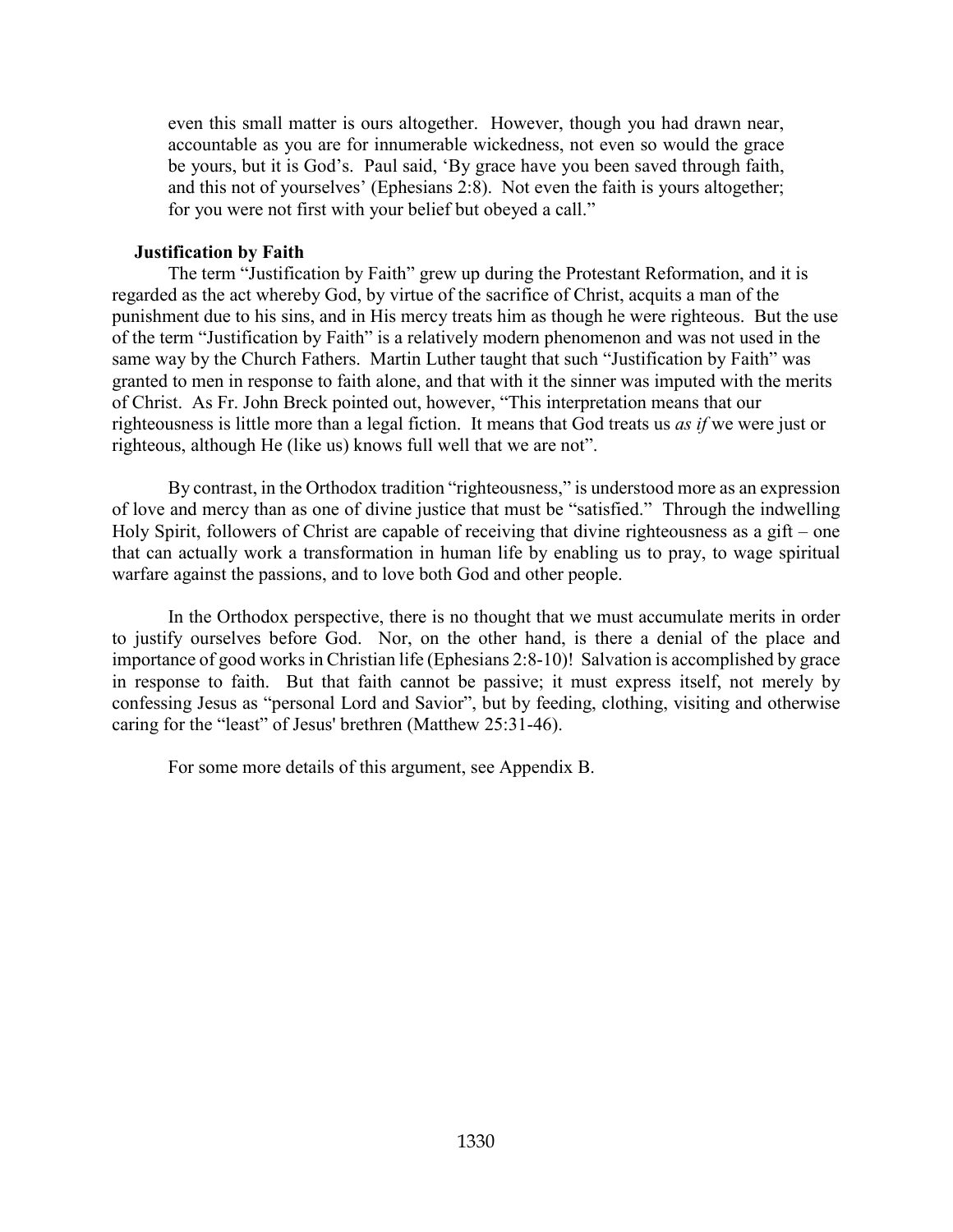## **Appendix A: Demons Addressed in the Psalms**

<span id="page-31-0"></span>Many of the Psalms must be understood as directed against demons. These Psalms may appear to be addressed to men, but there is a very sinister influence behind them. For example:

"They are all gone out of the way, they are together become good for nothing, and there is none that does good, no not one. Their throat is an open sepulcher; with their tongues they have used deceit; the poison of asps is under their lips, whose mouth is full of cursing and bitterness. Their feet are swift to shed blood, destruction and misery are in their ways; and the way of peace they have not known; there is no fear of God before their eyes" (Psalm 14:3).

The significance of this is that the Psalmist would be teaching us to hate our enemies, which is blasphemy, if the Psalms are all about men. While we are instructed to love our enemies, we are not instructed to love the demons, since they have already been condemned. John Cassian addressed<sup>[46](#page-31-1)</sup> this demonic undertone as follows:

"As it is said, 'His sorrow shall be turned on his own head' (Psalm 7:16 LXX); and again, 'Let the snare which he knows not come upon him and let the net which he has hidden catch him, and into that same snare let him fall' (Psalm 35:8) LXX); that is, that which he contrived for the deception of men. The demons themselves also come to grief, and as they damage us so are they also in like manner damaged by us, and when they are beaten they depart with confusion. Seeing these defeats of theirs and their struggles, one who had good eyes in his inner man, seeing that they gloated over the downfall of individuals, and fearing lest his own case might furnish them with this kind of delight, prayed to the Lord. 'Lighten my eyes that I don't sleep in death, lest my enemy say, I have prevailed against him. They that trouble me will rejoice if I am moved' (Psalm 13:4-5 LXX); and 'O My God, let them not rejoice over me; let them not say in their hearts, Aha, Aha, our very wish; neither let them say; we have devoured him' (Psalm 35:24-25 LXX). And 'they gnashed their teeth on me. Lord, how long will You look on this?' (Psalm 35:16-17 LXX), for 'he lies in wait secretly as a lion in his den; he lies in wait to ravish the poor' (Psalm 10:9 LXX); and, 'He seeks from God his food' (Psalm 104:21 LXX). And again, when all their efforts are exhausted, and they have failed to secure our deception, they must 'be confounded and blush' at the failure of their efforts, 'who seek our souls to destroy them; and let them be covered with shame and confusion who imagine evil against us' (Psalm 40:15, 35:26 LXX). Jeremiah also says, 'Let them be confounded, and let not me be confounded; let them be afraid and let not me be afraid; bring upon them the fury of Your wrath, and with a double destruction destroy them'" (Jeremiah 17:18 LXX).

"When they are conquered by us they will be destroyed with a double destruction: first, because while men are seeking after holiness, they once possessed it, but lost it, and became the cause of man's ruin. Second, even though they are spiritual existences, earthly ones have conquered them. Each one then of the saints when he looks on the destruction of his foes and his own triumphs, exclaims with delight, 'I will follow after my enemies and overtake them; I will not turn until they

<span id="page-31-1"></span><sup>&</sup>lt;sup>46</sup> John Cassian, 1<sup>st</sup> Conference of Abbot Serenus, I, vii, 20-21.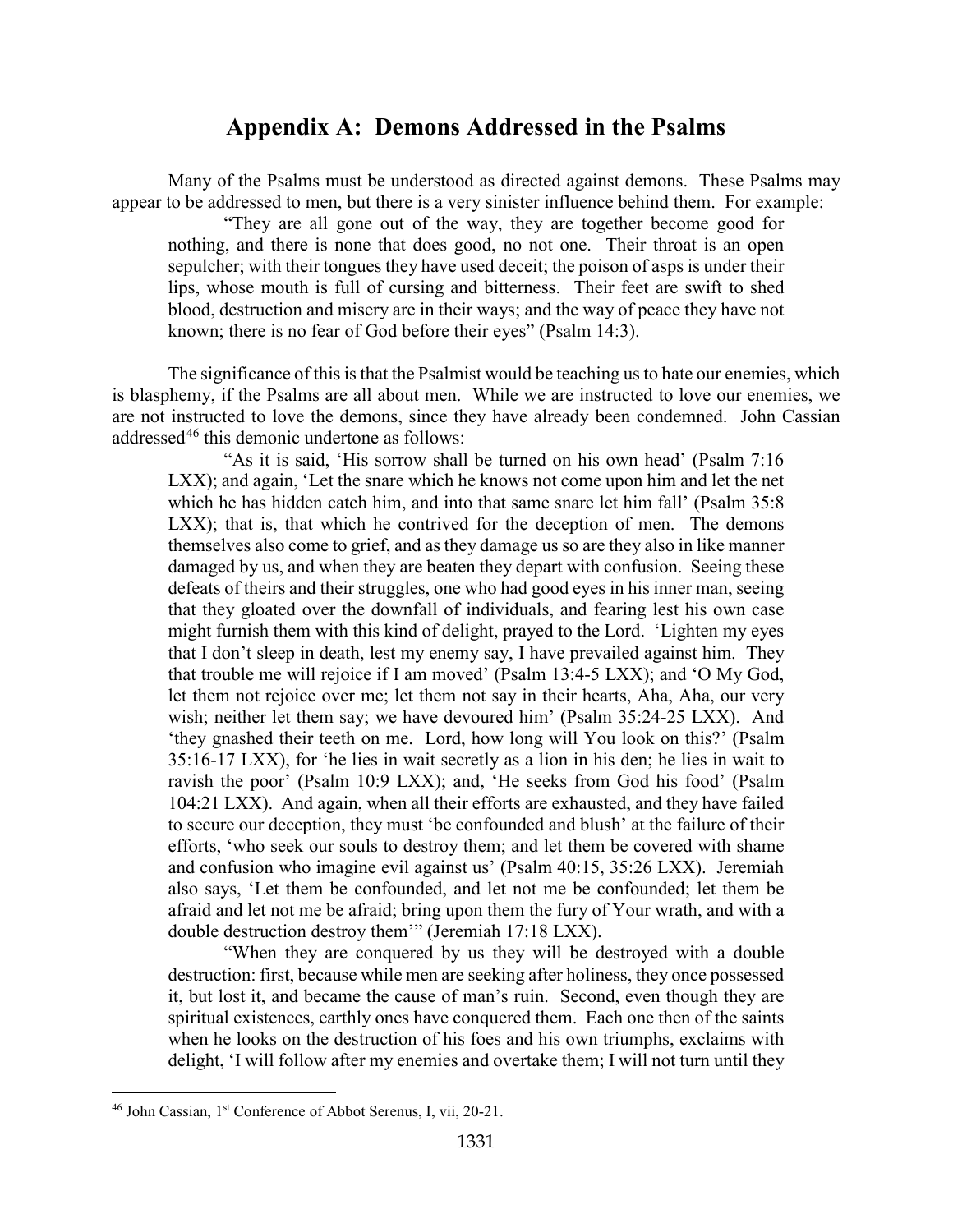are destroyed. I will break them and they shall not be able to stand; they shall fall under my feet' (Psalm 18:37-38 LXX). In his prayers against them the same prophet says, 'Judge, O Lord, them that wrong me; overthrow them that fight against me. Take hold of arms and shield; and rise up to help me. Bring out the sword and shut up the way against them that persecute me; say to my soul, I am your salvation' (Psalm 35:1-3). And when by subduing and destroying all our passions we have conquered these, we shall then be permitted to hear those words of blessing, 'Your hand shall be exalted over your enemies, and all your enemies shall perish"" (Micah 5:9 LXX).

"And so when we read or chant all these Psalms, unless we take them as written against that spiritual wickedness, which lies in wait for us night and day, we shall not only fail to draw any edification from them to make us gentle and patient, but shall actually meet with some dreadful consequence, that is quite contrary to evangelical perfection. We shall be taught to avoid praying for or loving our enemies; we shall be stirred up to hate them, to curse them and to pour out prayers against them. And it is terribly wrong and blasphemous to think that these words might be uttered in such a spirit by holy men and friends of God."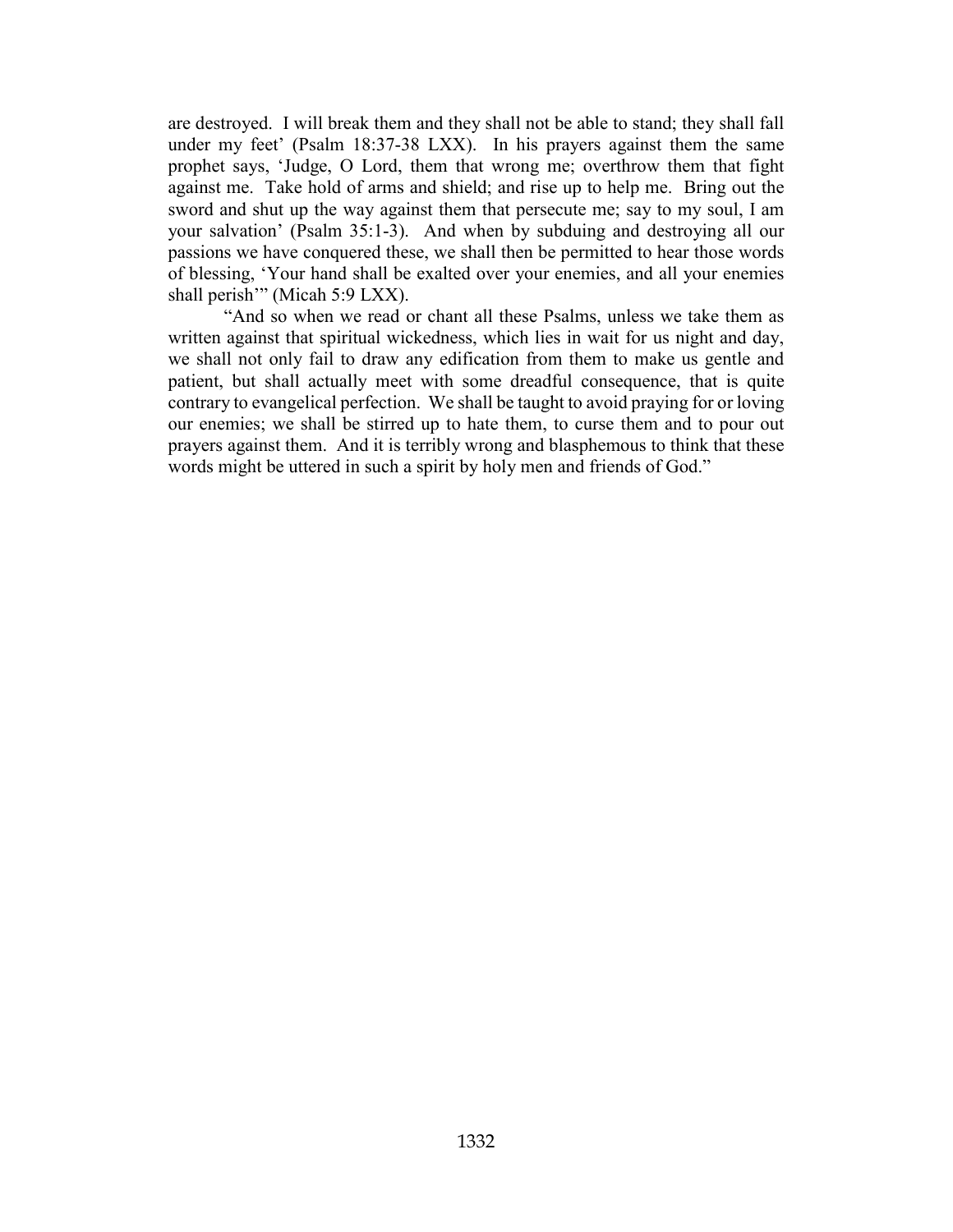## **Appendix B**[47](#page-33-1) **God's "Righteousness"**

<span id="page-33-0"></span>A Roman Catholic friend (and a good theologian) recently asked me whether the Greek Fathers of the Church understand the term "righteousness" in a forensic sense. He was referring to a Protestant doctrine that holds that God does not "make" us righteous; He "declares" or "counts" us righteous. That is, God *imputes* righteousness to us, while we remain in a state of sinfulness; Luther would say, at once justified and sinful. Reading, for example, St Paul's letter to the Romans, my friend asked, do the Eastern Fathers also read the notion of "righteousness" forensically? Well no, I thought. But then I had to formulate something of the reason why. After a lot of stumbling, this is what I passed on to him.

The Protestant notion of "imputation," (as I understand it) grew out of the conviction that we are inherently (by nature) incapable of making ourselves righteous; we cannot become truly just on the basis of our own good deeds or merits. This states that insofar as the qualities of justice and righteousness are attributable to us, we should understand that God *imputes* them to us as an expression of His mercy. This God does so that we can re-enter the realm of His righteousness, His holiness, and thus be saved from the consequences of sin, which is (eternal) death. This interpretation, however, as many people have pointed out, means that our righteousness is little more than a legal fiction. God treats us *as if* we were just or righteous, although He (like us) knows full well that we are not<sup>[48](#page-33-2)</sup>.

The difference between this notion and the Orthodox perspective is well illustrated by our respective interpretations of Romans 5:12. In the West, at least in the popular mind, the debate was long polarized between Catholic emphasis on salvation through "works-righteousness," and Protestant insistence on "justification by faith (alone!)." The presupposition underlying both views is that we inherit Adam's *guilt*, which resulted from his sinful disobedience to the divine  $commandment<sup>49</sup>$  $commandment<sup>49</sup>$  $commandment<sup>49</sup>$ .

Augustine seemed convinced that the guilt resulting from Adam's sin is transmitted through the sexual act, from generation to generation, like some deleterious gene. This "original sin" must be removed if we are to be saved from death, to share in eternal life. The question as to how this is accomplished has received many different answers. Medieval Catholic piety held that this occurs through infused grace, which confers upon us the power to perform righteous deeds and thereby actually to become or be made righteous. This enables us to build up a "treasury of merits," the term "merit" being understood as a gift of divine grace rather than our own accomplishment (Council of Trent, 1547). The popular notion that we are saved only if our merits outweigh our sins on the scales of divine justice is usually attributed to Roman Catholics. It is shared, nevertheless, by many Orthodox, who have failed to appreciate the fullness of God's grace, both

<span id="page-33-1"></span><sup>47</sup> Very Rev. John Breck, God's "Righteousness", *Life in Christ,* **September 2006, Article # 1,** http://www.oca.org**.**

<span id="page-33-2"></span><sup>&</sup>lt;sup>48</sup> D. Guthrie, New Testament Theology (Inter-Varsity Press, 1981, pp. 498-504) discusses various Protestant approaches to this question, including the distinction between "imparted" and "imputed" righteousness.

<span id="page-33-3"></span><sup>&</sup>lt;sup>49</sup> Modern dialog between Catholics and Protestants has gone beyond this focus on inherited guilt and is concerned more with the meaning of "justification."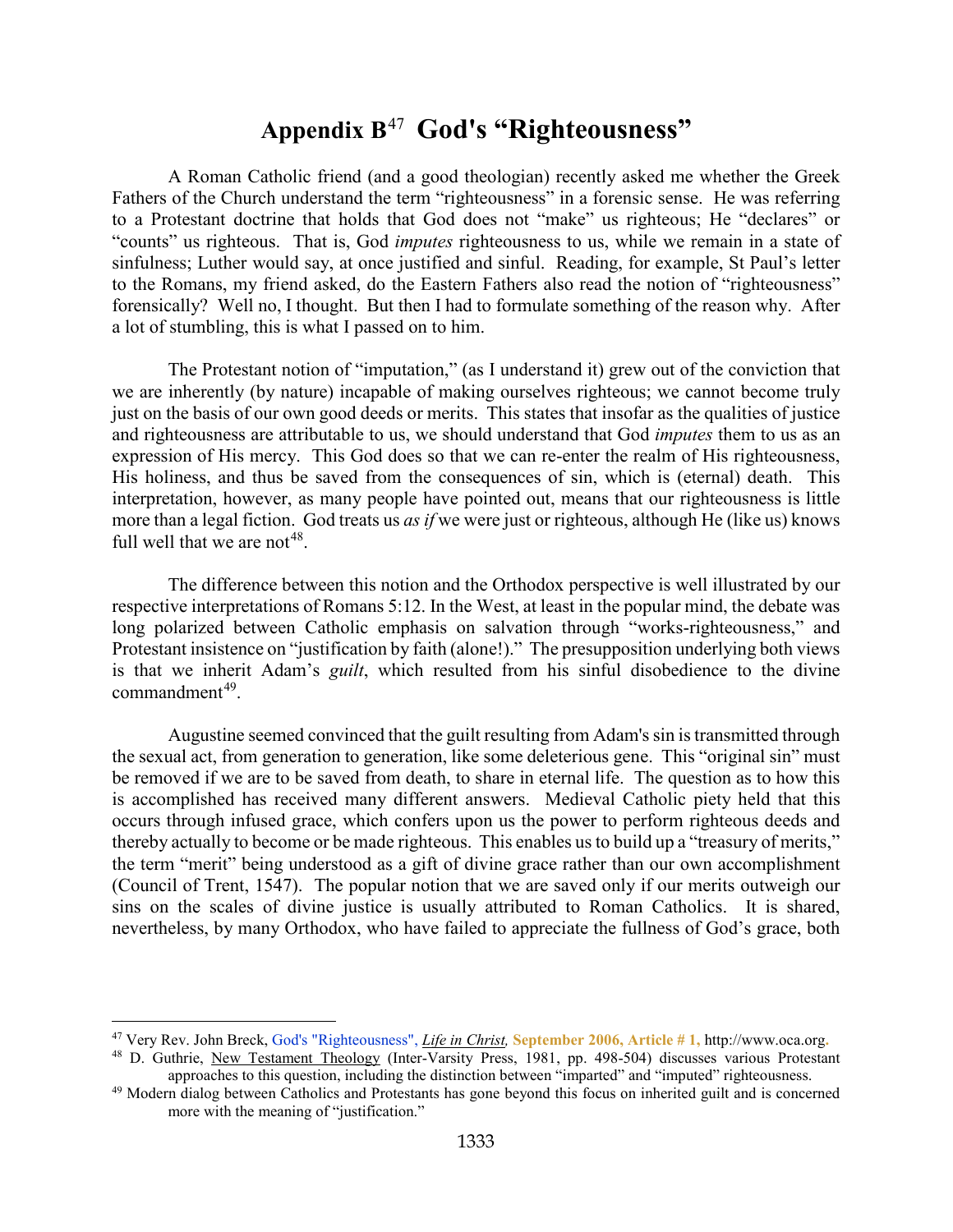in enabling us to perform good works and in forgiving us fully when we sincerely repent of our  $\sin s^{50}$  $\sin s^{50}$  $\sin s^{50}$ .

To the Greek Fathers, what we inherit from Adam is not his sin and consequent guilt, but *mortality[51](#page-34-1)*. From Adam (understood, really, as an archetype), we "inherit" the sting of *death*. Death has spread to all of humanity, as an inevitable consequence of our fallen nature; yet each of us, under the threat of death, rebels personally against God, the Author of Life. This means that our guilt is our own; we bring it upon ourselves. (A sign in our local marina declares: "You are responsible for your wake!" How true…)

Greek patristic tradition generally interprets Paul's words as "righteousness," rather than as "justice" in the forensic sense. That is, the term refers first to God's own quality of righteousness, understood more as an expression of love and mercy than as one of divine justice that must be "satisfied." Through the indwelling Holy Spirit, followers of Christ are capable of receiving that divine righteousness as a gift – one that can actually work a transformation in human life by enabling us to pray, to wage spiritual warfare against the passions, and to love both God and other people. Human nature remains "fallen"; but the Spirit leads the human person on a pathway of sanctification.

In the Eastern perspective, there is no thought that we must accumulate merits in order to justify ourselves before God, although our faithful often seem (as evidenced in Confession) to feel that if we are to be saved, our good works must outweigh our sins. Nor, on the other hand, is there a denial of the place and importance of good works in Christian life (Ephesians 2:8-10!). Salvation is accomplished by grace in response to faith. But that faith cannot be passive; it must express itself, not merely by confessing Jesus as "personal Lord and Savior," but by feeding, clothing, visiting and otherwise caring for the "least" of Jesus' brethren (Matthew 25:31-46).

What we are saved *from* is the key issue here. Rather than view salvation primarily as a forensic liberation from guilt through imputed or imparted righteousness, we should see it as incorporation, by baptism, into Christ's death and resurrection, such that we "die and rise" with Him. Thus we are saved *from Death*. We are freed from this ultimate consequence of sin and guilt – but only as a divinely bestowed gift of God's ineffable love, expressed in the suffering death of His Son, a gift to which we respond with faith that issues in love. That response, through the action of the indwelling Spirit, enables us finally to share in Christ's own resurrection and glorification, attaining what the Greek Fathers<sup>[52](#page-34-2)</sup> call *theôsis* or "deification" (which means

<span id="page-34-0"></span><sup>&</sup>lt;sup>50</sup> The common view of merits as a means by which we put God in our debt (never sanctioned as dogma), together with the idea of inherited guilt, has been treated well and in detail in recent Catholic reflection. The Catechism of the Catholic Church (§ 404-409), for example, makes an important distinction between original sin as a "deprivation of original holiness and justice" – which renders human nature "subject to ignorance, suffering and the dominion of death, and inclined to sin" – and personal faults for which each of us is responsible. In this perspective, "original sin" is close to the Orthodox understanding of "fallen human nature."

<span id="page-34-1"></span><sup>51</sup> E.g., John Cbrysostom, Homilies on Romans, X, v. 19; Maximus the Confessor, Quaest. Ad Thal. (PG 90:408). An excellent summary of this issue can be found in J. Meyendorff, Byzantine Theology, Fordham University Press, 1974, pp. 143-146.

<span id="page-34-2"></span> $52$  "Communion in the risen body of Christ; participation in divine life; sanctification through the energy of God, which penetrates true humanity and restores it to its 'natural' state, rather than justification, or remission of inherited guilt – these are at the center of Byzantine understanding of the Christian Gospel." J. Meyendorff, Byzantine Theology, p. 146.